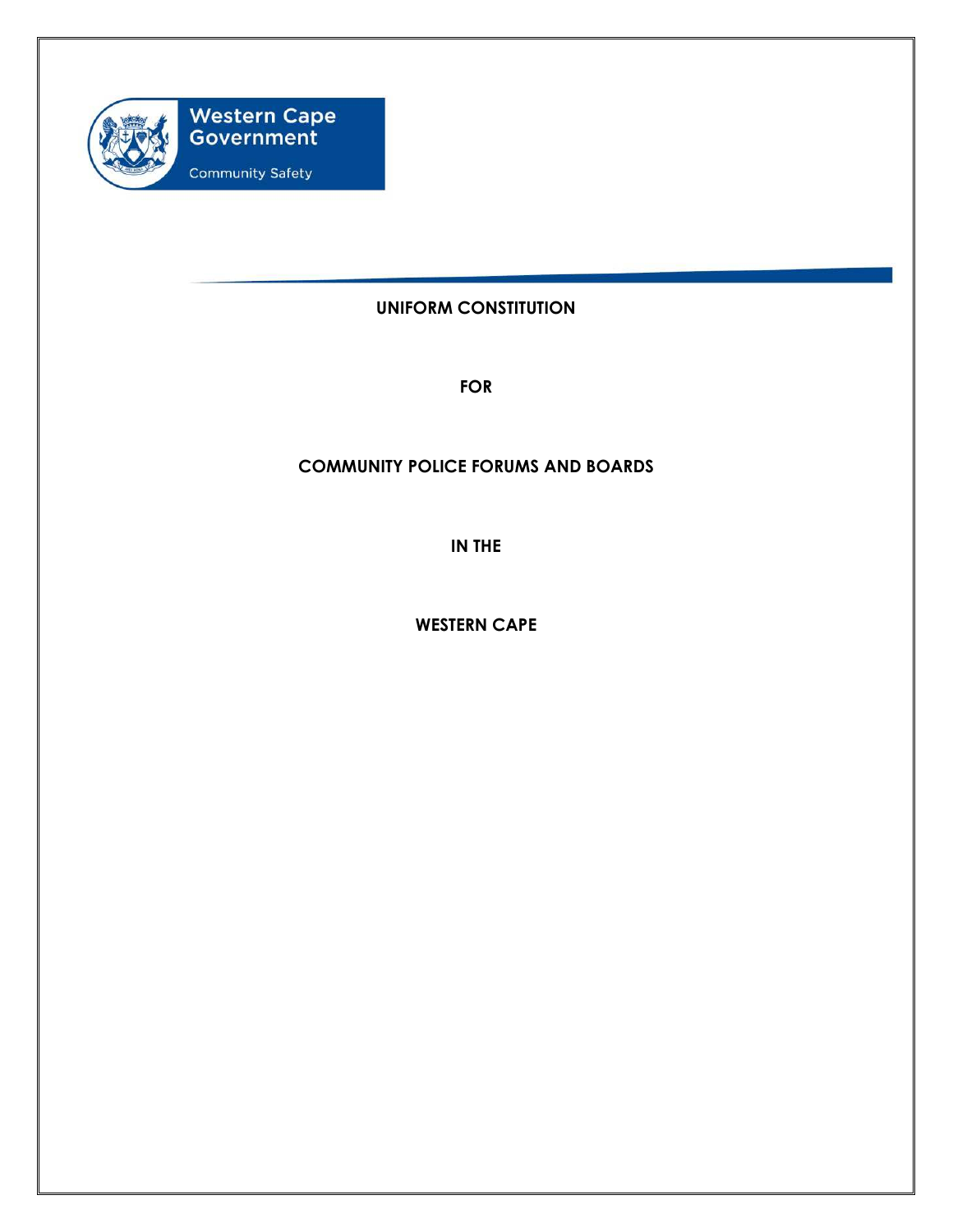## **FOREWORD**

The first Uniform CPF Constitution for the Western Cape Province was adopted during October 2004 by the Provincial Board, after a Provincial CPF Conference that was held on 28th and 29th March 2003.

The process of the Amendments to the CPF Constitution commenced during 2006 with the phasing out of the SAPS Area Offices. As there was no structure to elect the Provincial CPF Board, members and Executives of the same Board have served from 2005 until **2010.**

During September 2007 a Provincial CPF Conference was held with more or less 800 CPF and SAPS delegates at Sea Point (Cape Town). After the Conference a series of Cluster Workshops were held with all CPF's in the Province where inputs were requested for amendment to the CPF Constitution and the Neighbourhood Watch Code of Conduct.

A Task Team, consisting of representatives of the Department, SAPS and the Provincial Board finalized these amendments at a Work Session in Stellenbosch in August 2008.

During late 2008 the process was halted, as from SAPS Head Office (Pretoria) a National CPF Board Structure and Constitution was being developed. As the Final Draft of the National CPF Constitution was circulating in 2009, it paved the way for the Provincial Amended CPF Constitution to be finalized. The SAPS Instruction on Sector Policing and Cluster System gave further direction on the matter. Other developments which also had to be taken into account with the amendment of this Constitution were:

- the phasing out of the Areas and the formation of Policing Clusters;
- the institution of Sector Policing;
- the name changing of Station Commissioners to Station Commanders;
- the management, functioning and demands of Neighbourhood Watch Structures.

From August to October 2009 the Department and SAPS has held district meetings with CPF Chairpersons, Station Commanders and Neighbourhood Watch Co-ordinators. Owing to the concerns from these meetings, the MEC for Community Safety requested that a Task Team be formed to finalise the amendments to the Constitution.

The amended Constitution is based on the product of the first Task Team which drafted the first Constitution, and the changes and challenges within SAPS, the Department, CPF's and Neighbourhood Watch Structures.

The Constitution was adopted by the Provincial Board on 2010-02-18 and signed by the chairperson Ms. R. Bazier. It was also endorsed by the Provincial Commissioner and the MEC for the Department of Community Safety: Western Cape Province.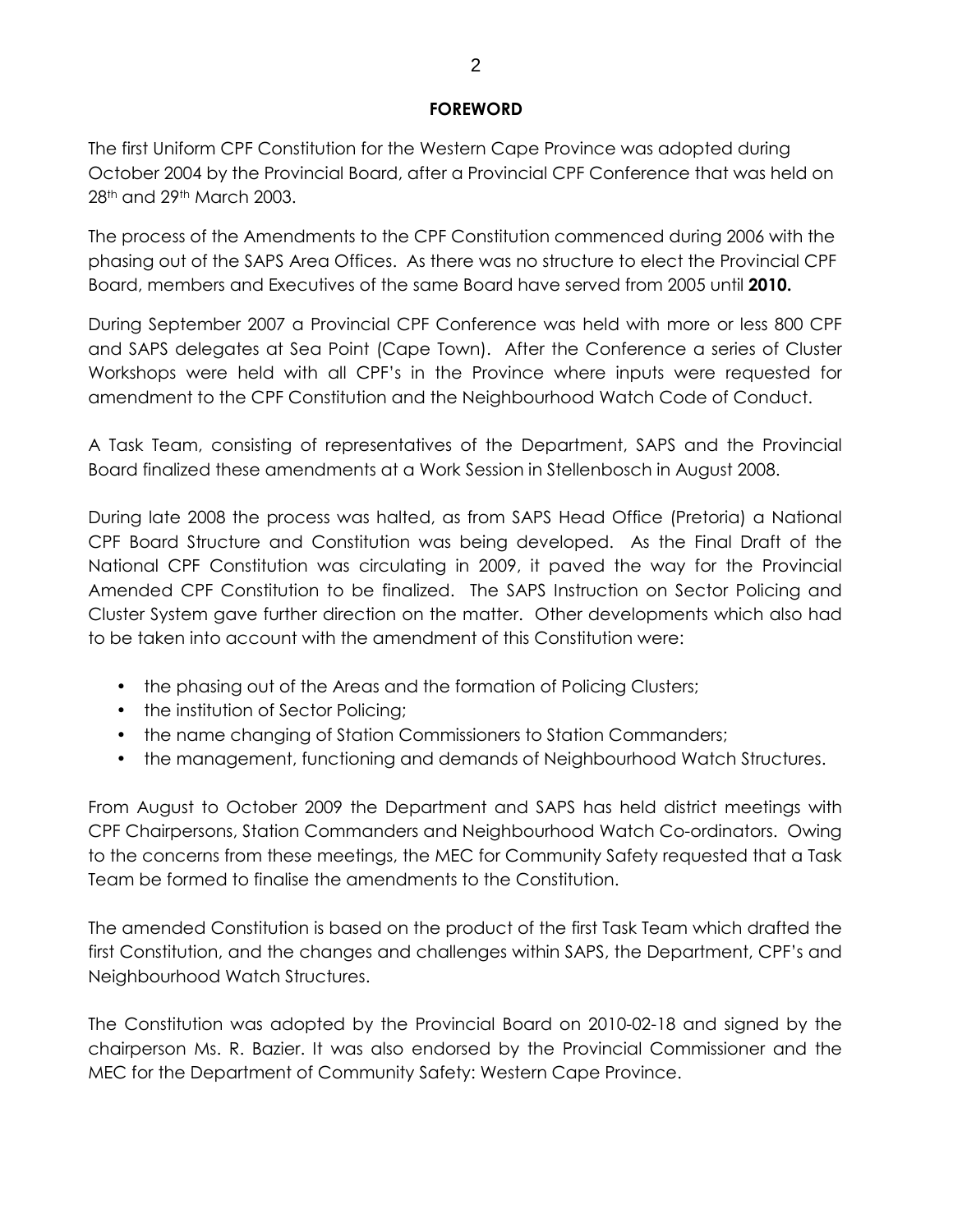## **PREAMBLE**

**Whereas** the principle of Community Policing is enshrined in the most important documents of our Country and Province, namely the National and the Western Cape Constitutions as well as Chapter 7 of the South African Police Service Act and the South African Interim Regulations for Community Police Forums and Boards;

**Whereas** it is recognized that all members of the South African Police Service and the Community share the responsibility and are interdependent on each other to ensure a safe and secure environment for all of the people in the Western Cape Province; and,

**Whereas** it is incumbent on every member of a Community Police Forum and Board to ensure that the partnership between the Community and the Police is maintained in all the Police precincts in the Western Cape Province and that all Community Safety- and Victim Support Structures are directed, monitored and guided to act within the Law.

## **THE CONSTITUTION**

To regulate the establishment, functioning and management of Community Police Forums and Boards, to operate as effective Community Structures through which the Police shall liaise with the Community in order to achieve the objectives contemplated in Section 215 of the Interim Constitution and Section 205(3) of the Constitution of the Republic of South Africa, and provide for the establishment of Community Safety- and Victim Support Structures under the control of the Forums and Boards.

## **GUIDING PRINCIPLES**

- The Forums and Boards shall be non-party political;
- The Forum shall, as far as is practically possible, be representative of the Community, Community-based Organizations, Community Safety- and Victim Support Structures in the Area;
- The Forum or Board Meetings shall be held in a language which is understandable to all in the Meeting.
- All Community Safety- and Victim Support Structures shall be registered and be accountable to the Forum or Sub-Forum of the area in which they operate.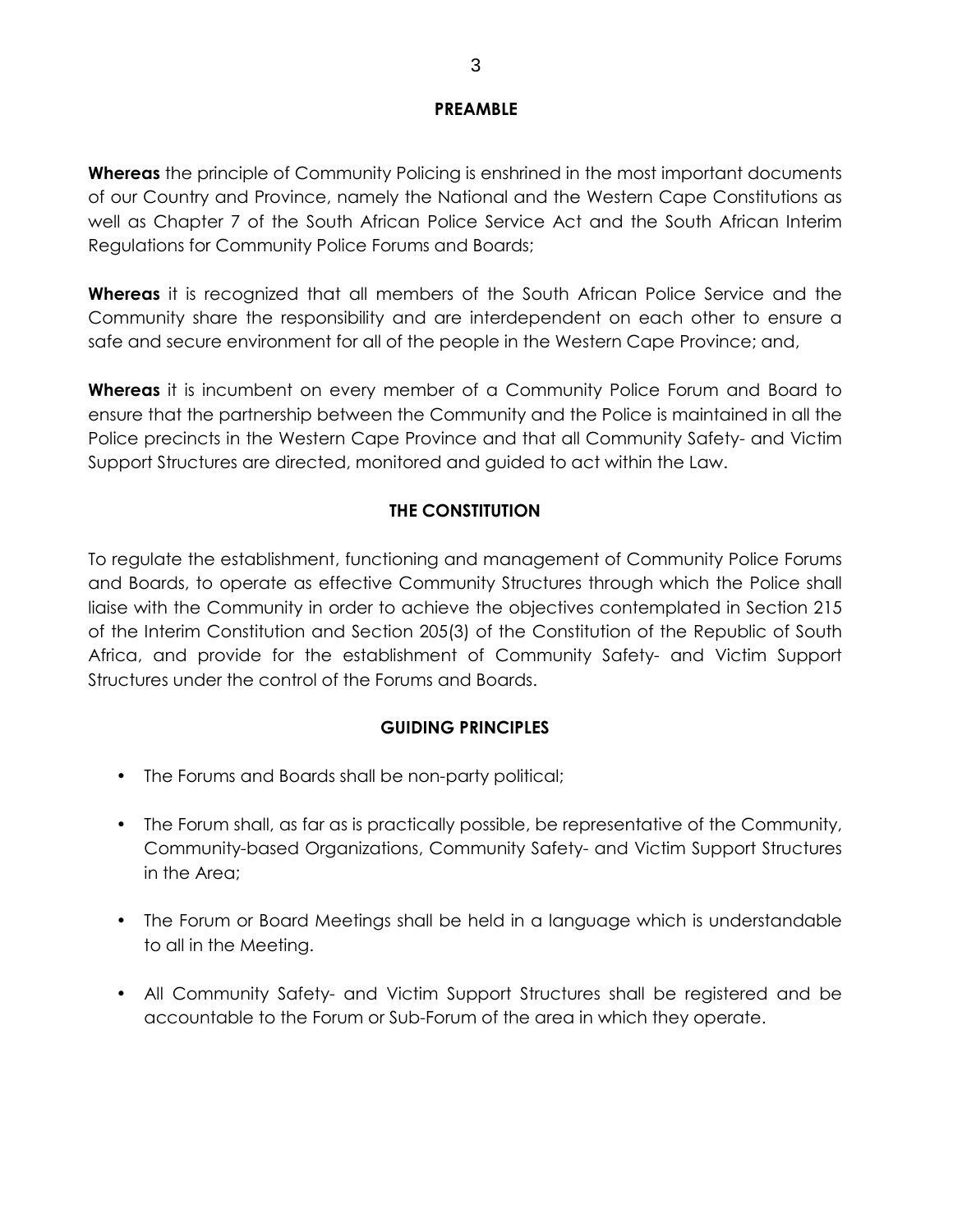### **LEGAL PRINCIPLES**

- 1. Constitution of the Republic of South Africa, Act 108 of 1996, Section 206(3): Each Province is entitled to
	- (c) promote good relations between the Police and the Community.
- 2. South African Police Service Act, Act 68 of 1995: Section 10
	- (1) A Provincial Commissioner shall, subject to the direction of the member of the Executive Council, be responsible for establishing Community Police Forums at the Stations in the Province……
- 3. South African Police Service Act, Act 68 of 1995: Section 18
	- (1) The Service shall, in order to achieve the objects contemplated in Section 215 of the Constitution, liaise with the Community through Community Police Forums……..
- 4. South African Police Service Act, Act 68 of 1995: Section 64C: The Executive Head of the Municipal Police shall –
	- (2)(f) either personally or through a member or members of the Municipal Police Service designated by him or her for that purpose, represent the Municipal Police Service on every Community Police Forum or Sub-Forum established in terms of Section 19 within the area of jurisdiction of the Municipality.
- 5. South African Police Service Interim Regulations for Community Police Forums and Boards: GN R384 in GG 22273 of 11 May 2001;
	- 5. Establishment of a Provincial Community Police Board:

 $\overline{a}$ 

(1) As soon as may be reasonably possible after the establishment of more than one 1Area Community Police Board in a Province, the Provincial Commissioner must invite the Executive Committee of every Area Community Police Board established in the said Province, to a meeting…… with the purpose to establish a Provincial Community Police Board for that Province.

<sup>&</sup>lt;sup>1</sup> Note: National Instruction, 26/3/5/2, dated 2009-04-28 renamed the "Area Community Police Boards" as "Cluster Community Police Boards".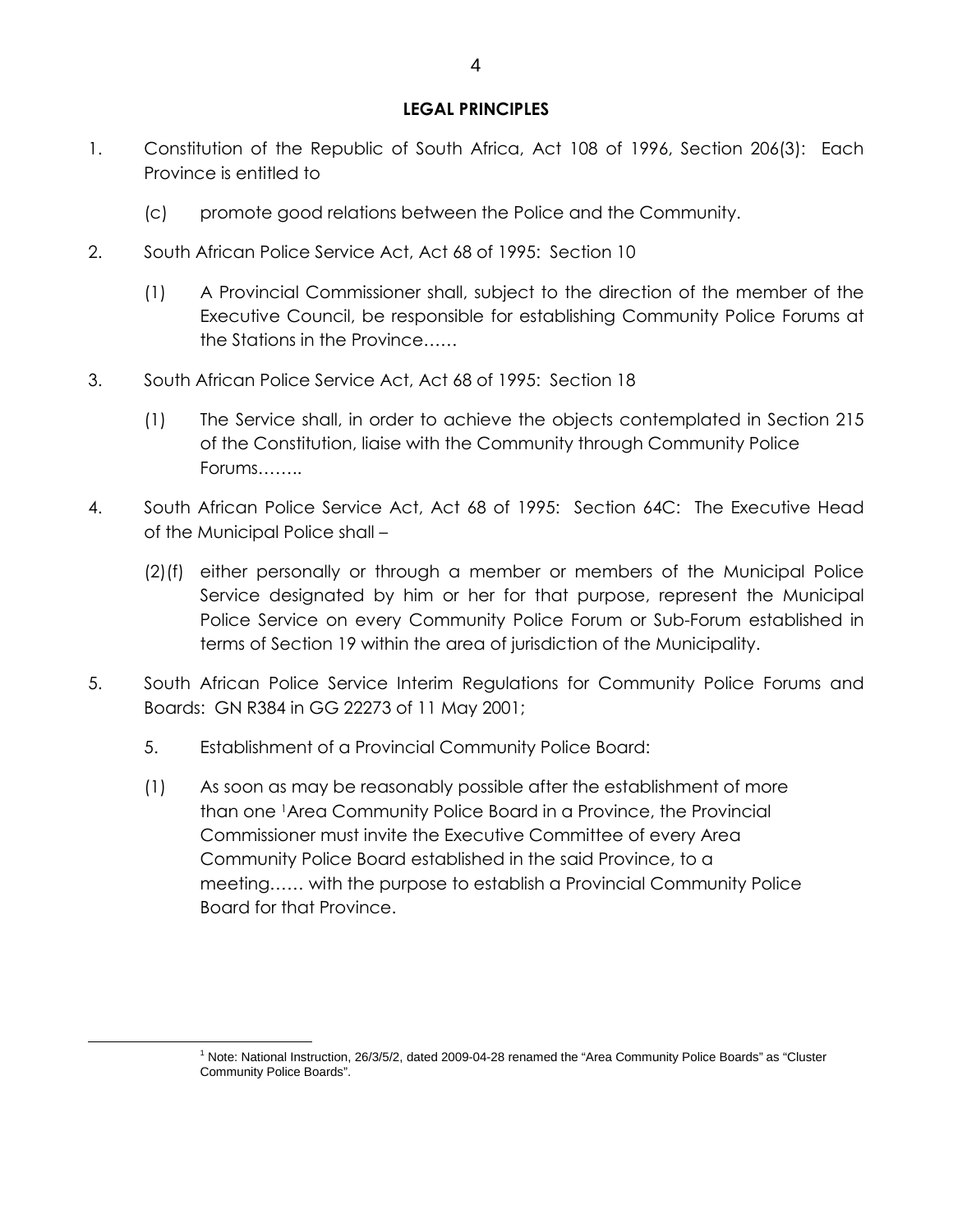- 6. South African Police Service Interim Regulations for Community Police Forums and Boards: GN R384 in GG 22273 of 11 May 2001; Section 5;
	- (5) The Provincial Commissioner must, within 30 days after the establishment of a Provincial Community Police Board, submit a copy of the Constitution of the Provincial Community Police Board to the National Commissioner.
- 7. National Circular 26/3/5/2: Dated 2009-06-04: From the Office of the Divisional Commissioner, Visible Policing in regard to the establishment of Cluster Boards.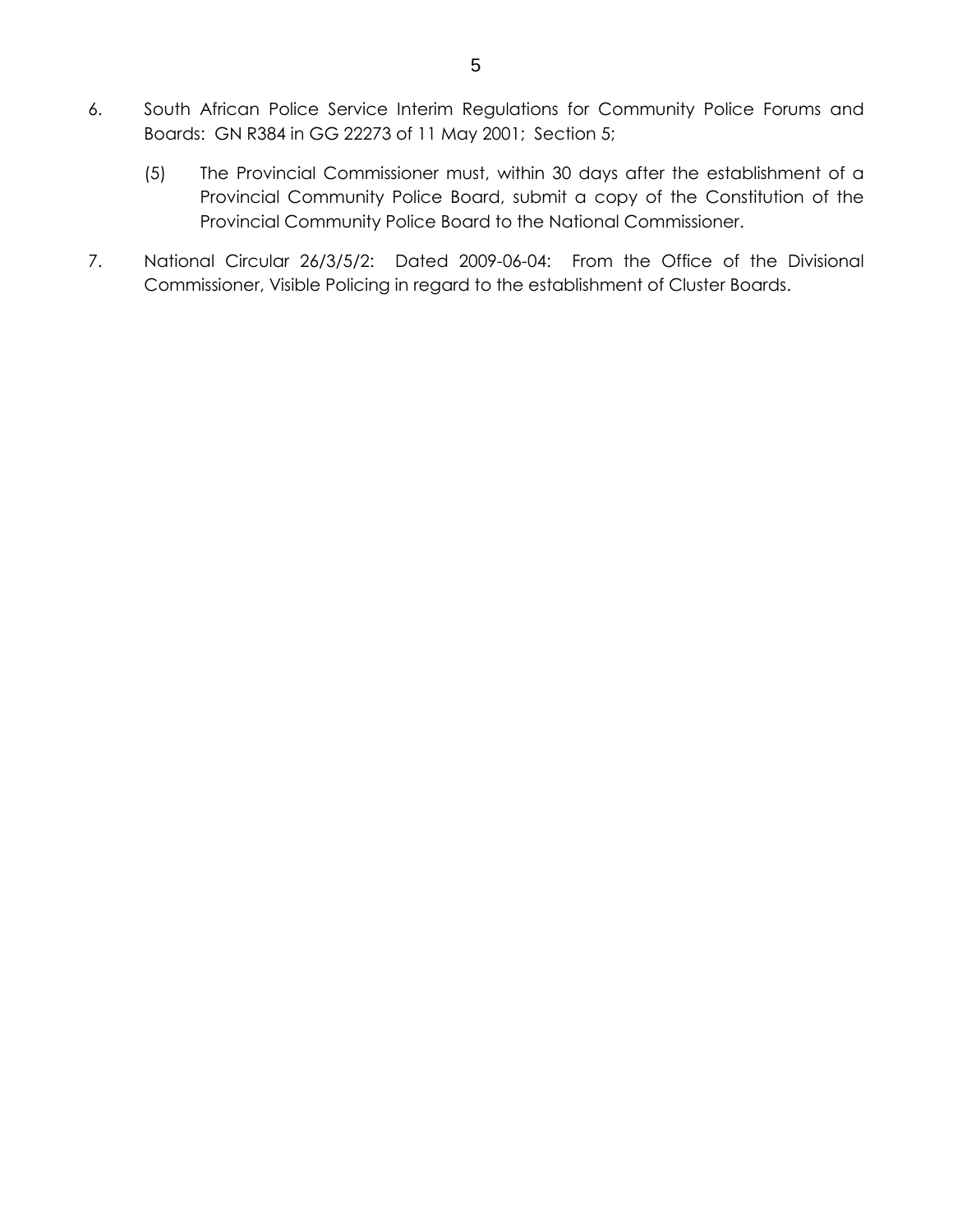# **INDEX**

| NO. | <b>DESCRIPTION</b>                                         | <b>PAGE</b> |  |  |  |
|-----|------------------------------------------------------------|-------------|--|--|--|
| 1.  | Abbreviations and Acronyms                                 | 7           |  |  |  |
| 2.  | Annexure                                                   |             |  |  |  |
| 3.  | Definitions                                                |             |  |  |  |
| 4.  | Legal Status                                               |             |  |  |  |
| 5.  | Legal Personality and Responsibility                       |             |  |  |  |
| 6.  | 12<br>Name, Logo and Letterhead                            |             |  |  |  |
| 7.  | Aims and Objectives<br>$12 \overline{ }$                   |             |  |  |  |
| 8.  | Establishment and Management of Forums and Boards<br>13    |             |  |  |  |
| 9.  | Rights, Duties and Obligations of Members<br>25            |             |  |  |  |
| 10. | Meetings                                                   | 25          |  |  |  |
|     | <b>Annual General Meetings</b>                             |             |  |  |  |
|     | <b>Special General Meetings</b>                            |             |  |  |  |
|     | <b>General Meetings</b>                                    |             |  |  |  |
|     | <b>Executive Committee Meetings</b>                        |             |  |  |  |
|     | <b>General Procedure for Meetings</b>                      |             |  |  |  |
| 11. | 29<br>Voting                                               |             |  |  |  |
| 12. | Financial and Asset Administration                         |             |  |  |  |
| 13. | Duties of the Chairperson                                  |             |  |  |  |
| 14. | Duties of the Deputy Chairperson                           |             |  |  |  |
| 15. | 32<br>Duties of the Secretary                              |             |  |  |  |
| 16. | 32<br>Duties of the Assistant Secretary                    |             |  |  |  |
| 17. | Duties of the Treasurer<br>33                              |             |  |  |  |
| 18. | 33<br>Duties of the Project Co-ordinator                   |             |  |  |  |
| 19. | Duties of the Public Relations Officer<br>34               |             |  |  |  |
| 20. | 34<br><b>Dispute Resolution Procedures</b>                 |             |  |  |  |
| 21. | Establishment and Management: Community Safety-            |             |  |  |  |
|     | and Victim Support Structures and Associations             | 35          |  |  |  |
| 22. | Code of Conduct                                            | 37          |  |  |  |
|     | Code of Conduct                                            |             |  |  |  |
|     | Misconduct                                                 |             |  |  |  |
|     | Suspension                                                 |             |  |  |  |
|     | <b>Disciplinary Procedures</b>                             |             |  |  |  |
| 23. | Code for Donations and Sponsorships<br>45                  |             |  |  |  |
| 24. | Dissolution of the Community Police Forum and Boards<br>46 |             |  |  |  |
| 25. | Amending the Uniform Constitution<br>47                    |             |  |  |  |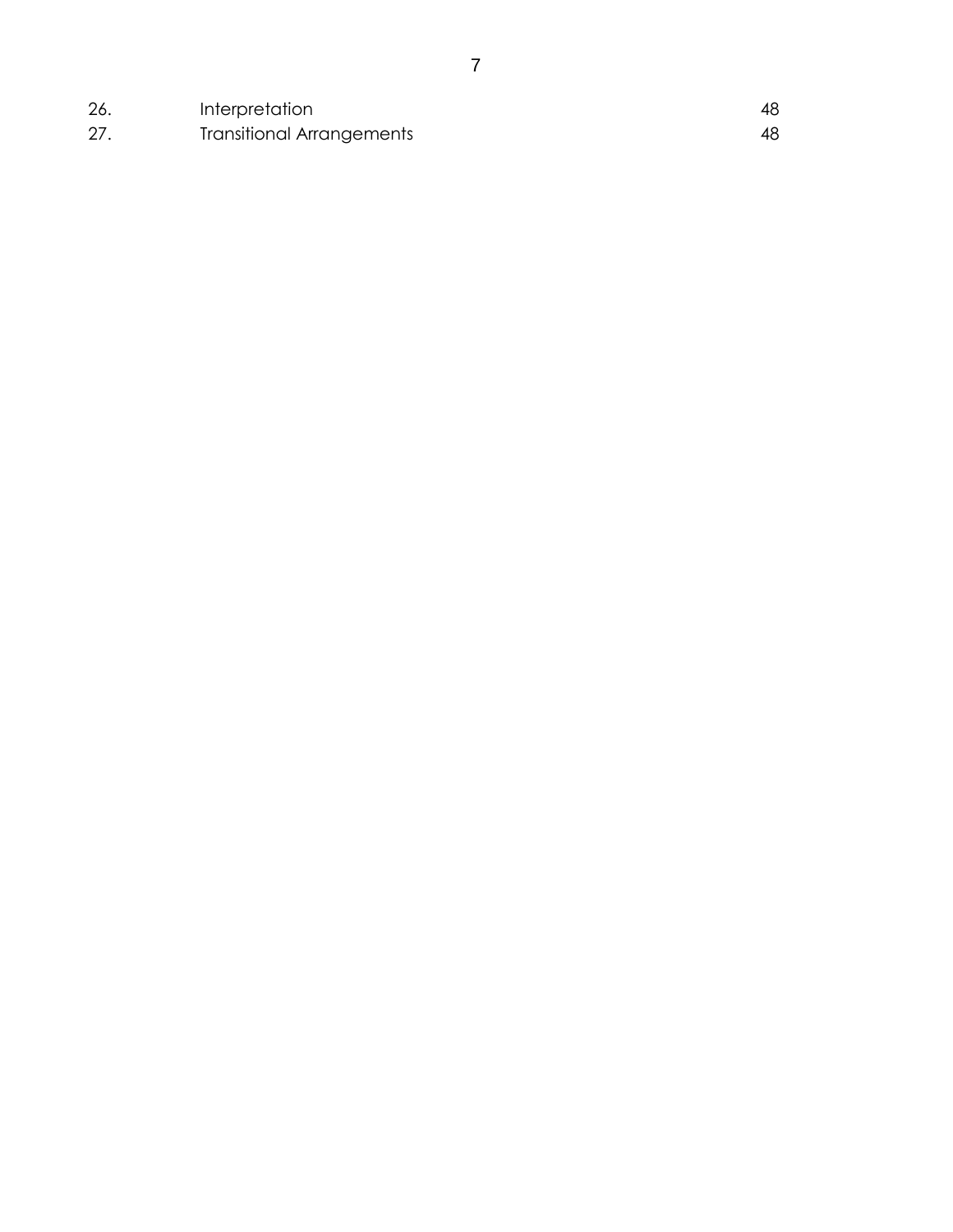## 1. **ABBREVIATIONS AND ACRONYMS**

|    | "AGM"           | $\ddot{\cdot}$ | <b>Annual General Meeting</b>                                                                                                                                |
|----|-----------------|----------------|--------------------------------------------------------------------------------------------------------------------------------------------------------------|
|    | "CIO"           | $\ddot{\cdot}$ | Crime Information Office.                                                                                                                                    |
|    | "CPF"           | $\vdots$       | Community Police Forum                                                                                                                                       |
|    | "CPSF"          | $\ddot{\cdot}$ | Community Police Sub-Forum                                                                                                                                   |
|    | "SAPS"          | $\ddot{\cdot}$ | South African Police Service                                                                                                                                 |
| 2. | <b>ANNEXURE</b> |                |                                                                                                                                                              |
|    | "A"             | $\ddot{\cdot}$ | Chapter 7 of the South African Police Service Act, Act 68 of<br>1995                                                                                         |
|    | "B"             | $\vdots$       | South African Police Interim Regulations for Community<br>Police Forums and Boards, GN R384 in GG 22273 of 11<br>May 2001.                                   |
|    | "C"             | :              | National Instruction 3/2009: Sector Policing                                                                                                                 |
|    | "D"             | $\ddot{\cdot}$ | National Circular 26/3/5/2: Dated 2009-04-28: Interim<br>Logo for Community Police Fora: from the Office of the<br>Divisional Commissioner, Visible Policing |
|    | "F"             | $\ddot{\cdot}$ | National Circular 26/3/5/2: Dated 2009-06-04: Structuring<br>of Forums and Boards.                                                                           |
|    | "F"             |                | Structure: Community Police Forums and Boards.                                                                                                               |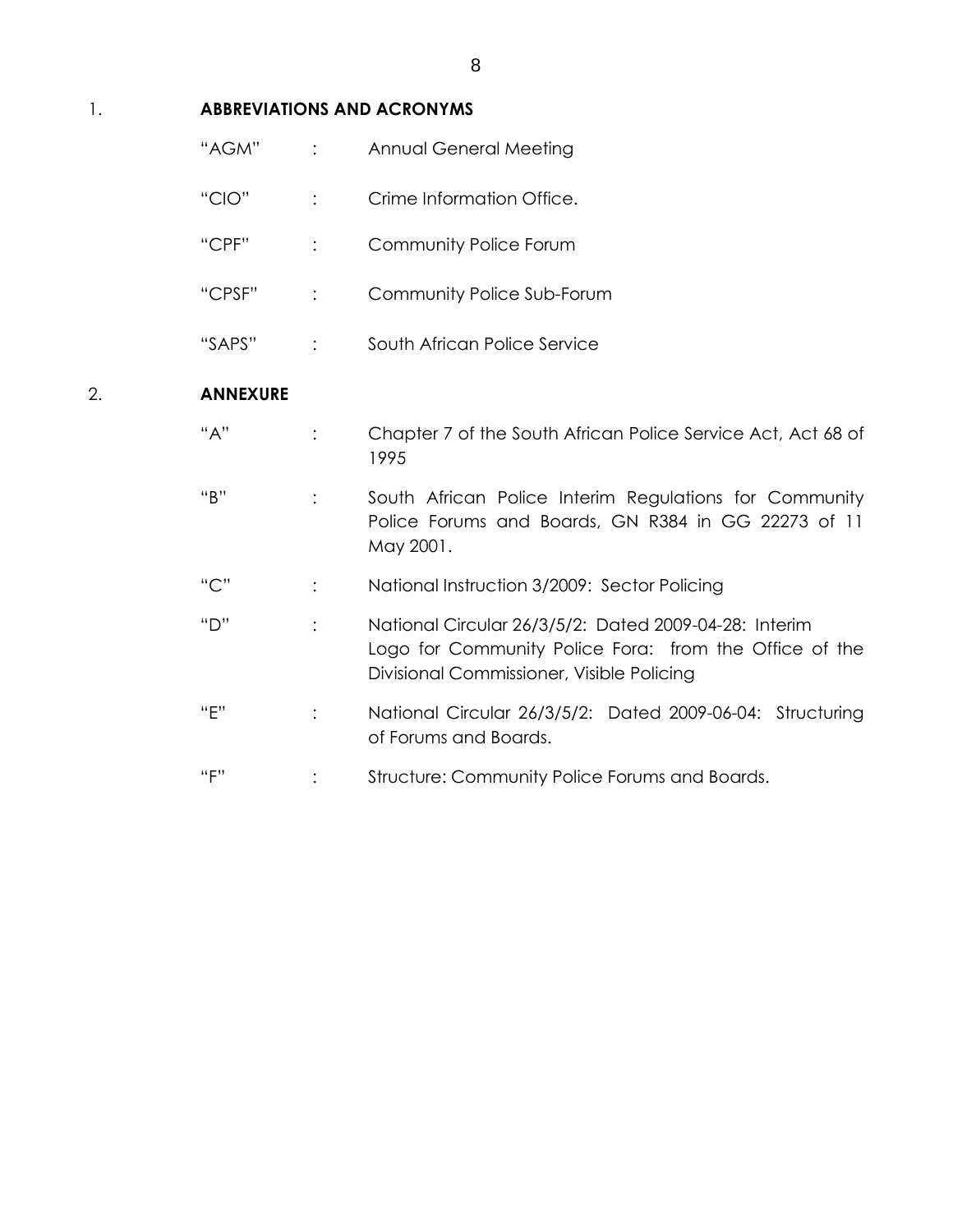#### 3. **DEFINITIONS**

**"Act"** refers to the South African Police Service Act, Act No. 68 of 1995;

**"Board"** refers to Provincial Community Police Board and Cluster Community Police Board, established in terms of Section 20 and 21 of the Act;

**"Circular"** refers to National Circular 26/3/5/2: Dated 2009-06-04: from the Office of the Divisional Commissioner: Visible Policing.

**"Clustering"** refers to the grouping together, for the purpose of representation in the Forum or Sub-Forum, of groups and organizations with more or less the same aims and objectives. Each political party will thus have one representative on the Forum or Sub-Forum.

**"Cluster Community Safety- and Victim Support Association"** refers to a group consisting of the representatives of the local structures in the precincts.

**"Community Safety Structure"**: This shall be an all-encompassing phrase and shall include individual Neighbourhood Watches, Community Safety Structure Associations and other structures such as Street Committees, Street Watches, Block Watches, Farm Watches, Flat Watches and any other community safety activities deemed to be related to the definition as set out herein;

**"Local Community Safety Structure Associations"**: This shall be a structure, consisting of representatives of the individual Community Safety Structures in the precinct;

**"Community-based Organisations"** refers to Governmental and Non-Governmental Organisation operating from the jurisdiction of the Forum or Sub-Forum;

**"Constitution"** refers to the Uniform Constitution for Community Police Forums and Boards in the Western Cape: 2010.

**"Days"** excludes Saturdays, Sundays and Public Holidays, unless otherwise indicated;

**"Department"** refers to the Department of Community Safety in the Provincial Government of the Western Cape Province;

**"Designated member"** means a person properly mandated **in writing** by his or her organisation or institution to represent such an institution or organisation in the Forum or Sub-Forum;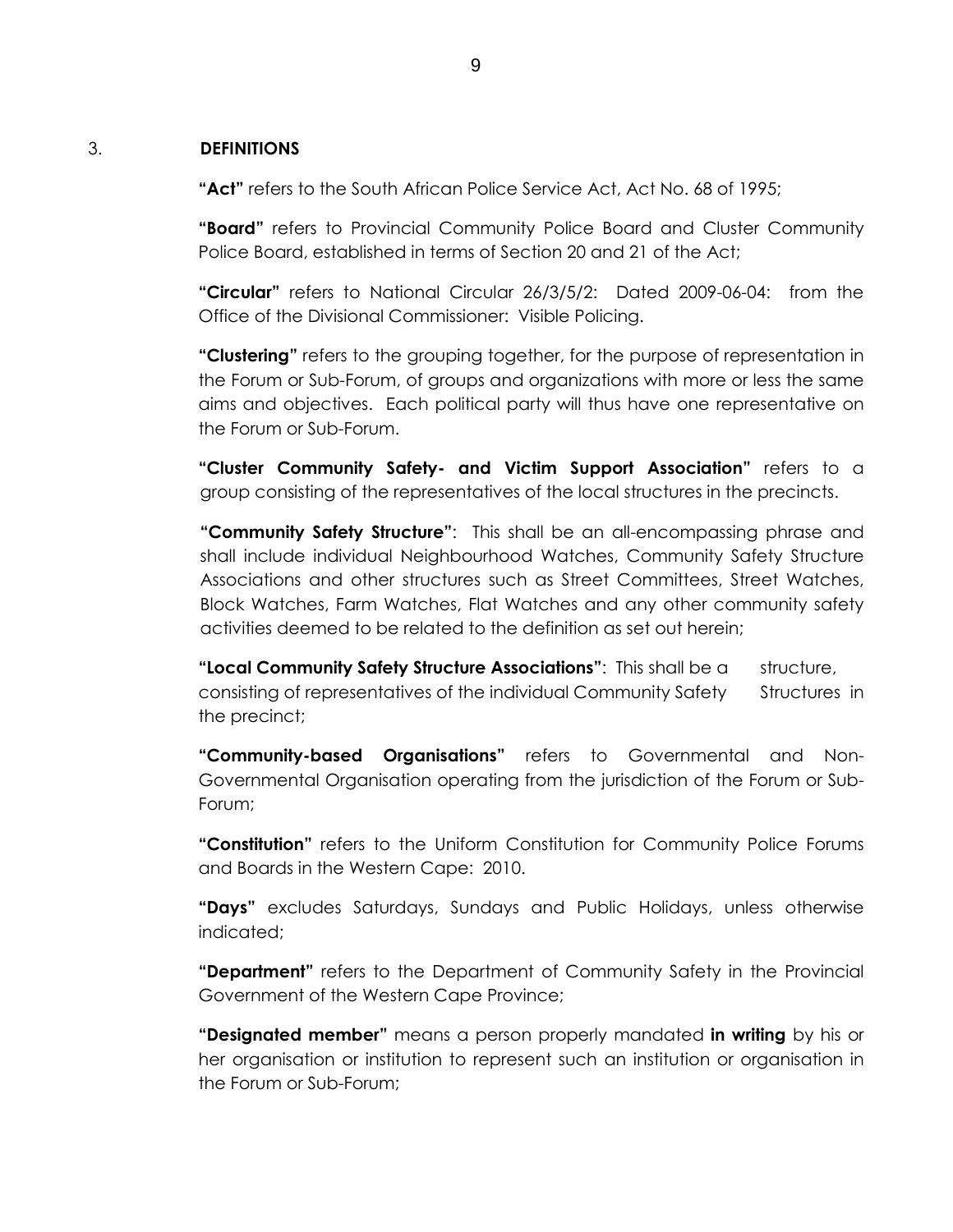**"Executive Committee"** means the Committee elected by a Community Police Forum, Sub-Forum or Board which is responsible for the day-to-day running of the affairs of the Forum, Sub-Forum or Board;

**"Ex-Officio Membership"** refers to a membership held due to a person's appointment/ election in a certain position or office. These members include; a member of the Forum after his or her election as a Chairperson of the Cluster Board, a Ward Councilor of the area.

These members do not have any voting powers and should not be elected to any position in the forum.

**"Forum"** refers to Community Police Forum and Sub-Forum established in terms of Section 19 of the Act;

**"Impartial person and/or Organisation"** refers to a person and/or organisation specifically referred to as such and includes designated officials of the Department and excludes members of the SAPS;

**"Jurisdiction"** refers to the area served by a Sub-Forum, a Forum and a Board;

**"Law Enforcement Agencies"** Municipal Law Enforcement Officials, Traffic Officials, Traffic Wardens, etc.

**"Legal Official"** refers to a legally qualified person attached to the Legal Services Component of the Service;

**"Member"** means any member of the Forum, Sub-Forum or Board, elected, co opted and those whose application for membership of the Forum and Sub-Forum was approved or renewed in terms of this Constitution, excluding individuals from the general public, but including statutory members designated to the Forum, Sub-Forum or Board.

**"Misconduct"** means a contravention of the determinations for the Constitution and the Codes of Conduct of the different Forums or Boards;

**"Non-Governmental Organisations"** refers to independent organisations in the community not affiliated to the Government, eg. Civic Organisations, NICRO, etc.;

**"Notice"** refers to written or verbal notice – preferably written where receipt can be acknowledged;

**"Office-bearer"** means any member who is elected by the Forum, Sub-Forum or Board to the Office of the Chairperson, Deputy Chairperson, Secretary, Assistant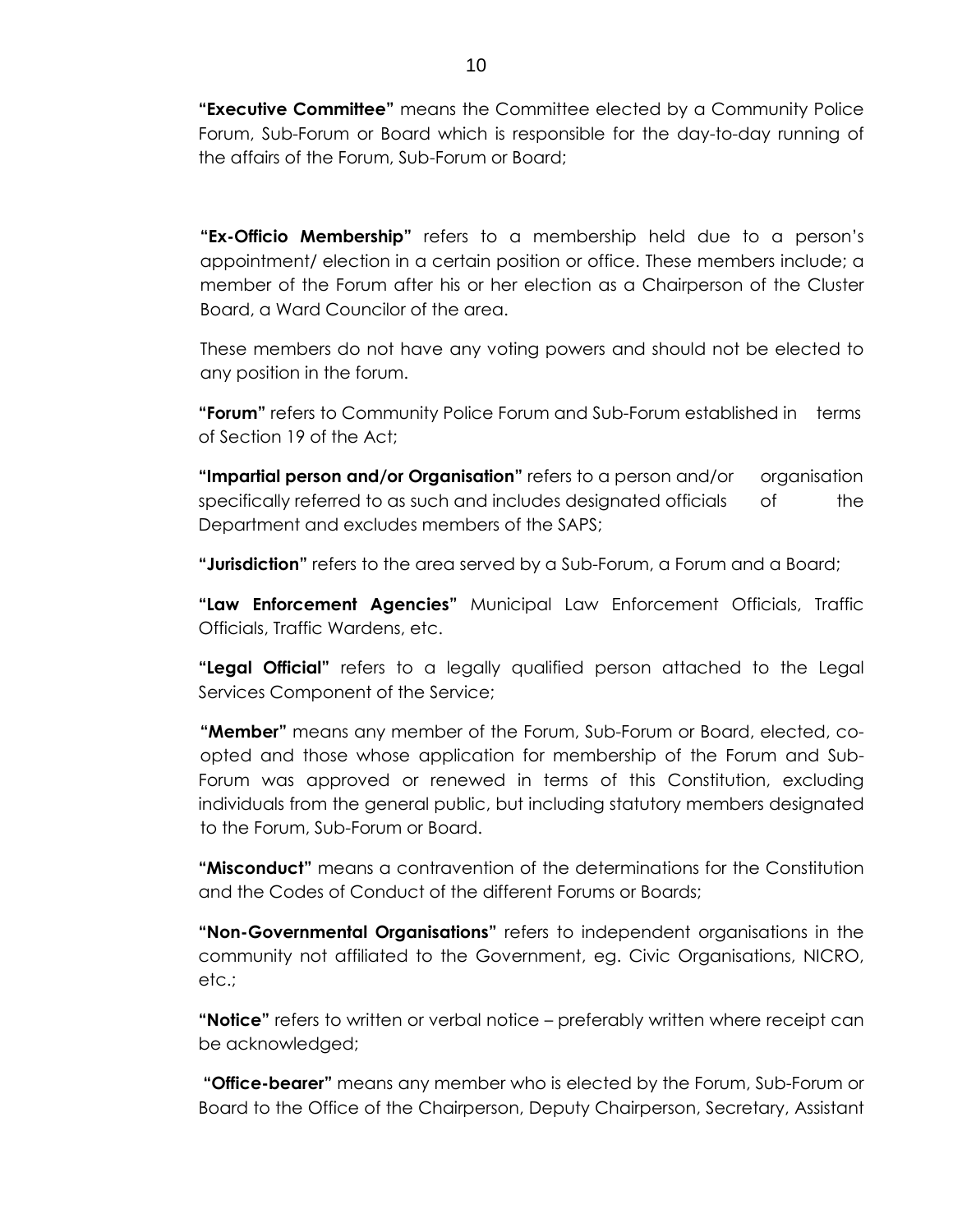Secretary, Treasurer, Project Co-ordinator, Public Relations Officer or additional members;

**"Paragraph"** refers to the numbered sections of this document;

**"Proxy"** refers to a person properly mandated in writing to represent a designated representative of an Organisation;

**"Register"** means to register with a Forum or Sub-Forum;

**"Responsible Person"** refers to an official of the Department of Community Safety or a member of the SAPS Provincial Office responsible for Forums, Sub-Forums and Boards;

**"Screening and screening process"** As part of the screening process, the person to be screened must reply to the questions on the prescribed form. As part of the screening, the Crime Information Office at the station must attempt to confirm the applicants' replies on the form and supply a comment and a recommendation for the purpose of considering the conformation of membership of the Forum or Sub-Forum.

**"Sector"** means a geographical area within a Police precinct demarcated by the Station Commander in consultation with the relevant Community Police Forum or Sub-Forum;

**"Sub-Forum"** refers to a Forum established in terms of Section 19(2) of the Act for a Sector;

**"Statutory Member"** refers to a member of the Forum, Sub-Forum or Board designated in terms of Section 19(3), 20(3) and 21(3) of the Act. This also includes SAPS Reservists and members of the Municipal Police Service;

**"Victim Support Structures"**, these include Structures such as Victim Friendly Facilities, Victim Support Volunteers, Safe Houses or Centres, Youth Structures, Churches, Witness Support Structures and other similar structures;

**"Local Victim Support Structures Association"**, this shall be a structure consisting of representatives of the individual Victim Support Structures in the precinct;

**"Term of Office"** refers to the period for which an elected Executive Committee shall hold office. The Term of Office, for both Forums and Boards, shall be two years.

## 4. **LEGAL STATUS**

- 4.1 This document derives its Mandate from:
- 4.1.1 Chapter 7 of the South African Police Act, Act 68 of 1995;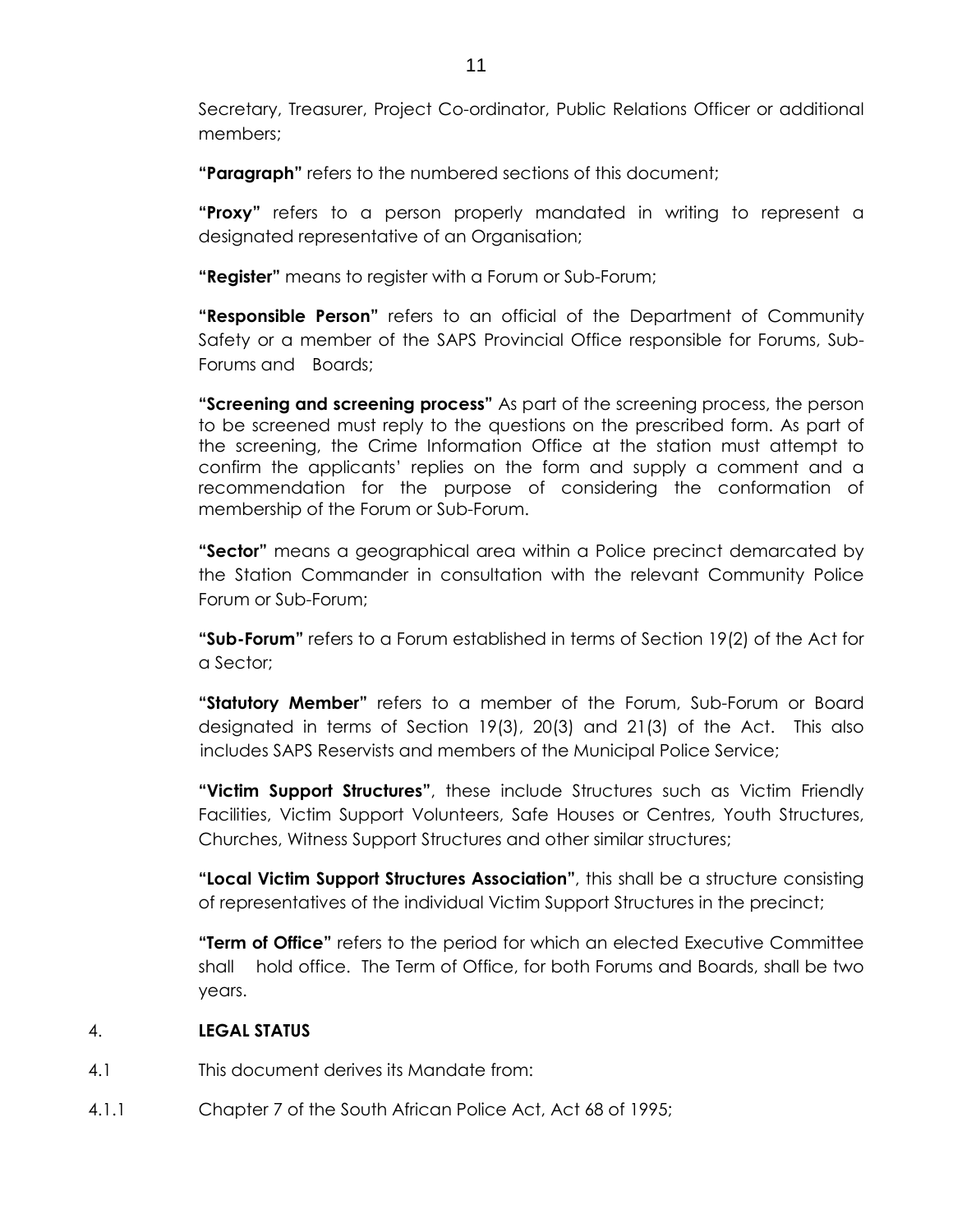- 4.1.2 South African Police Interim Regulations for Community Police Forums and Boards, GN R384 in GG 22273 of 11 May 2001:
- 4.1.3 The CPF Provincial Conference Resolution held on 28 and 29 March 2003.
- 4.1.4 Community Police Forum Uniform Constitution Western Cape (2004).
- 4.1.5 National Instruction 3/2009: Sector Policing.
- 4.1.6 National Circular 26/3/5/2: Dated 2009-04-28: Interim Logo for Community Police Fora : from the Office of the Divisional Commissioner, Visible Policing.
- 4.1.7 National Circular 26/3/5/2: Dated 2009-06-04: From the Office of the Divisional Commissioner, Visible Policing: Cluster Boards.

### 5. **LEGAL PERSONALITY AND RESPONSIBILITY**

- 5.1 This Constitution shall be binding on all Forums in the Western Cape Province established in terms of the South African Police Service Act.
- 5.2 After establishment, each Community Police Forum must be named after the Police Station it serves. Cluster Community Police Boards must be named according to the Cluster it serves. In the case of a Sub-Forum, the naming must indicate under which Community Police Forum it resorts (eg. Lentegeur Sub-Forum, Sector 3, Mitchells Plain).
- 5.3 These Forums and Boards are non-profit, Community-based Organizations.
- 5.4 The Forums and Boards are legal entities which:
- 5.4.1 exist as entities, independently and distinct from its members, irrespective of any change in its membership or management;
- 5.4.2 may acquire rights and obligations as determined by the relevant Acts, Regulations and Instructions;
- 5.4.3 may institute legal proceedings in its own name, and be cited in legal proceedings in its own name; and
- 5.4.4 may not transform into Section 21 Companies.
- 5.5 Any immovable property or registerable rights in immovable property, obtained by the Forum or Board, are to be registered in the name of the Forum or Board.
- 5.6 All legal aspects to be performed by the Forums or Boards are to be performed by its structures, committees, officials and/ or representatives, duly authorized thereto in the execution of their duties as structures, committees, officials and/ or representatives of the Forums or Boards;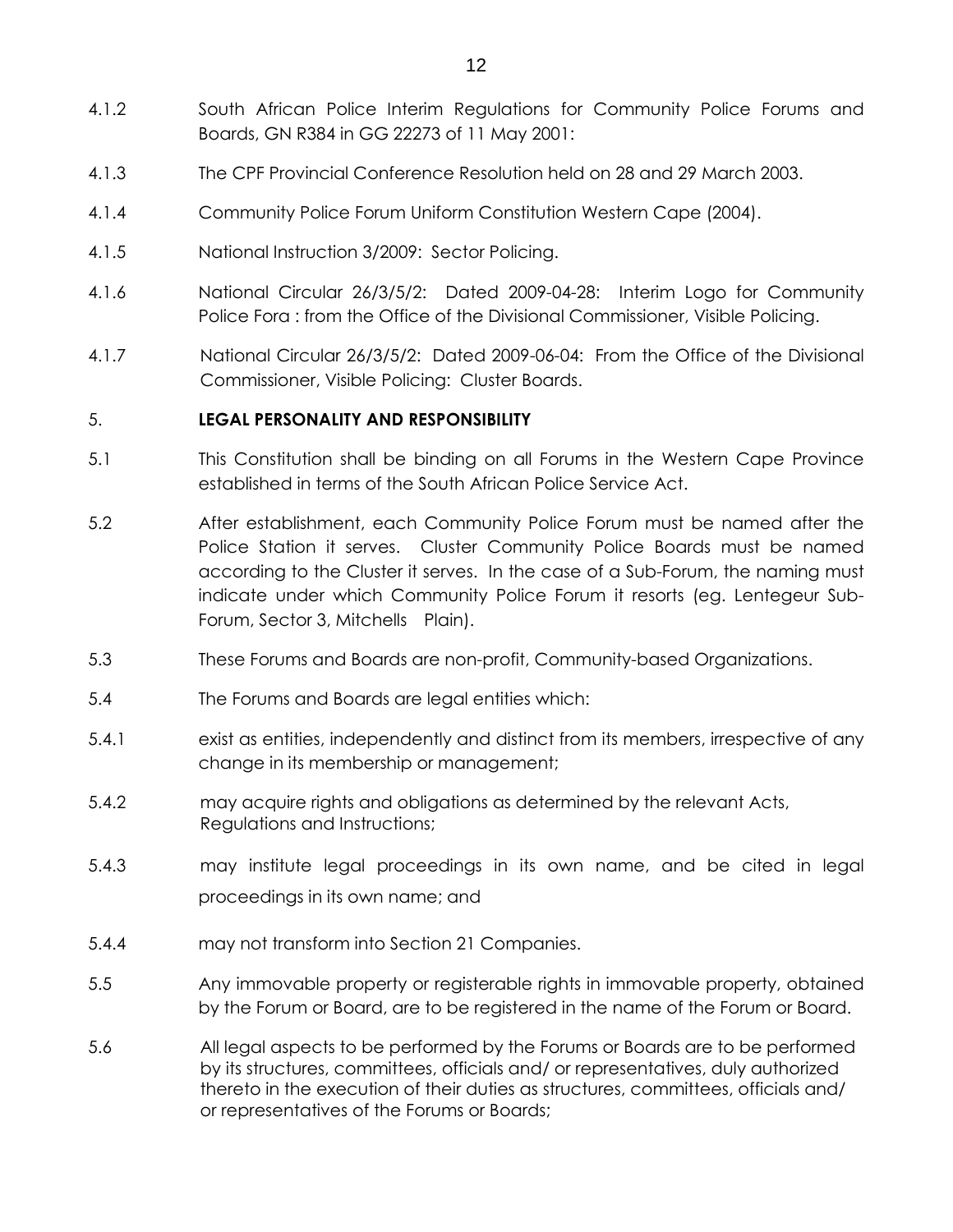- 5.7 No member of the Forum or Board shall be liable for the debts of the Forum or Board which were duly authorized by the Forum or Board;
- 5.8 No Forum or Board shall purchase or authorize that items be purchased on credit in the name of the Forum or Board.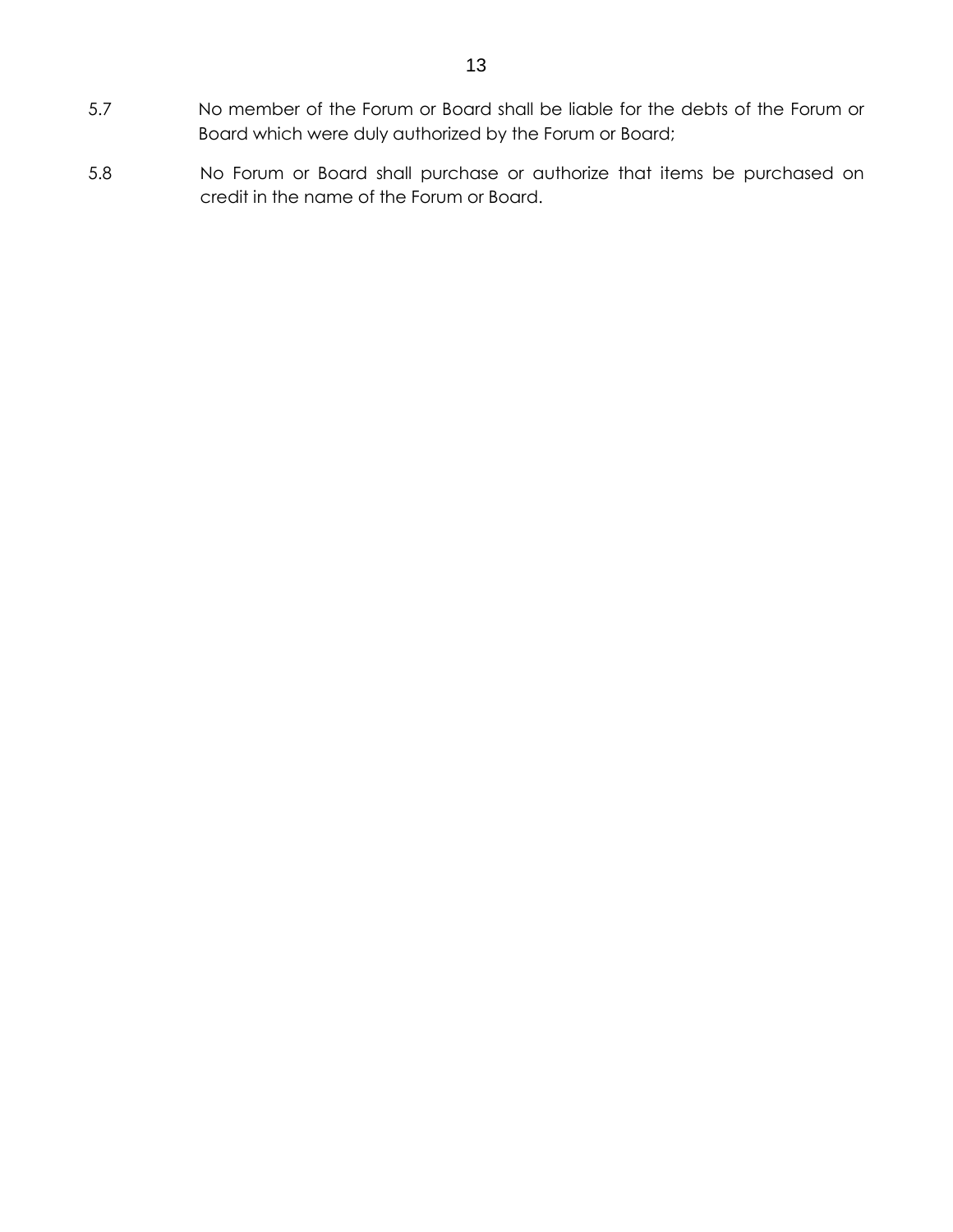## 6. **NAME, LOGO AND LETTERHEAD**

6.1 The name of the document shall be:

## **"THE UNIFORM CONSTITUTION FOR COMMUNITY POLICE FORUMS AND BOARDS IN THE WESTERN CAPE: 2010"**

- 6.2 The Logo and Letterhead:
- 6.2.1 An Interim Logo has been approved in terms of a letter from the Divisional Commissioner, Visible Policing 26/3/5/2 dated 2009-04-28.
- 6.2.2 The Logo shall be seen as:

## **"A handshake under the Aloe in a circle, and surrounded by the words 'Community Police Forum' and 'Partners in Policing' on the top and bottom"**

- 6.2.3 For the purpose of identification, the name of the Forum or Board should be added above the Aloe, for example:
- 6.2.3.1 "PAROW COMMUNITY POLICE FORUM"
- 6.2.3.2 "GEORGE COMMUNITY POLICE CLUSTER BOARD"
- 6.2.3.3 "WESTERN CAPE COMMUNITY POLICE BOARD"

and shall be used on all correspondence of the Forum, Sub-Forum or Board.

 6.3 The Logo should only be used for official Forum, Sub-Forum and Board activities and correspondence.

## 7. **AIMS AND OBJECTIVES**

- 7.1 **The Forum and Board shall**:
- 7.1.1 to accomplish all the objectives in Section 18(1) of the Act;
- 7.1.1.1 establish and maintain a partnership between the community and SAPS;
- 7.1.1.2 promote communication between SAPS and the community;
- 7.1.1.3 promote co-operation between SAPS and the community in fulfilling the needs of the community regarding policing;
- 7.1.1.4 improve the rendering of Police Services to the community at National, Provincial, Cluster and Local Levels;
- 7.1.1.5 promote transparency and accountability of the Service to the community; and
- 7.1.1.6 promote joint problem-identification and solving with the SAPS and the community;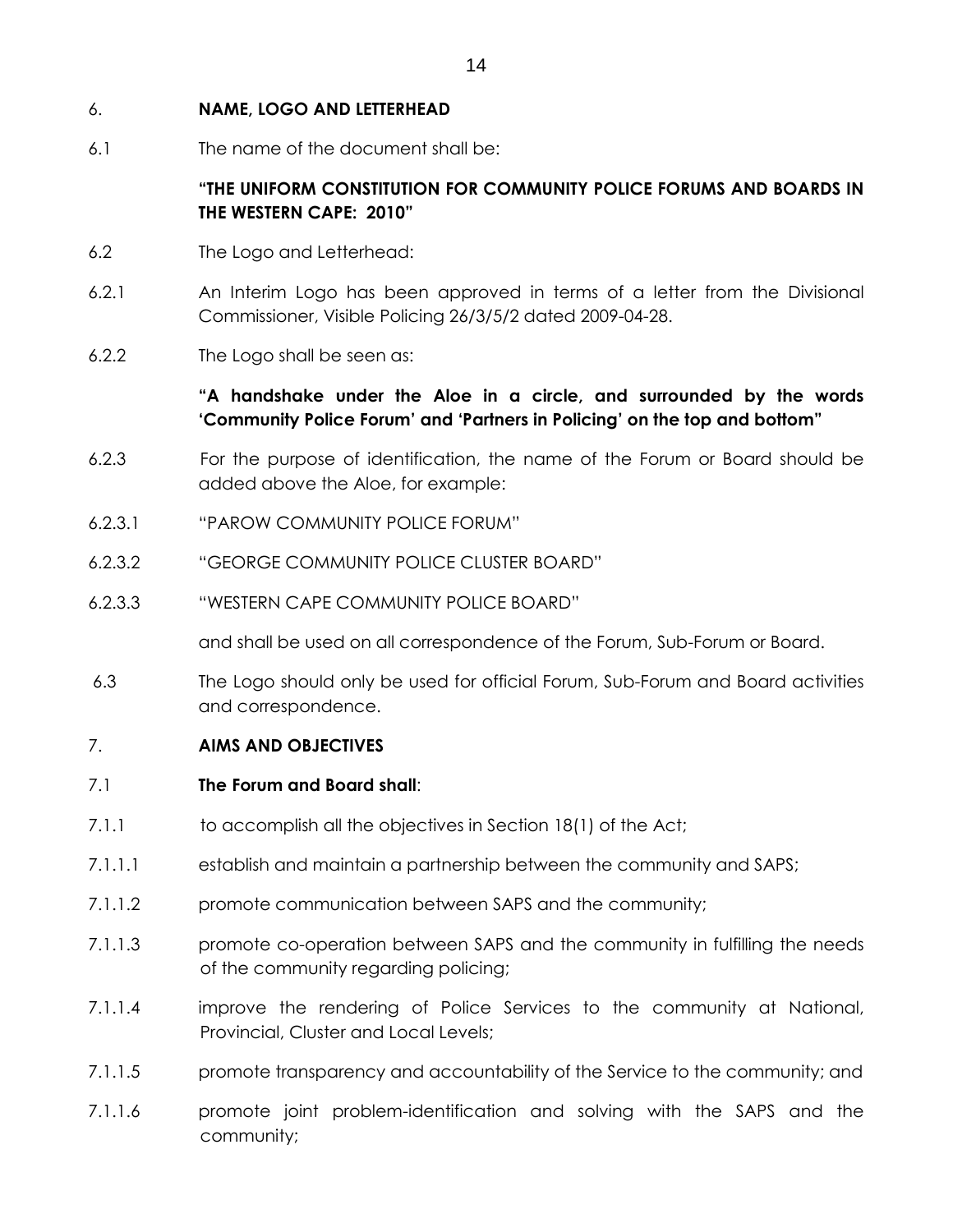- 7.1.2 to further accomplish the aims and objectives;
- 7.1.2.1 promote co-operation between the South African Police Service, the Local Community, other Law Enforcement Agencies, Community Safety Structures, Victim Support Structures, Community-based Organisations and Institutions and the Municipal Police Service.
- 7.1.2.2 promote respect for human rights within the ranks of the SAPS, the Local Community, other Law Enforcement Agencies, Community Safety Structures, Victim Support Structures, Community-based Organisations and Institutions and the Municipal Police Service.
- 7.1.2.3 negotiate and co-operate with other Institutions at Local, Cluster, Provincial and National Level in order to promote the aims and objectives of the Forums and Boards.
- 7.1.2.4 mobilise the community and organisations in the community to join the Forums, Sub-Forums, Community Safety Structures and Victim Support Structures:
- 7.1.2.5 assist with the initiation and co-ordination of social crime prevention programmes and projects in conjunction with SAPS, other State Departments, Law Enforcement Agencies, Municipal Police Service and other CPF Structures.
- 7.1.2.6 request the Service to account on the achievement of the objectives in terms of Section 205(3) of the Constitution of the Republic of South Africa.

### 8. **ESTABLISHMENT AND MANAGEMENT OF THE FORUMS AND BOARDS**

### 8.1 **Community Police Forum**

- 8.1.1 A Station Commander must take reasonable steps to establish a Community Police Forum for the precinct;
- 8.1.2 The Station Commander shall, in order to establish a Community Police Forum, invite members of the community,
- 8.1.2.1 representatives of Community-Based Organizations and Institutions;
- 8.1.2.2 representatives of Community Safety- and Victim Support Structures;
- 8.1.2.3 Sector Commanders of the precinct;
- 8.1.2.4 Statutory members;
- 8.1.2.5 Municipal Police Service and other Law Enforcement Agencies (where applicable);
- 8.1.2.6 members of the Department responsible for Police/Community Relations;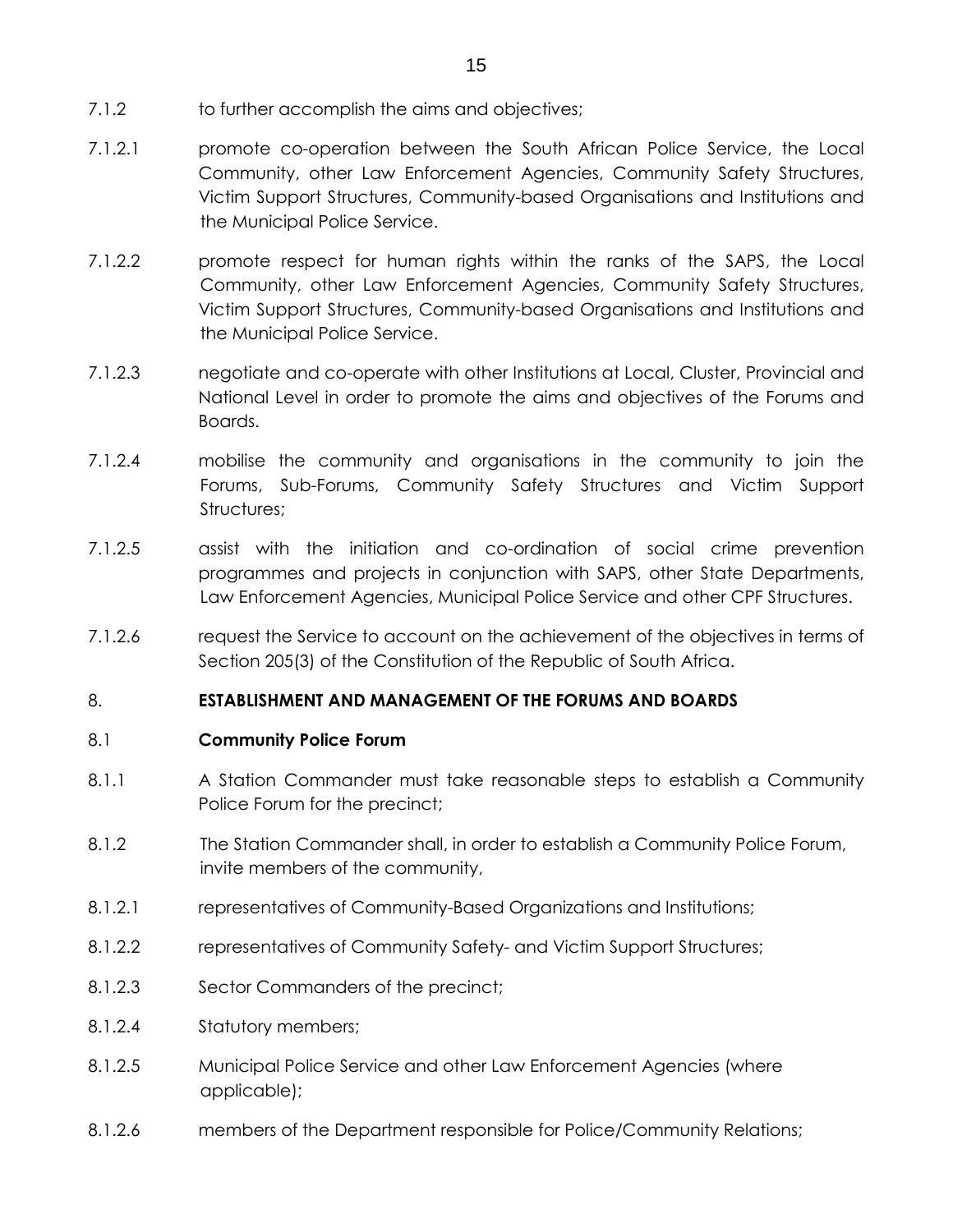- 8.1.3 A Forum may co-opt an expert in the advisory capacity, in any particular field or area, as deemed necessary by the Forum. The co-opted member shall have no voting powers.
- 8.1.4 An Executive Committee shall be elected from the Community-based Organisations registered with the Forum, and shall consist of:
- 8.1.4.1 a Chairperson and Deputy-Chairperson;
- 8.1.4.2 a Secretary and Assistant-Secretary;
- 8.1.4.3 a Treasurer;
- 8.1.4.4 a Project Co-ordinator;
- 8.1.4.5 a Public Relations Officer;
- 8.1.4.6 any additional members as decided by the Forum at an Annual General Meeting;
- 8.1.5 The Station Commander or his or her representative is a statutory member of the Executive Committee.
- 8.1.6 After the establishment of the Forum, such a notification with the names of the Executive Committee and the minutes of the meeting must be forwarded to the Cluster Commander if the Cluster Board has not yet been established or has to be re-established.
- 8.1.7 Any vacancies on the Executive Committee due to resignation, expulsion or otherwise, must be filled by means of an election at a Special General Meeting. As an interim measure, the Executive Committee of the Forum may decide who will perform the duties and the functions in the vacant position until a Special General Meeting is called within 21 days of the date when the position became vacant.
- 8.1.8 All the actions by the Executive Committee or any of its members in the *bona fide* performance of their duties, shall be regarded as if performed by the Forum or Sub-Forum.
- 8.1.9 The Chairperson and Deputy-Chairperson may not be eligible for re-election with regard to the same position after holding the said position for two consecutive terms.
- 8.1.10 Members must, except with a valid written apology, attend all set Executive Committee Meetings.
- 8.1.11 The Chairperson shall vacate his/her position on the Forum at Station level, if elected to be Chairperson of the Cluster Board. Such a member may, however,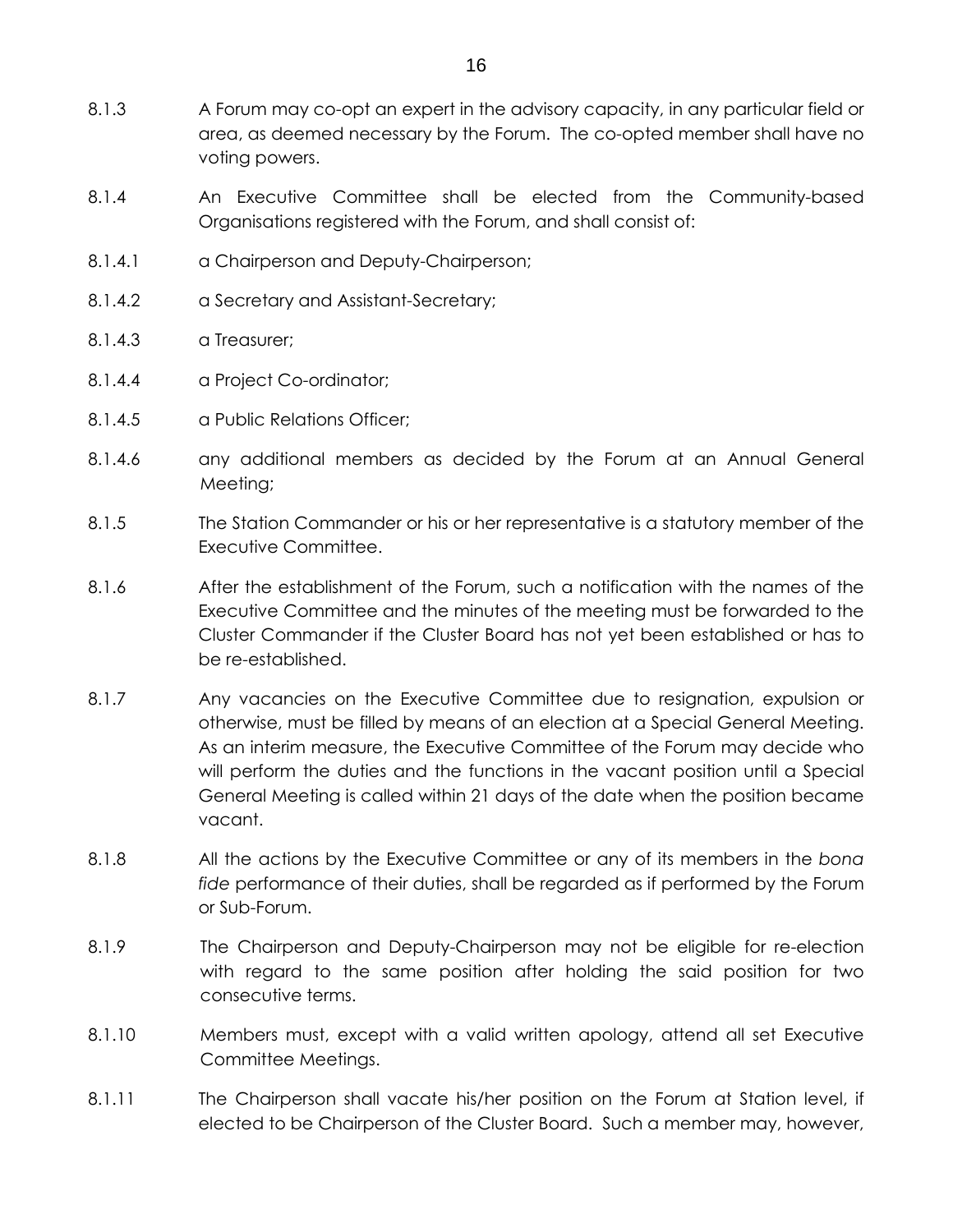maintain membership of his or her Forum at station level as an ex-officio member of the Forum.

- 8.1.12 The Executive Committee shall ensure that proper minutes and records are kept of all proceedings. Permanent records must be kept electronically with disc backup. The records must be kept for a period of at least 3 years.
- 8.1.13 The Station Commander and the Cluster Commander must ensure that the minutes of the meetings of the Forum and Sub-Forum are submitted to the responsible person at the Office of the Provincial Commissioner within 7 days after the meeting.
- 8.1.14 A new Executive Committee of the Forum must be elected at the end of the term of office.

### 8.2 **Sub-Forum**

- 8.2.1 The Station Commander and the Forum of the precinct shall take reasonable steps to establish a Community Police Sub-Forum for the sector;
- 8.2.2 At a General Meeting of the Community in the Sector, the Executive Committee of the Sub-Forum must be elected and thereafter at an Election Annual General Meeting;
- 8.2.3 After establishing the Sub-Forum, such a notification with the names of the Executive Committee and the minutes of the meeting must be forwarded to the Forum of the precinct;
- 8.2.4 The Executive Committee shall comprise of:
- 8.2.4.1 a Chairperson and a Deputy;
- 8.2.4.2 a Secretary, Treasurer and Project Co-ordinator;
- 8.2.4.3 Statutory members.
- 8.2.5 A Sub-Forum may co-opt an expert in an advisory capacity, in any particular field or area, as deemed necessary by the Sub-Forum. The co-opted member shall have no voting powers;
- 8.2.6 A copy of the minutes of the meetings of the Sub-Forum must be handed to the precinct Forum and the Station Commander within 7 days after the meeting.

## 8.3. **Membership: Forum and Sub-Forum**

8.3.1 Membership shall, subject to paragraph **8.3.11** be open to all members of the Community residing or having business in the area of the Forum or Sub-Forum and all Governmental Organisations in the jurisdiction of the Forums or Sub-Forums;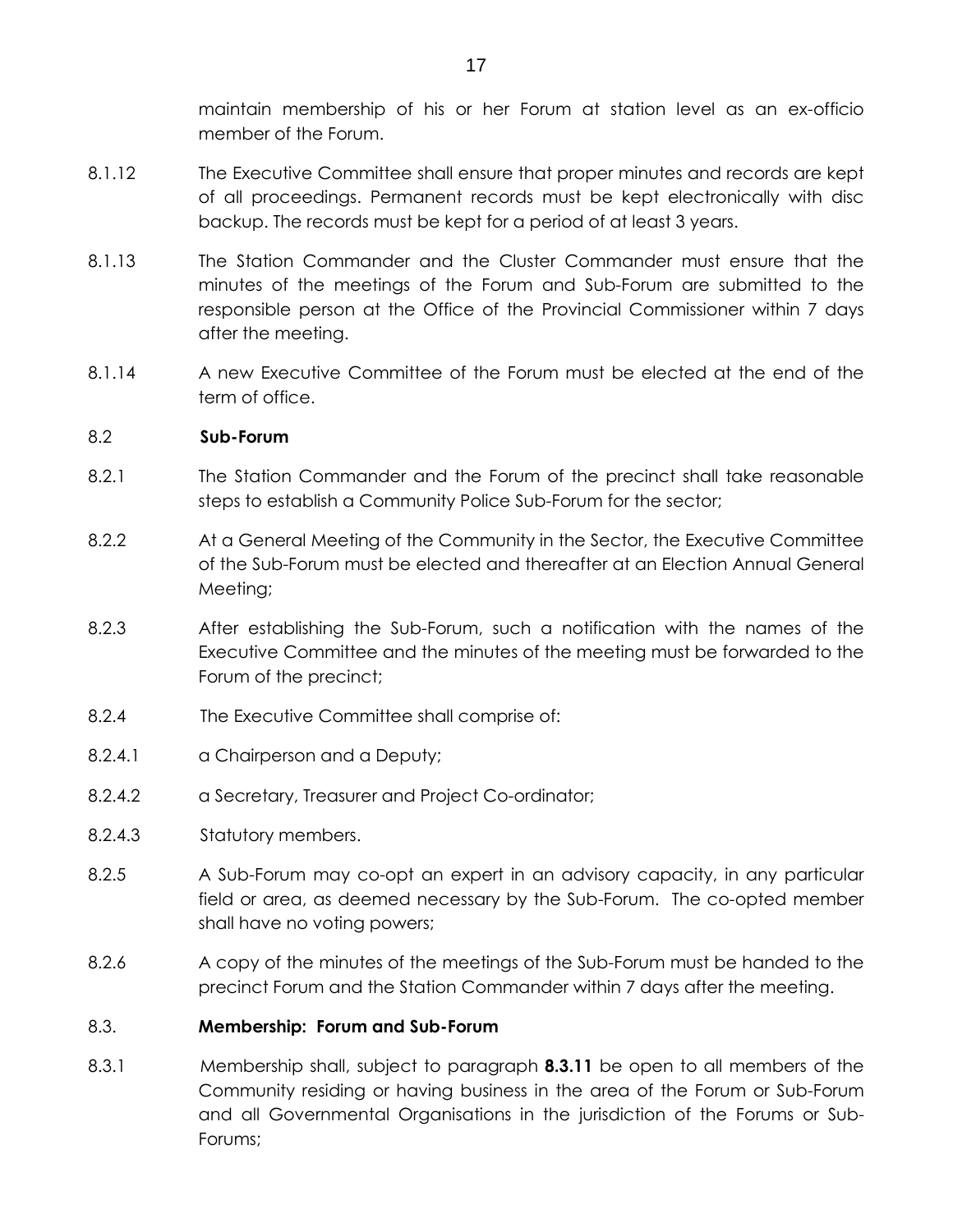- 8.3.2 Membership is voluntary and no membership fees shall be payable for membership of the Forum or Sub-Forum;
- 8.3.3 Membership of the Executive of the Forum or Sub-Forum shall be limited to South African Citizens of the age of 18 years and above;
- 8.3.4 All members, employees of the Service and Municipal Police members, designated to the Forum or Sub-Forum, are collectively a single statutory member for the respective Forums or Sub-Forums;
- 8.3.5 Members of the Department should not be elected as executive members of the Forum or Sub-Forum;
- 8.3.6 Public Service Act members of the SAPS should not be members of the Executive of the Forum or Sub-Forum of the station area in which they are stationed.
- 8.3.7 A Body, Organization or Institution must apply in writing for membership of the Forum or Sub-Forum to the Executive of the Forum or Sub-Forum on the prescribed form. The application must indicate its:
- 8.3.7.1 management and other officials;
- 8.3.7.2 the aims and objectives of the entity, and;
- 8.3.7.3 the person mandated to represent the entity.
- 8.3.8 All persons elected to the executive of the Forum or Sub-Forum shall be subjected to a screening process and this shall be dealt with in a professional and confidential manner.
- 8.3.9 During the process of applying for membership, organizations and groups (excluding Political parties), with more or less the same aims and objectives will be grouped by the Executive Committee into a Cluster for voting purposes (eg. Education-, Business-, Civic Organizations-, Victim Support Cluster, etc.)
- 8.3.10 Community Safety- and Victim Support Structures, shall each have representation at Cluster and Provincial Board level.
- 8.3.11 The Forum or Sub-Forum may reject an application for membership or terminate membership due to:
- 8.3.11.1 involvement and/or alleged involvement in criminal activities;
- 8.3.11.2 serious criminal record;
- 8.3.11.3 failure to make a criminal record known at the time of applying for membership;
- 8.3.11.4 not being psychologically healthy;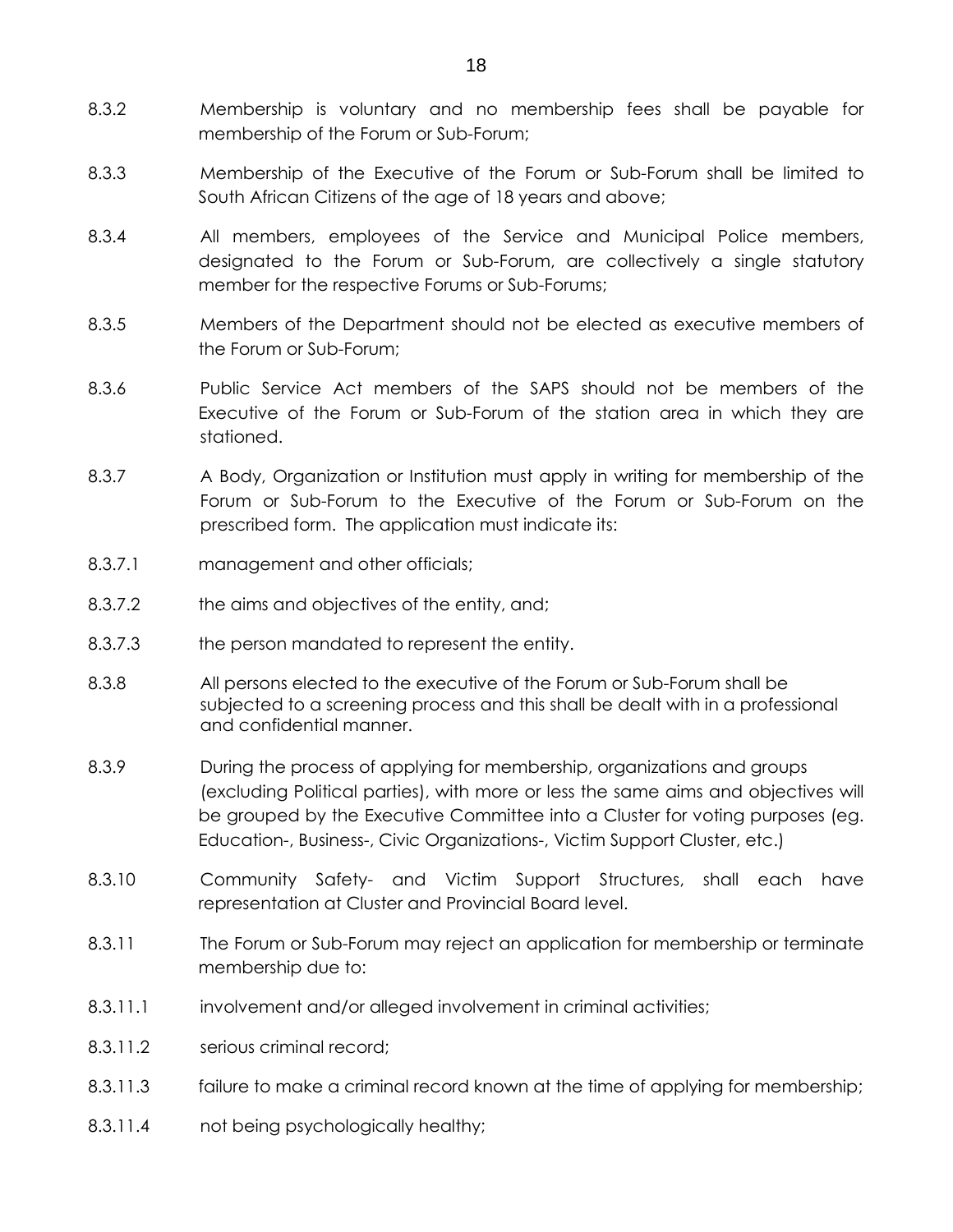8.3.11.5 Failure to subject self to the screening process within 30 days(thirty days) after election as a member of the Forum or Sub-Forum;

### 8.3.11.6 **without any reasonable explanation:-**

- 8.3.11.6.1 fails to attend at least three set meetings in a period of six months;
- 8.3.11.6.2 showing a pattern of failure to attend set meetings;
- 8.3.11.6.3 accepting membership of Community Safety Structures;
- 8.3.11.6.4 accepting appointment as a permanent member of the SAPS, SAPS Reservists, Municipal Police Service or the Department.
- 8.3.11.6.5 any other similarly reasonable grounds;
- 8.3.11.7 **When considering the rejection of an application or the termination of membership on the grounds of offences or alleged offences, the Forum or Sub-Forum must take the following factors into consideration;**
- 8.3.11.7.1 the seriousness of the offence(s) and/or alleged offence(s) involved;
- 8.3.11.7.2 the number of convictions;
- 8.3.11.7.3 the time lapse since the last conviction; and
- 8.3.11.7.4 the fact that the convictions were not made known at the time of applying for membership or appointment as a member of the Forum or Sub-Forum.
- 8.3.11.8 An applicant, organization or a member of the Forum or Sub-Forum whose application has been rejected or whose membership has been terminated, may request reasons for the rejection of the application for membership or the termination of membership. The applicant, member or organization may, after receiving such a reply, appeal to the next higher Forum or Board within 7 days and a reply must be supplied within 14 days after the receipt of the appeal. If not satisfied with the decision of the higher Forum or Board, representations may be forwarded to the Deputy Provincial Commissioner, Policing.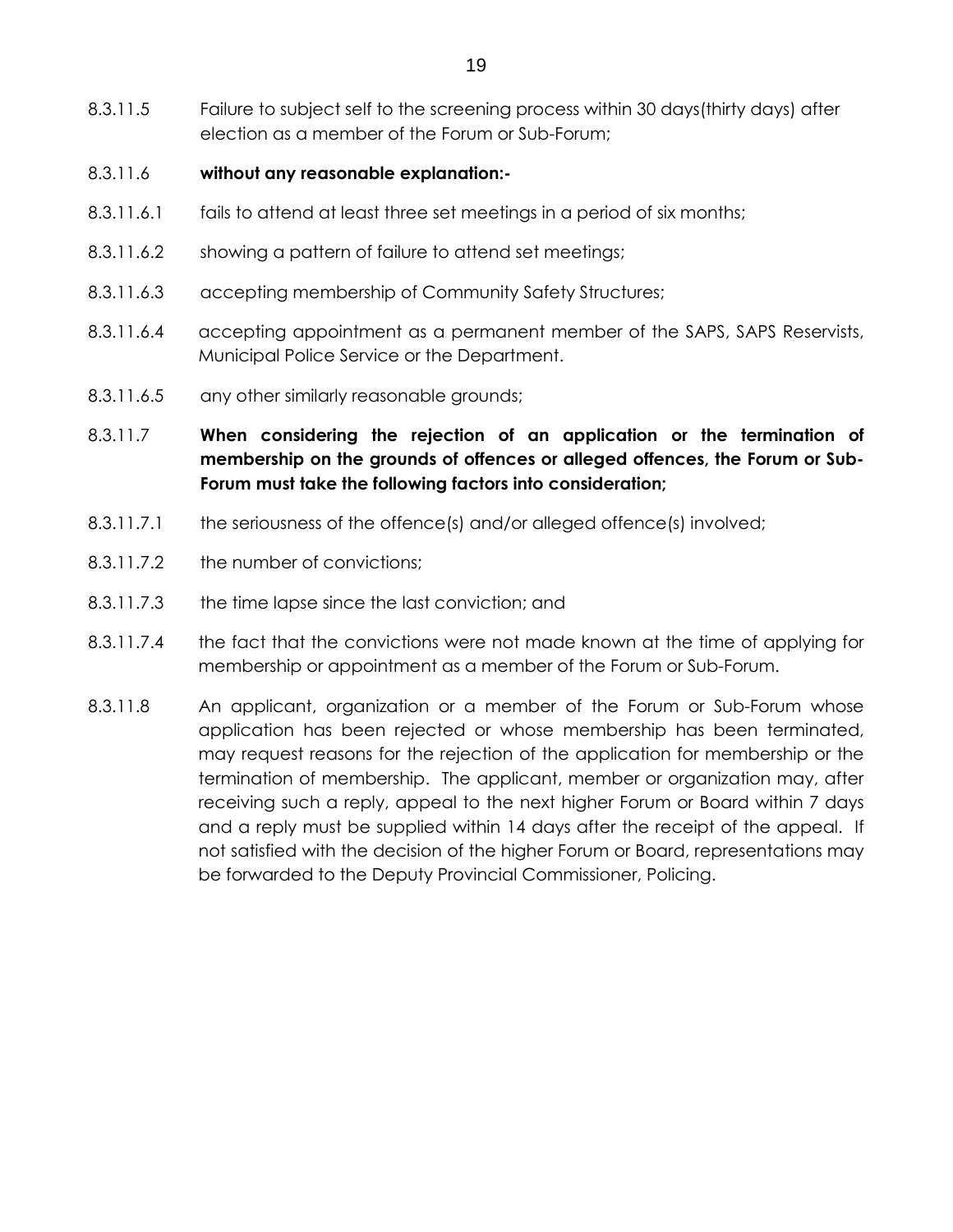- 8.3.11.9 First applicants for membership of an established Forum, whose applications for membership has been approved, will from the time that the membership is approved and three(3) Months thereafter, have no voting rights in the meeting of the Forum or Sub-Forum "
- 8.3.11.10 Membership shall be renewed annually, thirty (30) days before the Annual General Meeting by means of a written application and mandate to the Forum or Sub-Forum. Failure to renew a membership within the prescribed period, the membership shall lapse until the re-application is received and considered.
- 8.3.11.11 Ward Councilors are ex-officio members of the Forums in their area.
- 8.3.11.12 Security service providers and related companies and employees of the Security Industry should not be elected as executive members of the Forum or Sub-Forum.

## 8.4 **Powers and Functions: Forum and Sub-Forum**

- 8.4.1 to promote the aims and objectives of the Forums as determined in paragraph 7 of this Constitution;
- 8.4.2 to, at its own discretion appoint Committees and/or Sub-Committees and allocate tasks to these Committees;
- 8.4.3 to maintain efficient control over members and the administration of the Forums;
- 8.4.4 to receive, investigate, consider and rule on grievances or conflicts regarding the activities of the Forums and that of Community Safety- and Victim Support Structures. Complaints and grievances against the Executive of the Sub-Forum shall be dealt with by the Forum and complaints and grievances against the Executive of the Forum shall be dealt with by the Cluster Community Police Board.
- 8.4.5 to compile a Community Safety Plan for each financial year. The plan must include the inputs of the Sub-Forums. The following process should be followed for the plan to be adopted at a Special Meeting;
- 8.4.5.1 a Police Priority Needs Meeting must be convened to identify the Police Priority Needs of the precinct. The meeting must be attended by all the role players in the precinct;
- 8.4.5.2 a report on what was achieved in terms of the previous Community Safety Plan must be supplied;
- 8.4.5.3 with the identified Police Priority Needs, the meeting must draft a Community Safety Plan for the new financial year;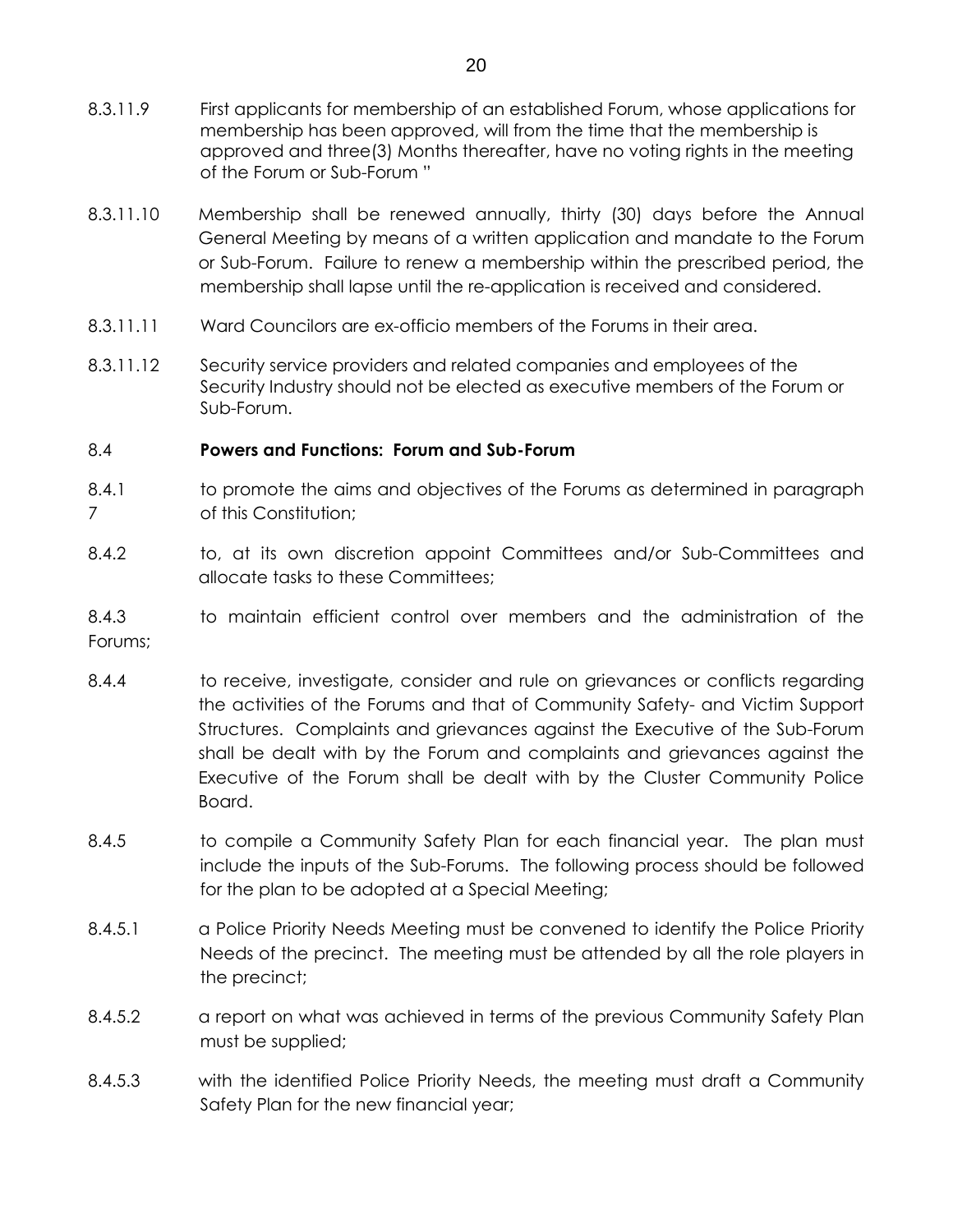- 8.4.5.4 the Draft Community Safety Plan must be presented to an adopted by the Forum at a Special Meeting;
- 8.4.6 to oversee all projects, and may co-opt a person(s) to manage, execute and/or advise on the projects;
- 8.4.7 to adopt a Code of Conduct for members of the Forum and Sub-Forums;

### 8.5. **Responsibility of the Station and Sector Commander**

- 8.5.1 Assist with the establishment and management of the Forum and Sub-Forum;
- 8.5.2 Designate statutory members to the Forum and Sub-Forum;
- 8.5.3 The Station Commander in conjunction with the Crime Information Office at the Station shall be responsible for the screening of the members of the Forum and Sub-Forum, and,
- 8.5.3.1 the Crime Information Office must after the screening comment on the applicants' application for membership,
- 8.5.3.2 the screening information of the different members of the Forum or Sub-Forum shall be kept by the Station Commander.
- 8.5.4 Allow reasonable access to the resources of the Station for the administration of the Forum and Sub-Forum;
- 8.5.5 provide reasonable access to resources of the Station to members of the Forum or Sub-Forum to execute their functions in terms of this Constitution;
- 8.5.6 Provide transport for members of the Forum, who are also members of the Boards, invited to attend Board Meetings and Workshops when there is no reasonable access to public transport;
- 8.5.7 During meetings, provide the necessary feedback to the Forum or Sub-Forum;
- 8.5.8 Update the Forum or Sub-Forum in regard to new developments in Community Policing, Police/Community Relations and developments affecting the Forums and Structures;
- 8.5.9 Ensure that the decisions of the Forums or Sub-Forums are communicated to the members at the Station and Contact Point (where applicable);
- 8.5.10 Provide a Register/Occurrence Book at the Station or Contact Point for the Community Safety- and Victim Support Structures to register their duties and/or Services.

### 8.6 **Cluster Community Police Boards**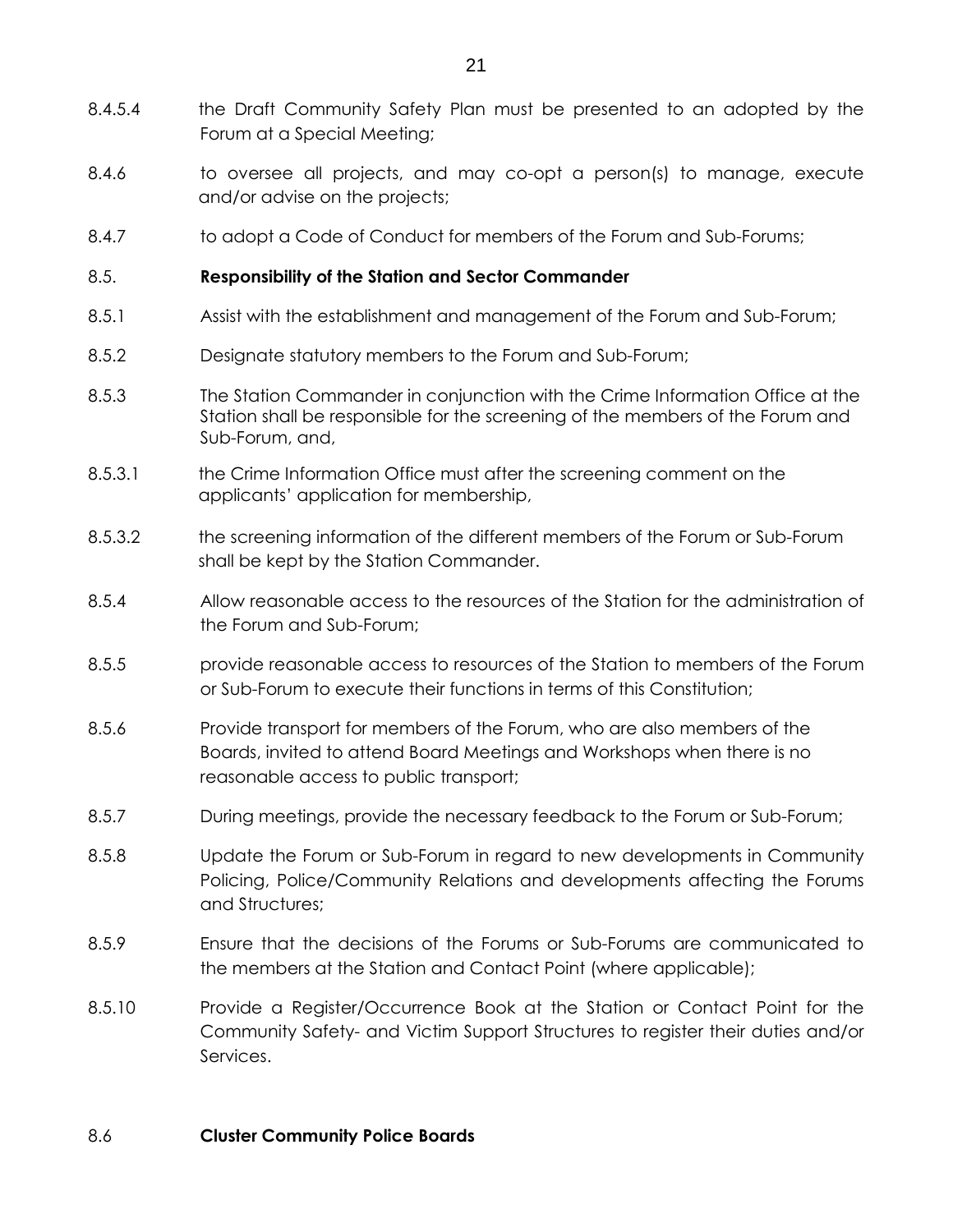#### 8.6.1 **Establishment and Management**

- 8.6.1.1 The Cluster Commander shall, after the establishment of Forums at all the Stations in the Cluster, in order to establish a Cluster Community Police Board, invite the following persons:
- 8.6.1.1.1 the Chairpersons of the Forums in the Cluster;
- 8.6.1.1.2 representatives of the Community Safety Structures Association and Victim Support Association Structures in the Cluster;
- 8.6.1.1.3 Station Commanders in the Cluster;
- 8.6.1.1.4 any persons to be co-opted to the board in an advisory or support capacity;
- 8.6.1.1.5 a designate of the Municipal Police Service, where applicable;
- 8.6.1.1.6 members of the Department responsible for Police/Community Relations;
- 8.6.1.2 An Executive Committee must be elected from the Chairpersons of the Forums in the Cluster and the Committee shall consist of;
- 8.6.1.2.1 a Chairperson and a Deputy Chairperson;
- 8.6.1.2.2 the Cluster Commander, and
- 8.6.1.2.3 a Treasurer;
- 8.6.1.2.4 a Secretary must be appointed by the Cluster Commander;
- 8.6.1.3 After the election of the Executive Committee, the names of the office bearers and the minutes of the meeting must be reported to the Provincial Community Police Board or the Office of the Provincial Commissioner, if the Provincial Community Police Board is not in place;
- 8.6.1.4 A new Executive Committee shall be elected at an Annual General Meeting at the end of the term of the office of the Board;
- 8.6.1.5 Any vacancies on the Executive Committee due to resignation, expulsion or otherwise, must be filled by means of an Election at a Special General Meeting. As an interim measure, the Executive of the Board may decide who will perform the duties and functions in the vacant position until a Special General Meeting is called within 21 days from the date that the position became vacant;
- 8.6.1.6 The Chairperson and Deputy-Chairperson may not be eligible for re-election with regard to the same position after holding the said position for two consecutive terms of office;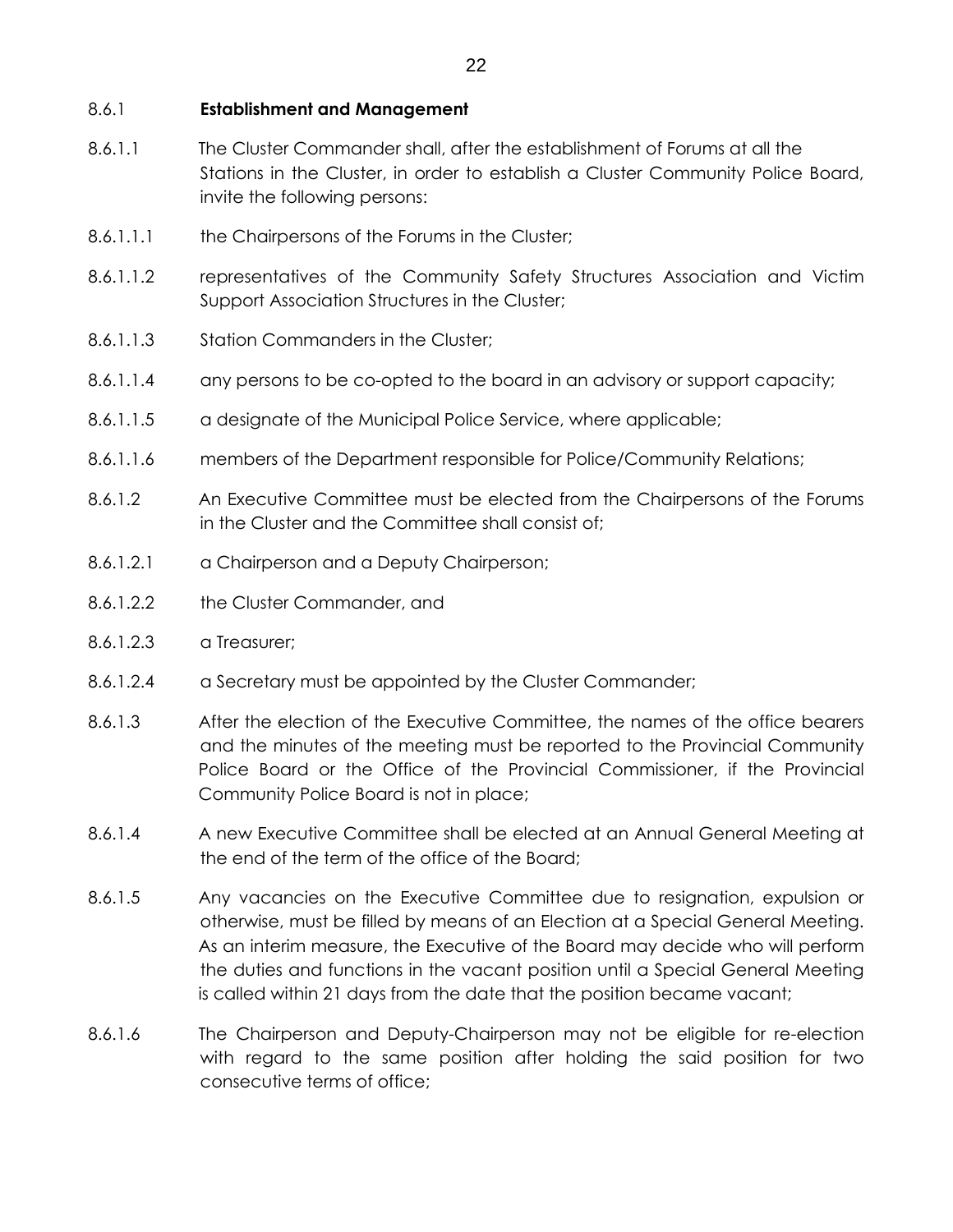8.6.1.7 The Cluster Commander must ensure that the minutes of the meetings of the Board are submitted to the responsible person at the Office of the Provincial Commissioner within 7 days after the meeting;

#### 8.6.2 **Powers and Functions: Cluster Community Police Board**

The powers and functions of the Board shall, among others, be to:

- 8.6.2.1 promote the aims and objectives of the Forums as determined in paragraph 7 of this Constitution at a Cluster Level;
- 8.6.2.2 assist with the screening of the office bearers of the Forum on the request of the Station Commissioners;
- 8.6.2.3 assist with the establishment of Forums and Sub-Forums in the Cluster;
- 8.6.2.4 assist with the elections of members of the Executive Committees of the Forums in conjunction with the Department;
- 8.6.2.5 ensure that the Forums are operating in line with this Constitution;
- 8.6.2.6 assist and support the Forums with and during Community Projects;
- 8.6.2.7 give guidance in regard to the efficient management of the Forums;
- 8.6.2.8 assist the Forums and Structures with Dispute Resolution in the Forums and Structures;
- 8.6.2.9 assist with the establishment and management of the Community Safety and Victim Support Structures;
- 8.6.2.10 adopt a Code of Conduct for members of the Board;
- 8.6.3 **Responsibility of the Cluster Commander**
- 8.6.3.1 Assist with the establishment and management of the Forums;
- 8.6.3.2 Designate members to the Cluster Board and appoint a Secretary;
- 8.6.3.3 Allow reasonable access to the resources of the Cluster for the administration of the Cluster Board;
- 8.6.3.4 Provide reasonable access to members of the Board to execute their functions in terms of this Constitution;
- 8.6.3.5 Provide transport to members of the Board invited to attend Board Meetings and Workshops;
- 8.6.3.6 During meetings, provide the necessary feedback to the Board;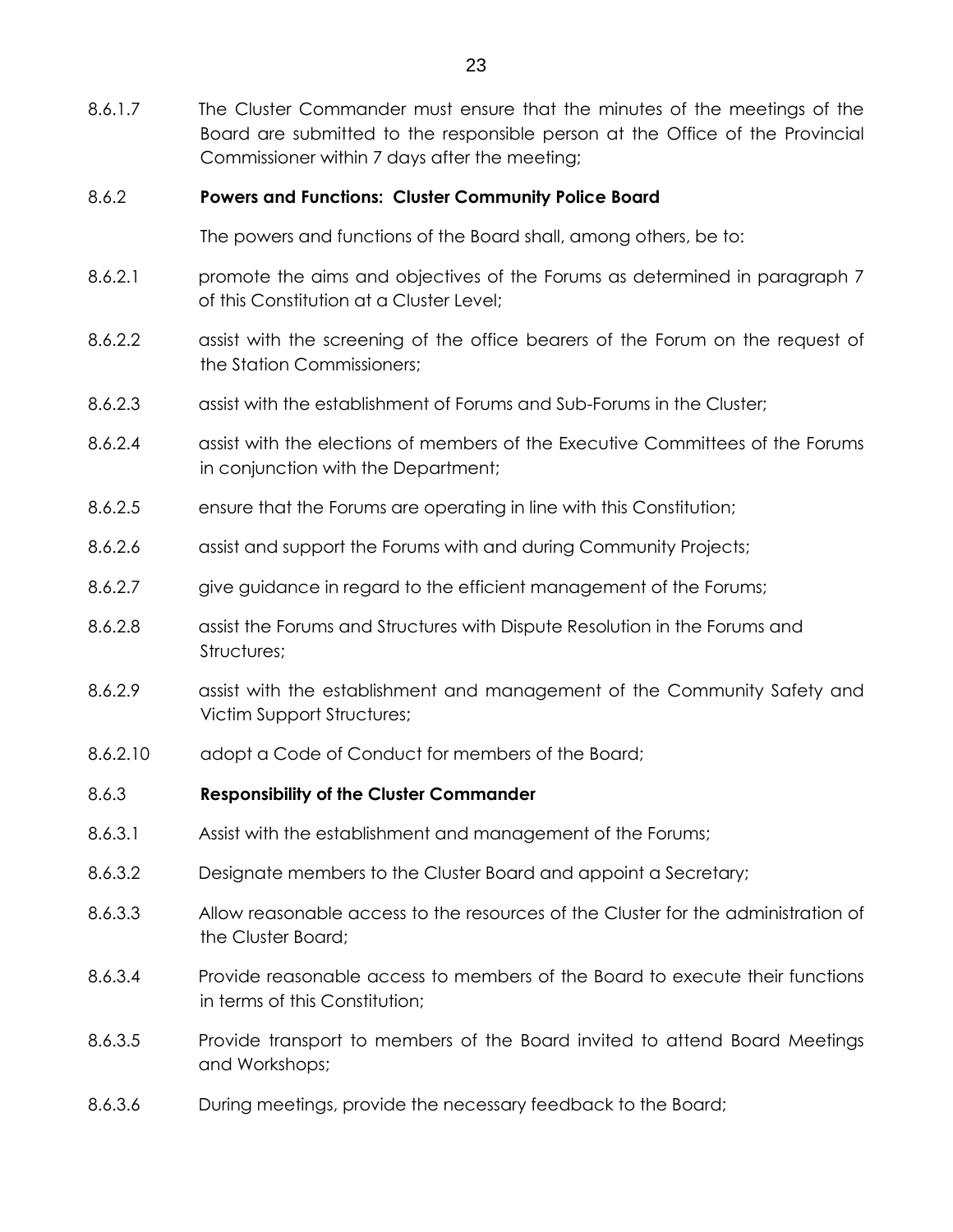- 8.6.3.7 Update the Board in regard to new developments in Community Policing, Police/Community Relations and developments affecting the Forums, Sub-Forums, Boards and Structures;
- 8.6.3.8 Keep a database of functional and non-functional Forums in the Cluster and steps to be taken to revive non-functional Forums and Sub-Forums;

## 8.6.4 **Responsibility of the Chief of the Municipal Police Service (where applicable)**

- 8.6.4.1 To support the SAPS with the establishment of Forums and Boards in the areas of jurisdiction;
- 8.6.4.2 To designate members to the Sub-Forums, Forums and Boards in the areas of jurisdiction;
- 8.6.4.3 To, during meetings, provide the necessary feedback on service delivery by the Municipal Police to the Board and Forum;
- 8.6.4.4 To update the Board in regard to new developments in Community Policing, Police/Community Relations and Developments affecting the Forums, Boards and Structures from the side of the Municipal Police Service;
- 8.6.4.5 To convey the decisions of the Board to members under his or her command;

### 8.7 **Provincial Community Police Board**

### 8.7.1 **Establishment and Management**

- 8.7.1.1 The Provincial Commissioner shall, after the establishment of Cluster Community Police Boards in all the Clusters in the Province, in order to establish a Provincial Community Police Board, invite the following persons:
- 8.7.1.1.1 the Chairpersons of the Cluster Community Police Boards;
- 8.7.1.1.2 representatives of the Community Safety and Victim Support Structures Associations in the Province;
- 8.7.1.1.3 any persons to be co-opted to the Board in an advisory or support capacity;
- 8.7.1.1.4 the Head of the Department of Community Safety or a designate;
- 8.7.1.1.5 officials of the Department of Community Safety responsible for Police/Community Relations;
- 8.7.1.1.6 Cluster Commanders;
- 8.7.1.2 The Executive Committee must be elected from the Cluster Chairpersons;
- 8.7.1.3 The Executive Committee shall consist of: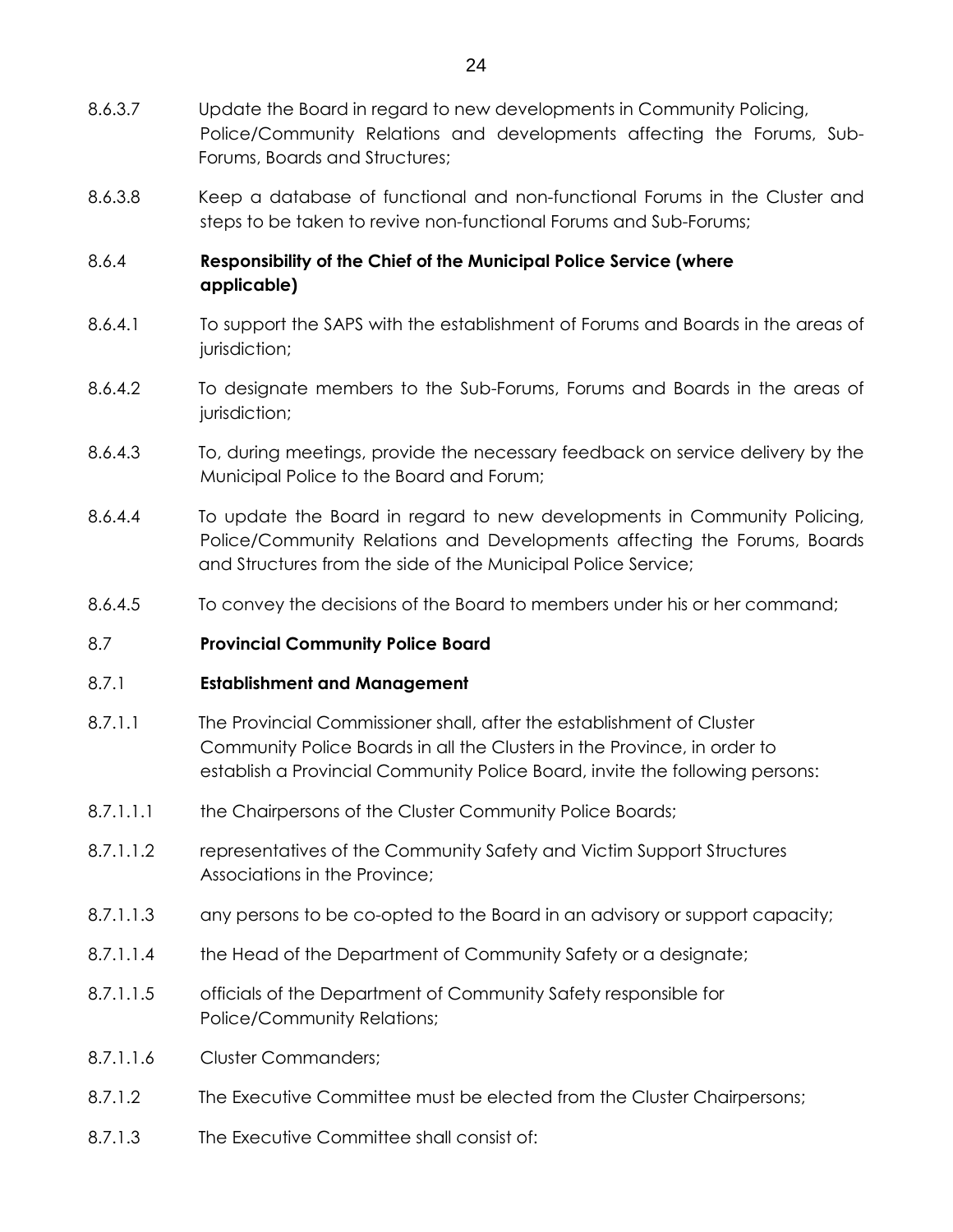- 8.7.1.3.1 Chairperson and Deputy Chairperson;
- 8.7.1.3.2 Secretary and Assistant Secretary;
- 8.7.1.3.3 Treasurer;
- 8.7.1.3.4 Statutory members;
- 8.7.1.3.5 Project Co-ordinator;
- 8.7.1.4 After the Election, the names of the office bearers must be reported to the Office of the National Commissioner with a copy of the adopted Constitution;
- 8.7.1.5 The Executive may as the need arises, task the other members of the Board to execute or manage certain tasks or projects;
- 8.7.1.6 Any vacancies on the Executive Committee due to resignation or expulsion and/or otherwise, must be filled by means of an election at a Special General Meeting. As an interim measure, the Executive of the Board may decide who will perform the duties and functions in the vacant position until a Special AGM is called within 21 days from the date that the post became vacant.

#### 8.7.2 **Powers and Functions: Provincial Community Police Board**

- 8.7.2.1 To promote the aims and objectives of the Forums and Boards as determined in paragraph 7 of this Constitution at a Provincial level;
- 8.7.2.2 To assist with the establishment of Sub-Forums, Forums and Cluster Boards;
- 8.7.2.3 To ensure that the Forums and Cluster Boards are operating in line with the Constitution;
- 8.7.2.4 Give guidance in regard to the efficient management of the Forums and Cluster Boards;
- 8.7.2.5 To assist the Forums, Boards and Structures with Dispute Resolution;
- 8.7.2.6 To assist and support the Forums with and during community projects;
- 8.7.2.7 To assist with the establishment and management of the Community Safety and Victim Support Structures and Associations;
- 8.7.2.8 To adopt a Code of Conduct for members of the Board;

### 8.7.3 **Responsibility of the Provincial Commissioner**

- 8.7.3.1 To assist with the establishment and management of the Forums and Boards;
- 8.7.3.2 To designate members to the Provincial Board;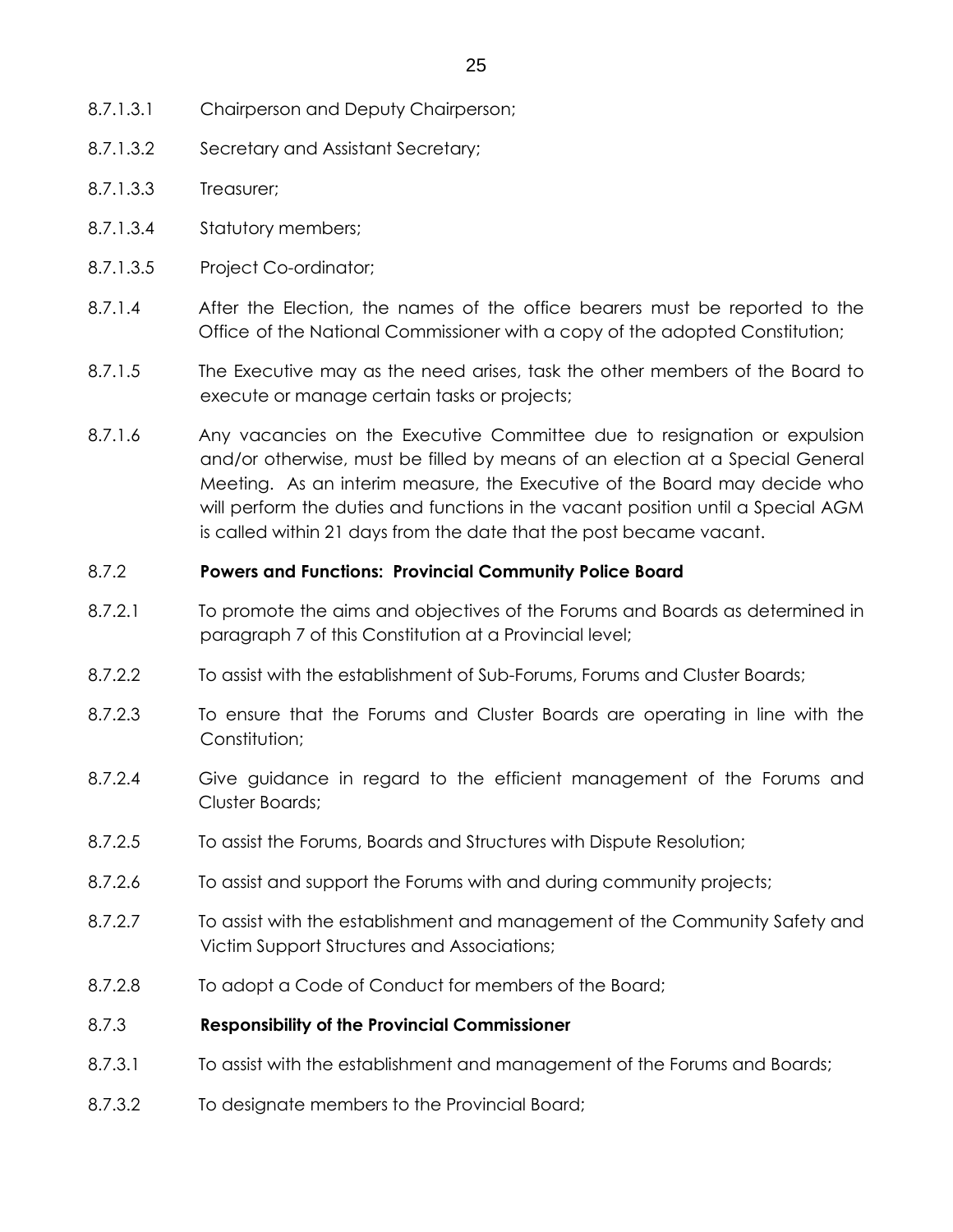- 8.7.3.3 To allow reasonable access to the resources of the Province for the administration of the Provincial Board;
- 8.7.3.4 To provide reasonable access to members of the Board in order to execute their functions in terms of this Constitution;
- 8.7.3.5 To provide transport to members of the Board invited to attend Board Meetings and Workshops;
- 8.7.3.6 To, during meetings, provide the necessary feedback;
- 8.7.3.7 Update the Board in regard to new developments in Community Policing, Police/Community Relations and developments affecting the Forums, Boards and Structures;
- 8.7.3.8 Convey the decisions of the Board to the members under his or her command;

## 8.7.4 **Responsibility of the Department of Community Safety**

- 8.7.4.1 To assist with the establishment of Forums, Boards, Community Safety- and Victim Support Structures;
- 8.7.4.2 To promote good relations between the community, the SAPS and the Municipal Police Service;
- 8.7.4.3 To assess and monitor the effectiveness of the Forums and Boards;
- 8.7.4.4 To provide the necessary financial support to the Forums, Boards, Community Safety- and Victim Support Structures and their community projects according to the guidelines of the Department;
- 8.7.4.5 To act as an independent body during the elections of Executive Committees of Forums, Boards and Structures;
- 8.7.4.6 To, during meetings, provide the necessary feedback on the activities of the Department in the monitoring and support to the Forums, Boards and Structures;
- 8.7.4.7 To assist the Forums, Boards and Structures with Dispute Resolution;
- 8.7.4.8 To update the Forums, Boards and Structures in regard to initiatives from the Department to enhance Police/Community Relations and the encouragement of the communities to assist the Police and civilian oversight responsibilities;

### 9. **RIGHTS, DUTIES AND OBLIGATIONS OF MEMBERS**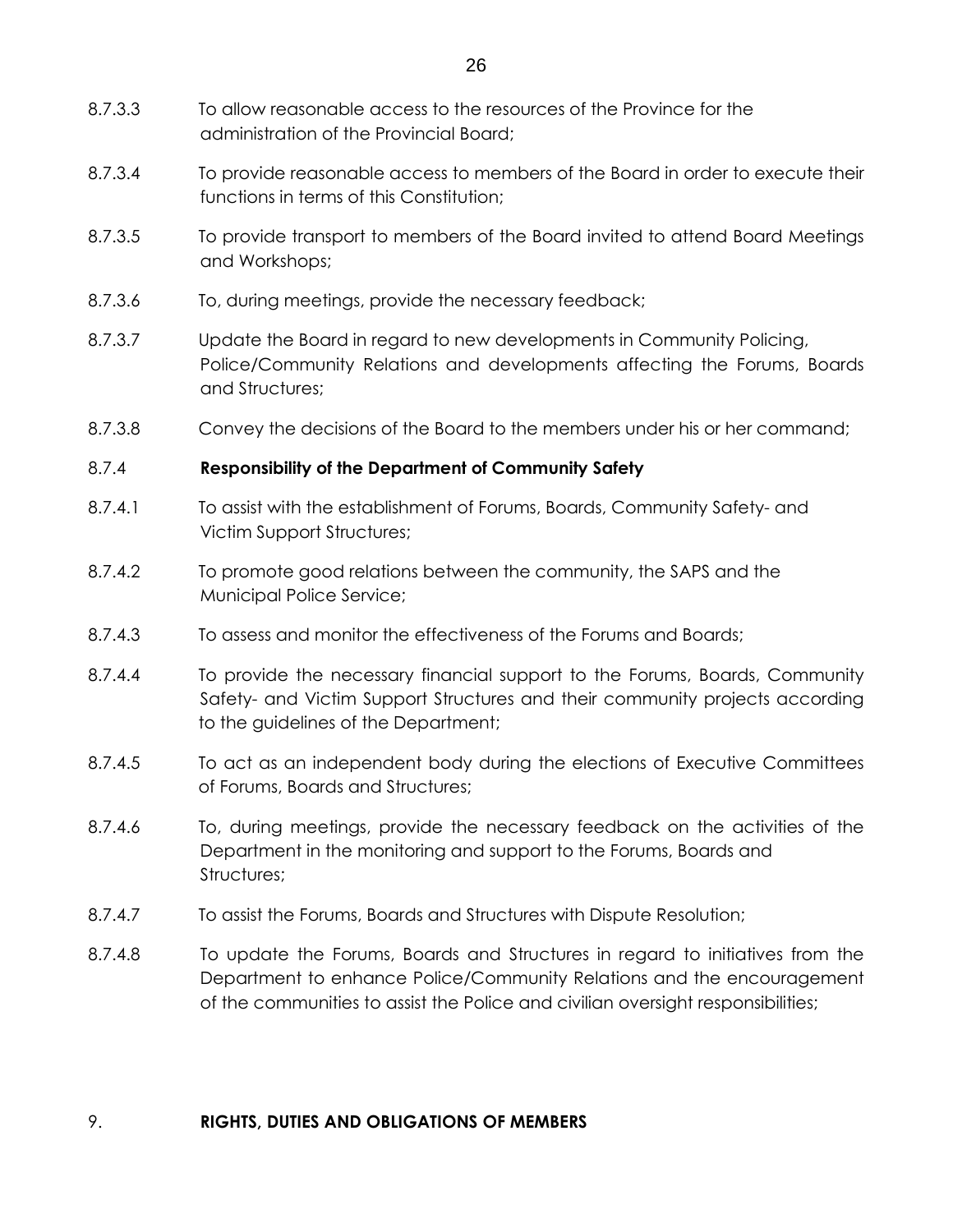- 9.1 Every member of the Forum and Board shall have the following rights, duties and obligations;
- 9.1.1 to participate in all activities of the Forum and Board and be accountable to the community;
- 9.1.2 to elect or be elected to any position in the Forum or Board;
- 9.1.3 to have access to the records, books and minutes of all meetings of the Forum or Board on reasonable grounds;
- 9.1.4 to encourage members of the community, Community-based Organizations and Structures to participate in the activities of the Forum and Boards;
- 9.1.5 to support the Provincial and Local Community Safety Plan and National Policing Objectives and Priorities through projects or otherwise;
- 9.1.6 to be transparent and accountable when dealing with money, assets and information of the Forum or Board;
- 9.1.7 to regularly attend meetings, be punctual and comply with the general procedure for meetings.

## 10. **MEETINGS**

### 10.1 **Annual General Meetings: Forums and Boards**

- 10.1.1 An Annual General Meeting, may be attended by Community-Based Organisations, Institutions, Bodies, Community Safety- and Victim Support Structures and who are registered members of the Forum or Board.
- 10.1.1.1 Individual members of the community are welcome as observers (no voting powers)
- 10.1.1.2 The Annual General Meeting must be convened between;
- 10.1.1.2.1 September to December at Station- and Sub-Forum Level;
- 10.1.1.2.2 January to February at Cluster Boards Level.
- 10.1.1.2.3 The Provincial Board must have its Annual General Meeting during March.
- 10.1.3 Written notice of the Annual General Meeting must be forwarded by the Secretary at least twenty-one (21) days in advance of the proposed meeting to all members of the Forum, Sub-Forum, Cluster Board, Provincial Board, the Department and the Municipal Police Service, where applicable.
- 10.1.4 At an Annual General Meeting the Forums and Boards shall:
- 10.1.4.1 receive, discuss and adopt the Community Safety Plan and Projects;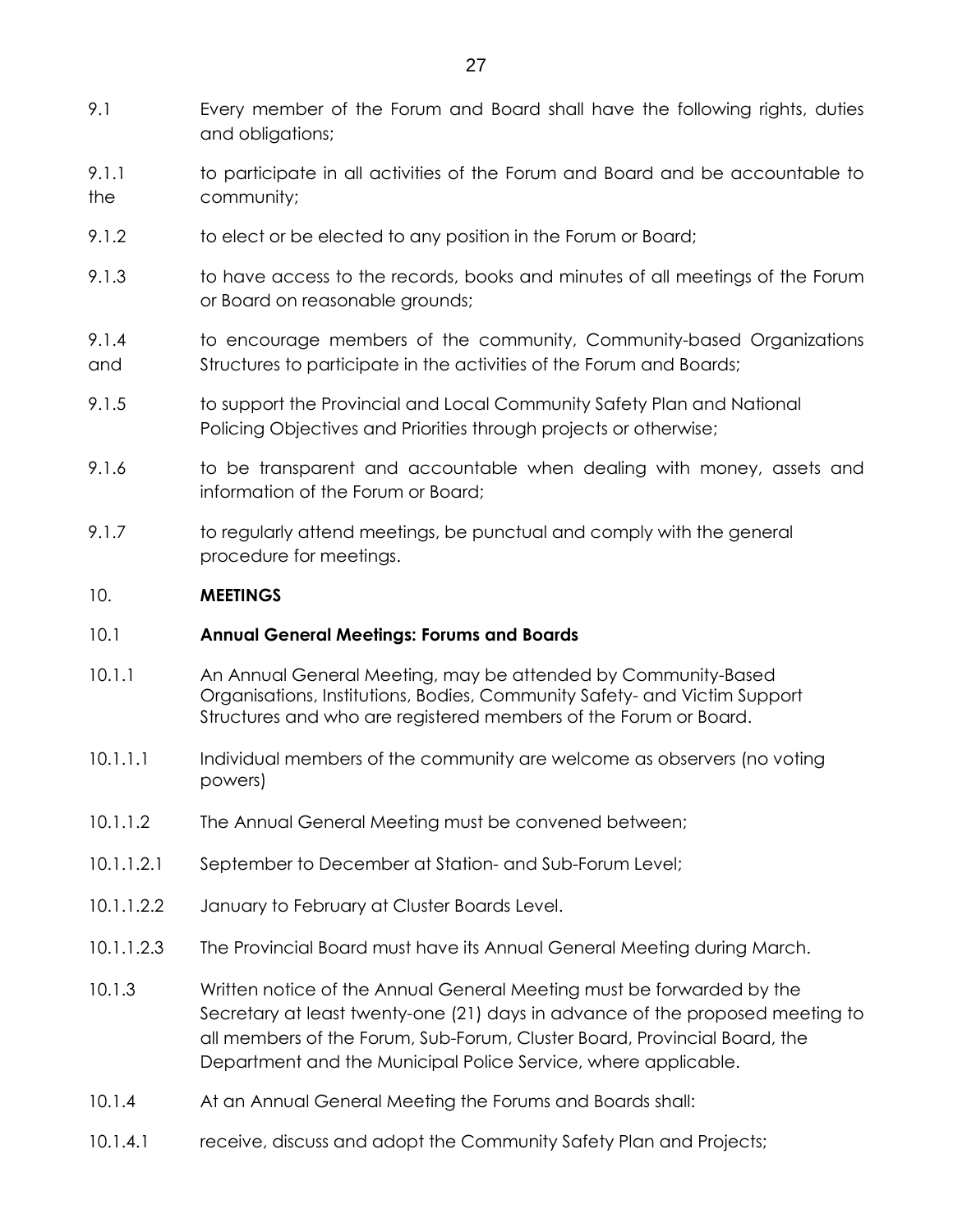10.1.4.2 receive, discuss and adopt the Executive Committee's Report on the work of the Forum or Board, which must include:

- 10.1.4.2.1 the Chairperson's Report;
- 10.1.4.2.2 the Station Commissioner's, Cluster Commanders or Provincial Commissioner's Report;
- 10.1.4.2.3 report of the designate of the Municipal Police Service (where applicable);
- 10.1.4.2.4 a financial report for the past year;
- 10.1.4.2.5 report of the designate of the Department;
- 10.1.4.3 Discuss matters pertaining to Policy Objectives of Community Policing;
- 10.1.4.4 Elect the Executive Committee, if election of the Committee is due;
- 10.1.4.5 Fifty percent (50%) plus one (1) of the designated members of the Sub-Forum, Forum or Board will constitute a quorum;
- 10.1.4.6 A written apology will not be accepted and included for purposes of a quorum;
- 10.1.4.7 A proxy must be appointed in writing in the place of the absent designated Member and this must be submitted to the Secretary at least 5 days before the meeting;
- 10.1.4.8 If no quorum is attained at this meeting, the meeting will be postponed for a period of fourteen (14) days;
- 10.1.4.9 Notices of the rescheduled meeting should be forwarded to all members at least seven (7) days to the said meeting;
- 10.1.4.10 If no quorum is attained at the rescheduled meeting, the meeting shall continue with the attendees who shall be deemed to be a quorum;
- 10.1.4.11 The following meeting procedures will be followed at an Annual General Meeting:
- 10.1.4.11.1 reading of the notice and agenda according to which the meeting was convened;
- 10.1.4.11.2 reading and validation of the minutes of the previous Annual General Meeting and the minutes of Special General Meetings;
- 10.1.4.11.3 the discussion of any issues arising from the minutes mentioned;
- 10.1.4.11.4 reading and approval of the Chairperson's Annual Report as well as the Financial and other Reports;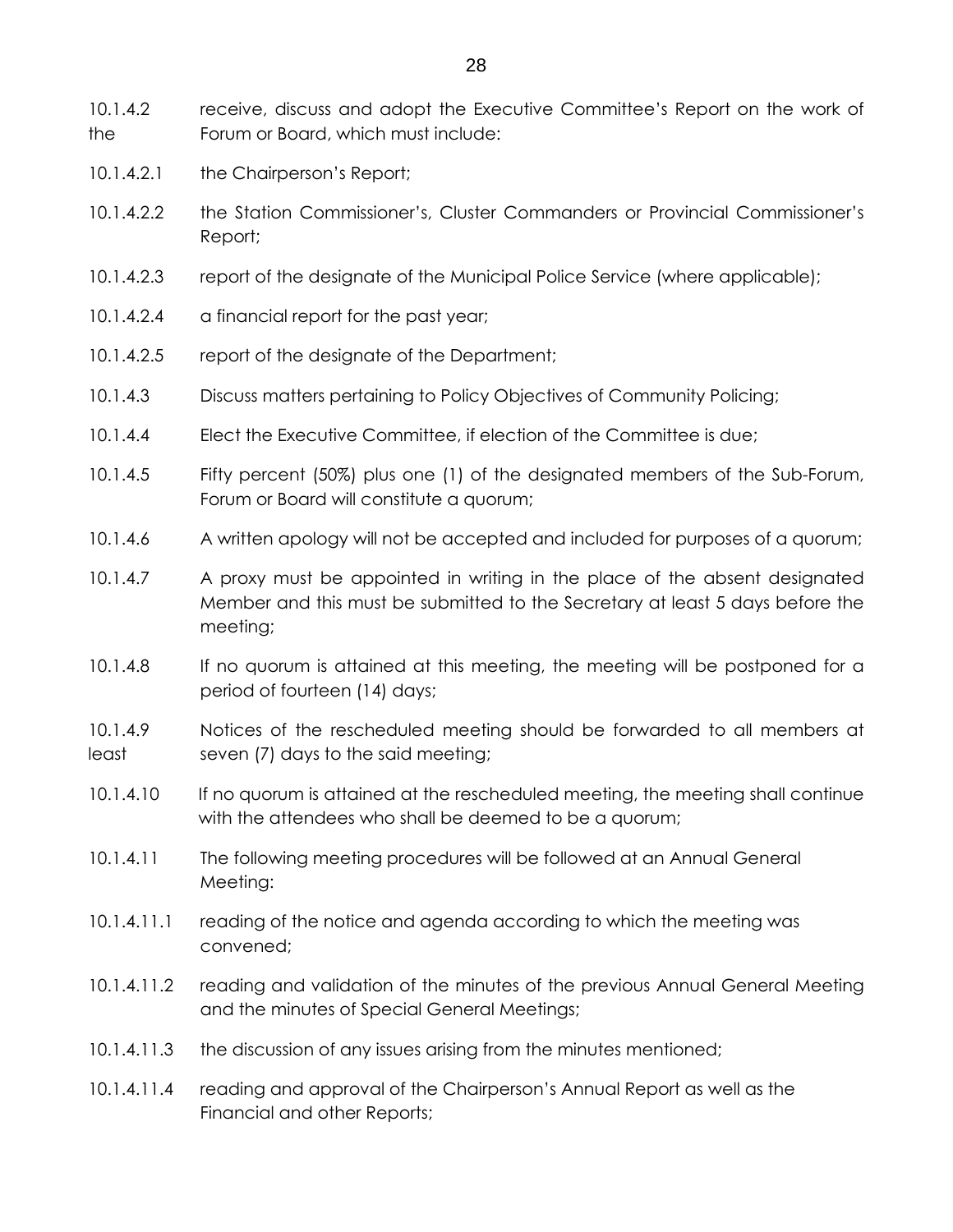- 10.1.4.11.5 election of the Executive Committee of the Forum and Board (if necessary);
- 10.1.4.11.6 if the election of the Executive Committee is necessary, the election shall be officiated by an official of the Department, and if not available, an impartial organization or person appointed by the Department after consultation with the Station Commander, Cluster Commander or the Office of the Provincial Commissioner, and;
- 10.1.4.11.7 discussions and consideration of the issues on the agenda for deliberation at the meeting;

### 10.2 **Special General Meetings: Forums and Boards**

- 10.2.1 The Forum or Board may instruct the Secretary to convene a Special General Meeting to discuss and rule on special matters.
- 10.2.2 The Secretary shall, on a written request, convene a Special General Meeting to have the Executive to rule on issues listed by the members in writing on the condition that the request is supported by forty percent (40%) of the total number of members of the Forum or Board.
- 10.2.3 Requests for a Special General Meeting must reach the Secretary at least twenty-eight (28) days prior to the envisaged meeting. The Secretary must then, in writing, notify all members of the forum of such a meeting at least fourteen (14) days in advance.
- 10.2.4 The notice of such a Special General Meeting must specify the purpose of the meeting and matters to be dealt with at the meeting and may include notices for reviewing any of the resolutions passed at an Annual General Meeting or a Special General Meeting.
- 10.2.5 No previous resolution or ruling pertaining to any of the matters may be revoked or amended by such a Special General Meeting unless a two-thirds (⅔) majority is reached.
- 10.2.6 Fifty percent (50%) plus one (1) of the designated members of the Forum or Board will constitute a quorum.
- 10.2.7 A written apology will not be accepted and included for purposes of a quorum. In the absence of a quorum the procedure will be the same as in the case of the Annual General Meeting;

#### 10.3 **General Meetings: Forums and Boards**

10.3.1 General Meetings of the Forum must consist of members of the Forum, Institutions or Bodies, members of the general public and Statutory Members and shall meet at least every second month to report on achievements, best practices, challenges and the way forward.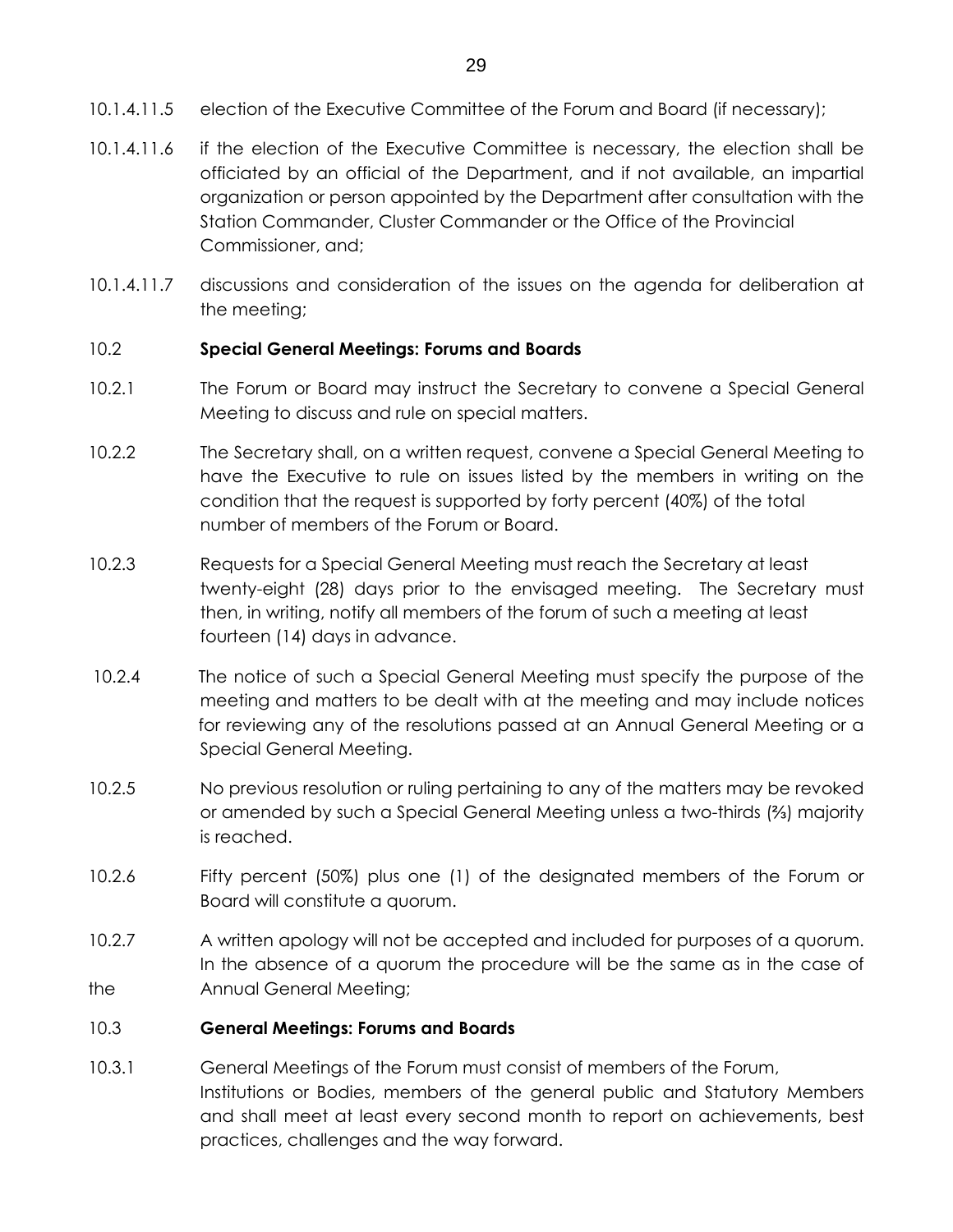- 10.3.2 In the case of Boards, the meeting may also be attended by Municipal Police Service (where applicable), other Law Enforcement Agencies, Criminal Justice Cluster and members of the business fraternity.
- 10.3.3 A quorum of twenty five percent (25%) of designated members on the Forum or Board is necessary for a General Meeting.

## 10.4 **Executive Committee Meetings: Forums and Boards**

- 10.4.1 The Executive Committee of the Forum or Board will convene at least once a month, and more often if necessary, to discuss and rule on matters relating to management and objective issues of the Forum or Board and request the necessary feedback and reports.
- 10.4.2 All resolutions must be passed by means of fifty percent plus one (50% + 1) vote. In the event of a tie, the Chairperson will have a deciding vote.
- 10.4.3 In the event that the Chairperson is absent from an Executive Committee Meeting, the Deputy Chairperson will chair the meeting. In the absence of both, the meeting must decide on a Chairperson.
- 10.4.4 In the case of a Forum and the Provincial Board, at least four (4) members of the Executive Committee of which the Station Commander and the Provincial Commissioner or a Representative must be part of, constitutes a quorum at an Executive Committee Meeting.
- 10.4.5 In the case of a Cluster Community Police Board, a quorum for the Executive Committee shall consist of the Chairperson and the Deputy Chairperson or the Treasurer and the Cluster Commander or his or her representative.

## 10.5 **General Procedures for Meetings: Forums and Boards**

- 10.5.1 Meetings shall be conducted in terms of generally accepted procedures and practices relating to meetings.
- 10.5.2 Decisions will be taken by consensus as far as possible.
- 10.5.3 Members should obtain permission from the Chairperson to speak, by raising their hands.
- 10.5.4 Members should, at all times, when they have the floor, address the Chairperson.
- 10.5.5 Persons in the meeting must be addressed appropriately.
- 10.5.6 When a person is found to persist with poor conduct during the meeting, the Chairperson may instruct the person to leave the meeting.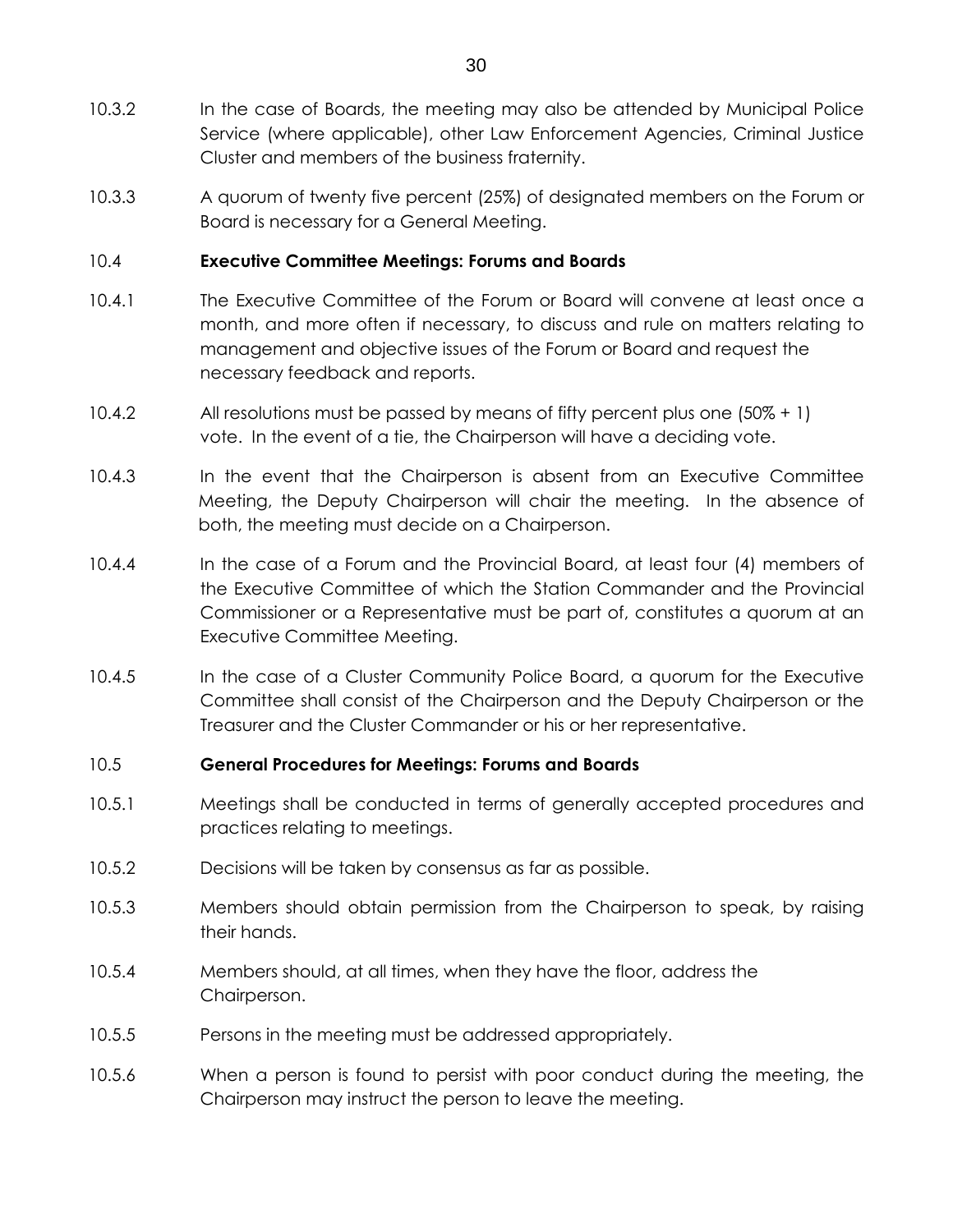- 10.5.7 No unnecessary disturbances will be tolerated, but representatives may interrupt a speaker on a point of order. With regard to a point of order, the Chairperson will make the final decision.
- 10.5.8 The Chairperson may, with the permission of the meeting, amend the agenda. Additions and/or omissions may be made at the commencement of the meeting.
- 10.5.9 Representatives of the Department may attend all meetings as observers.

## 11. **VOTING**:

- 11.1 Only one (1) Statutory member must vote for the SAPS and Municipal Police Service at any meeting of the Forum or Board.
- 11.2 For election purposes, office bearers will be voted in by secret ballot or any other fair process agreed by the meeting.
- 11.3 A person co-opted to the Forum or Board shall not be allowed to vote at any meeting of the Forum or Board.
- 11.4 Voting by proxy at any meeting is only allowed when the proxy is properly mandated in writing.
- 11.5 Community Safety and Victim Support Structures/Associations will only have one vote each and must, after registration, designate one member to vote on their behalf.
- 11.6 For the purpose of voting, Community-Based Organizations, Institutions, Bodies, except political parties, will as far as possible, be clustered according to their aims and objectives **in terms of their sectors** and the cluster must after clustering appoint a representative to vote on behalf of the cluster".
- 11.7 In the case of a tie during any voting process of the Forum or Board, the Chairperson shall have a decisive vote.

### 12. **FINANCIAL AND ASSET ADMINISTRATION: FORUMS**

- 12.1 The Forum and Board shall manage its financial affairs and assets in accordance with generally acceptable practices.
- 12.2 The Forum and Board shall keep income and expenditure statements as well as an Asset Register.
- 12.3 The financial affairs of a Forum or Board should also be managed in compliance with any policy and/or directives regarding financial administration issued by the Department or the Service.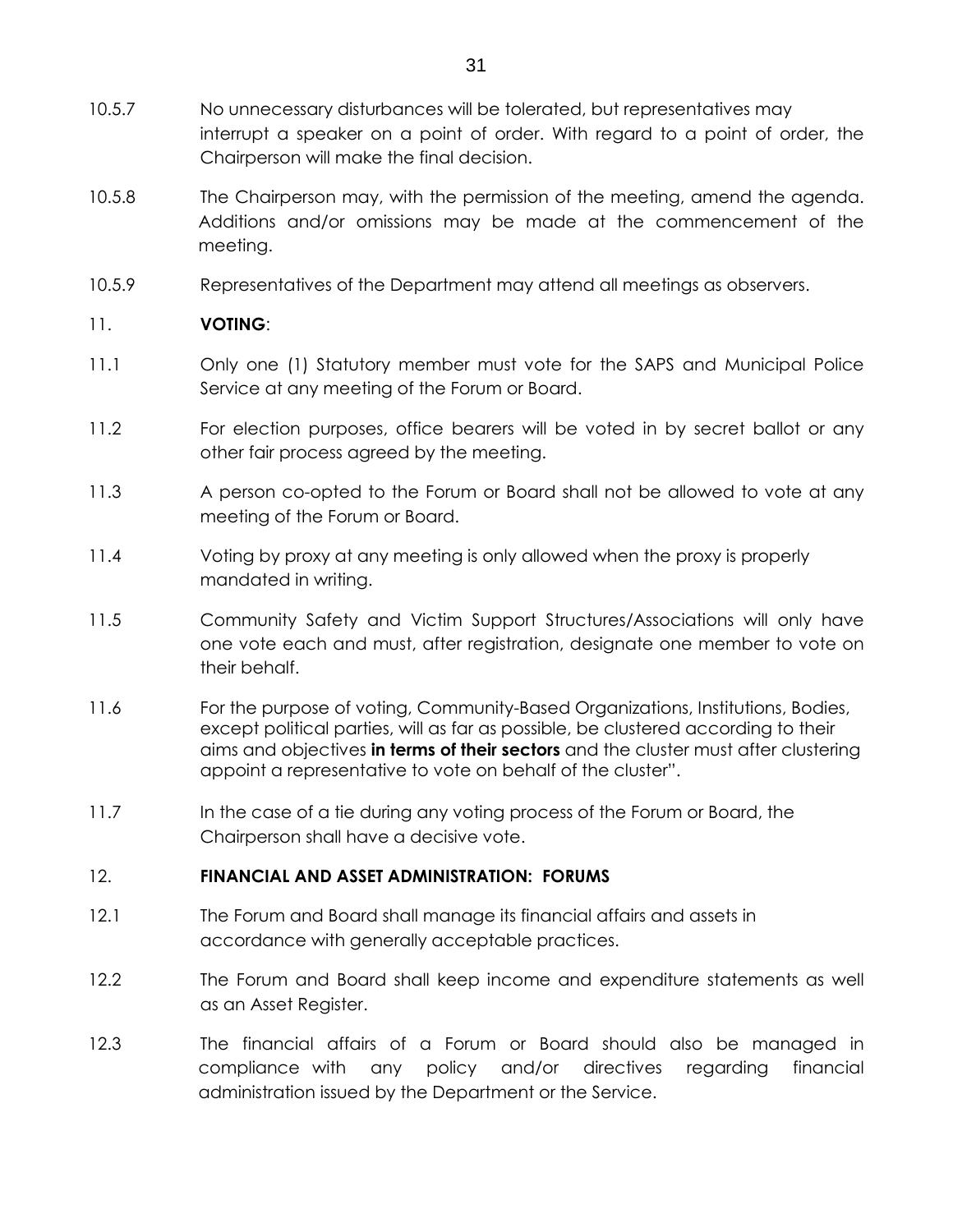- 12.4 No member of the Forum or Board will have any claim against the Forum or Board in respect of:
- 12.4.1 remuneration;
- 12.4.2 any property acquired by the Forum or Board;
- 12.4.3 any profit coincidentally acquired by the Forum or Board;
- 12.5 No member of the Forum or Board shall be allowed to do business with the Forum or Board or use the name of the Forum or Board to promote his or her own business or that of relatives and friends. This includes making proposals to employ a certain supplier, giving quotes, invoices, tenders, etc.
- 12.6 A member may claim reasonable and necessary expenses incurred for travelling, accommodation and meals relating to the activities of the Forum or Board, with prior written authorization by the Executive Committee of the Forum or Board.
- 12.7 The financial year of a Community Police Forum or Board shall commence on 1st of April of every year and shall end on 31st March of the next year.
- 12.8 The Forum or Board shall open an account at a registered financial institution in which all funds received by the Forum or Board will be deposited. The names of the nominated signatories must be recorded in the minutes of the meeting. A change of signatories must be done within 14 days after the status has been withdrawn or has lapsed.
- 12.9 A Forum or Board shall only have one bank account. A new bank account may only be opened when the old one has been closed.
- 12.10 The names of the persons or office-bearers who will be signatories to the account in the name of the Forum or Board shall be recorded.
- 12.11 An acceptable set of financial books and Asset Registers shall be maintained by the Treasurer and shall be available for inspection by the responsible persons. This inspection shall be conducted twice a year.
- 12.12 The Department or the Service may also request that the Financial Reports of a Forum or Board be audited at the cost of the Department or the Service.
- 12.13 The Forum or Board must keep an Asset Register in order to ensure that all property is accounted for.
- 12.14 A Financial Report and Asset Report shall be tabled at each General Meeting of the Forum or Board.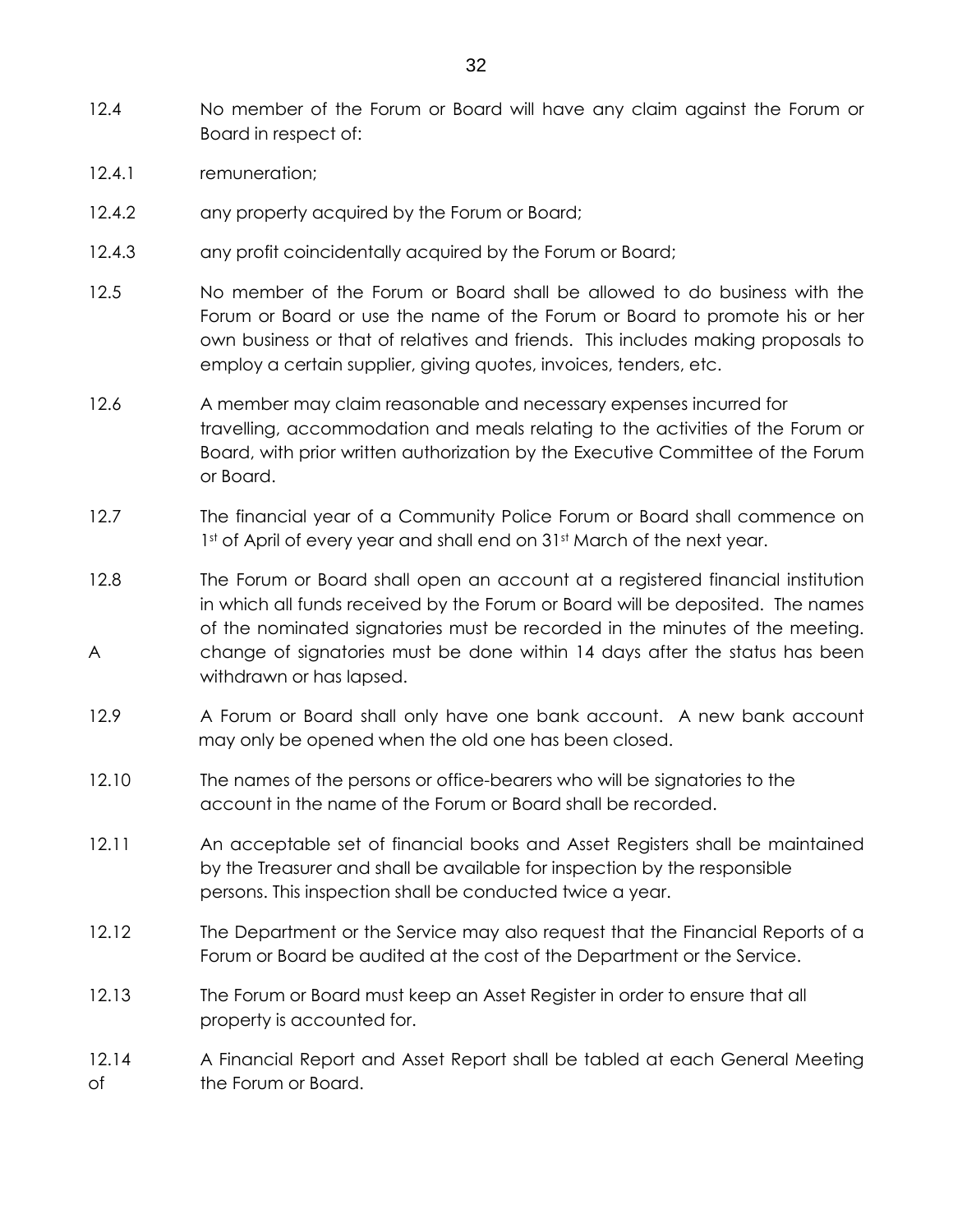- 12.15 All financial expenditure, donations or sponsorship by the Forum or Board must be approved by the Executive Committee and be recorded accordingly.
- 12.16 A Forum or Board may raise funds and accept donations and sponsorships in order to achieve its objectives. Donations and sponsorships must only be received by the Treasurer on behalf of the Forum.
- 12.17 Funds received by the Forum or Board must be deposited into the bank account of the Forum or Board immediately or a day thereafter and assets received by the Forum or Board must be registered in the Asset Register as soon as possible.

## 13. **DUTIES OF THE CHAIRPERSON: FORUMS AND BOARDS**

- 13.1 The Chairperson shall:
- 13.1.1 **preside over meetings of the Forum or Board, and;**
- 13.1.1.1 be a representative of the Forum or Board;
- 13.1.1.2 present reports on the activities of the Forum or Board to the meetings of the Forum or Board;
- 13.1.1.3 supervise all work of the Forum or Board, in consultation with other Executive members.
- 13.1.1.4 report regularly to the Forum or Board on instances where the Forum or Board was represented;
- 13.1.1.5 as far as possible sign all outgoing correspondence of the Forum or Board;
- 13.1.1.6 in conjunction with the Treasurer ensure that the funds of the Forum or Board are administered in accordance with the policy, plans and reason for the allocation.
- 13.2 No statutory member may serve as a Chairperson of the Forum or Board except for the period that the Forum or Board has been dissolved and in order to re-activate the Forum or Board.

## 14. **DUTIES OF THE DEPUTY CHAIRPERSON**

14.1 The Deputy Chairperson shall act as Chairperson in the absence of the Chairperson at any proceedings of the Forum or Board and he or she shall perform all functions, duties and responsibilities of the Chairperson as described in this Constitution.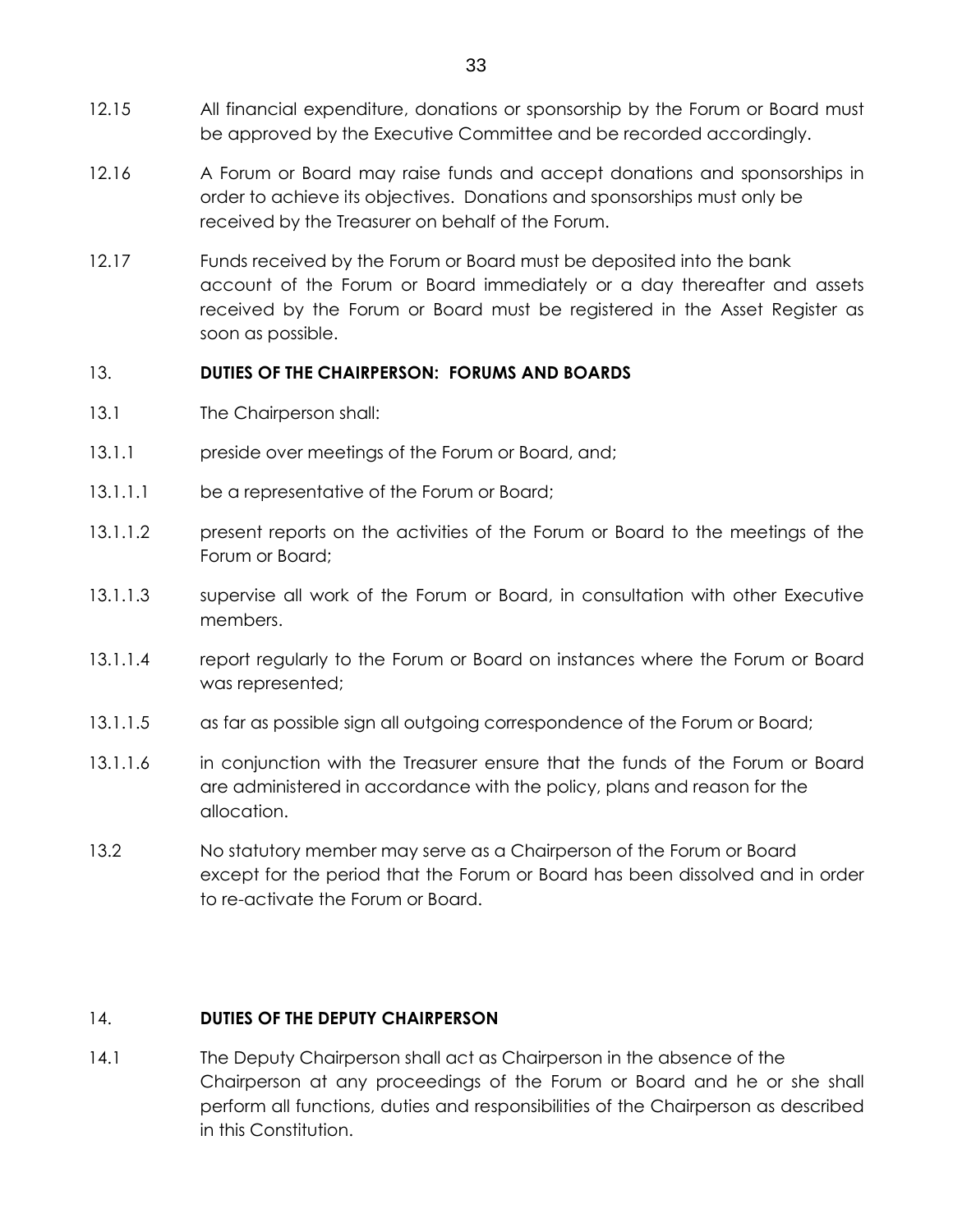- 14.2 No Statutory member may serve as a Deputy Chairperson.
- 14.3 In the absence of the Chairperson and the Deputy Chairperson of the Forum or a Board, the Executive Committee shall nominate a Chairperson for that purpose from members of the Executive Committee.

## 15. **DUTIES OF THE SECRETARY**

- 15.1 The Secretary shall:
- 15.1.1 take minutes in accordance with set format and standard;
- 15.1.2 receive all correspondence directed to the Forum or Board;
- 15.1.3 arrange all meetings as may be decided upon by the Executive Committee;
- 15.1.4 keep all official documents of the Forum or Board other than financial records;
- 15.1.6 perform all other procedural and organizational duties which relates to his or her duties as Secretary.
- 15.2 A statutory member may not be appointed as a Secretary for the Forum or Board, but may be appointed as an Assistant Secretary, except in the case of a Cluster Board and for the period that the Forum or Board has been dissolved and in order to re-activate the Forum or Board.

### 16. **DUTIES OF THE ASSISTANT SECRETARY**

- 16.1 The Assistant Secretary shall:
- 16.1 assist the Secretary in the execution of his or her functions, responsibility and obligations;
- 16.1.2 act as Secretary in the absence of the Secretary and perform all functions, duties, responsibilities and obligations of the Secretary;
- 16.2.2 perform any function, duty, responsibility and obligation delegated to him/her by the Secretary or the Executive;

## 17. **DUTIES OF THE TREASURER**

- 17.1 The Treasurer shall:
- 17.1.1 be responsible for the finances as prescribed in this Constitution and shall, on the direction of the executive of the Forum or Board operate a banking account on behalf of the Forum or Board;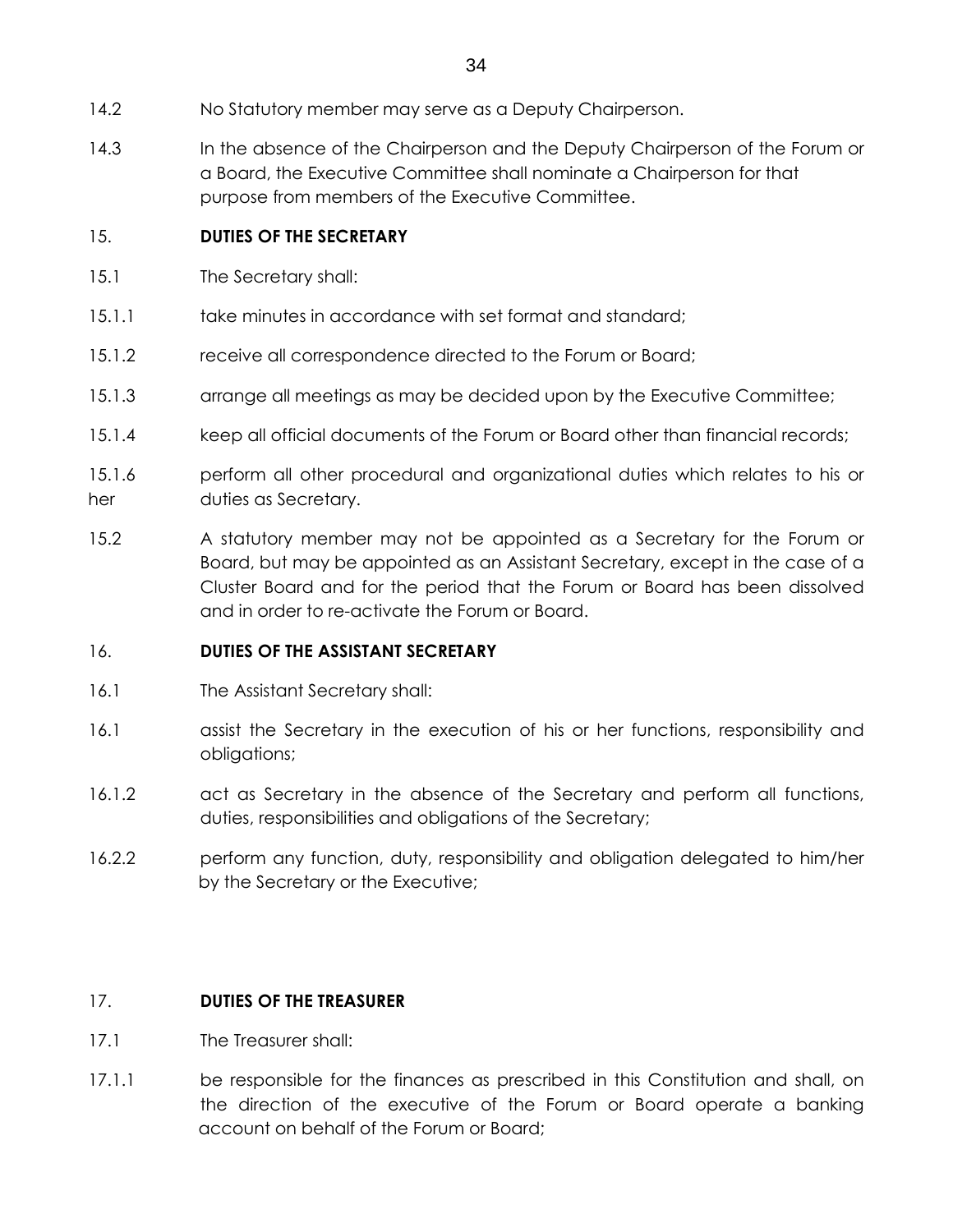- 17.1.2 keep books of account and other records necessary, to reflect on the financial position of the Forum or Board;
- 17.1.3 form part of the Project Committees and;
- 17.1.3.1 assist with the development and execution of projects for fundraising;
- 17.1.3.2 assist with the preparation of Business Plans, and;
- 17.1.3.4 present monthly Financial Reports to the Forum or Board;
- 17.2 No statutory member may be appointed as a Treasurer;
- 17.3 The Treasurer must hand over all financial documentation before vacating his or her office at the Annual General Meeting, if not re-elected.
- 17.4 The Treasurer must represent the Forum or Board on the Departmental and SAPS Funding and Project Committees;
- 17.5 In the case of a resignation or expulsion, the Treasurer must hand over all the bank accounts of the Forum or Board and all the related financial documentation to the Station Commander, Cluster Commander or responsible person at the office of the Provincial Commissioner;
- 17.6 The Treasurer shall also keep and update the Asset Register of the Forum or Board;

### 18. **DUTIES OF THE PROJECT CO-ORDINATOR**

- 18.1 The Project Co-ordinator shall:
- 18.1.1 be responsible for managing and implementing projects sanctioned by the Forum or Board;
- 18.1.2 be the link between the projects and the Forum or Board;
- 18.1.3 regularly provide the Forum or Board with the progress and evaluation reports on the projects;

## 19. **DUTIES OF THE PUBLIC RELATIONS OFFICER**

- 19.1 The Public Relations Officer shall:
- 19.1.1 be responsible for the publicity of the Forum or Board, its activities and successes;
- 19.1.2 facilitate the communication between the media and the Forum or Board;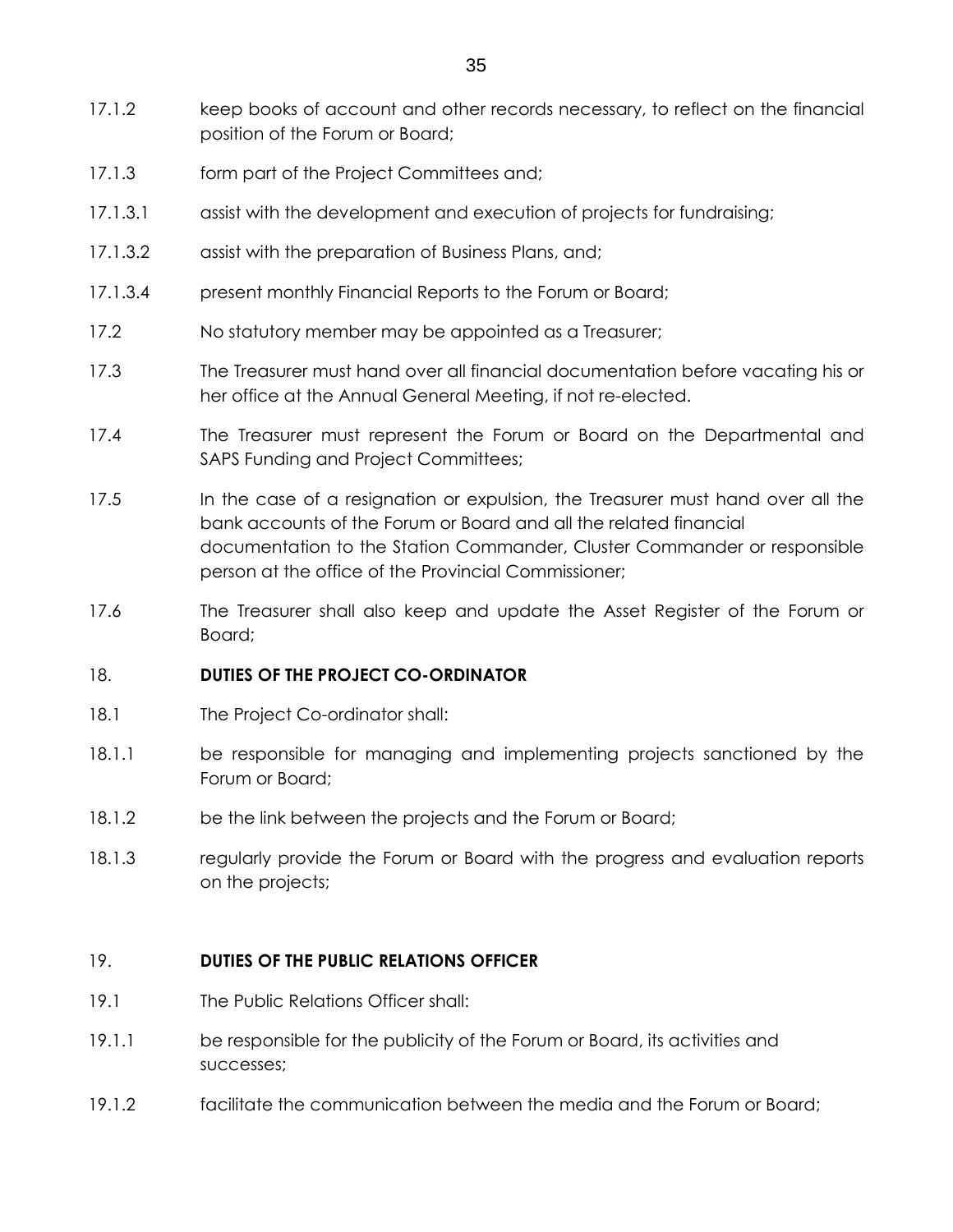- 19.1.3 ensure that there is adequate community participation in activities of the Forum or Board;
- 19.1.4 be responsible for the communication strategy of the Forum or Board;
- 19.1.5 keep record of all media and community coverage;
- 19.1.6 liaise with the SAPS counterparts to keep each other informed of media statements and enquiries relating to the Forum or Board;
- 19.1.7 only communicate on behalf of the Forum or Board with the authority of the Executive:
- 19.2 No statutory member may be appointed as a Public Relations Officer for the Forum or the Board;

### 20. **DISPUTE RESOLUTION PROCEDURES**

- 20.1 The objectives of the Dispute Resolution Procedures are:
- 20.1.1 to resolve and manage conflict and grievances in the Forum or Board;
- 20.1.2 to address instances of unacceptable conduct by members of the Forum or Board;
- 20.2 The Forum or Board may elect to address unacceptable behavior, depending on the seriousness of the behavior, in terms of the Dispute Resolution Procedures;
- 20.3 Disputes arising at a Forum or Sub-Forum that cannot be resolved at that level, must be referred to the Cluster Board. If it cannot be resolved by the Cluster Board, it should be referred to the Provincial Board;
- 20.4 Disputes which cannot be resolved by the Provincial Board and those which arise from the Provincial Board must be attended to by the Provincial Commissioner in conjunction with the Department. If the dispute can still not be solved, it should be referred to the office of the National Commissioner.
- 20.5 No member may refer any dispute to a Court of Law unless all internal remedies have been exhausted.

## 21. **ESTABLISHMENT AND MANAGEMENT: COMMUNITY SAFETY- AND VICTIM SUPPORT STRUCTURES AND ASSOCIATIONS**

21.1 The Forum or Sub-Forum may establish, direct the establishment, register and have oversight over the Community Safety- and Victim Support Structures to:

### **21.1.1 Community Safety Structures**;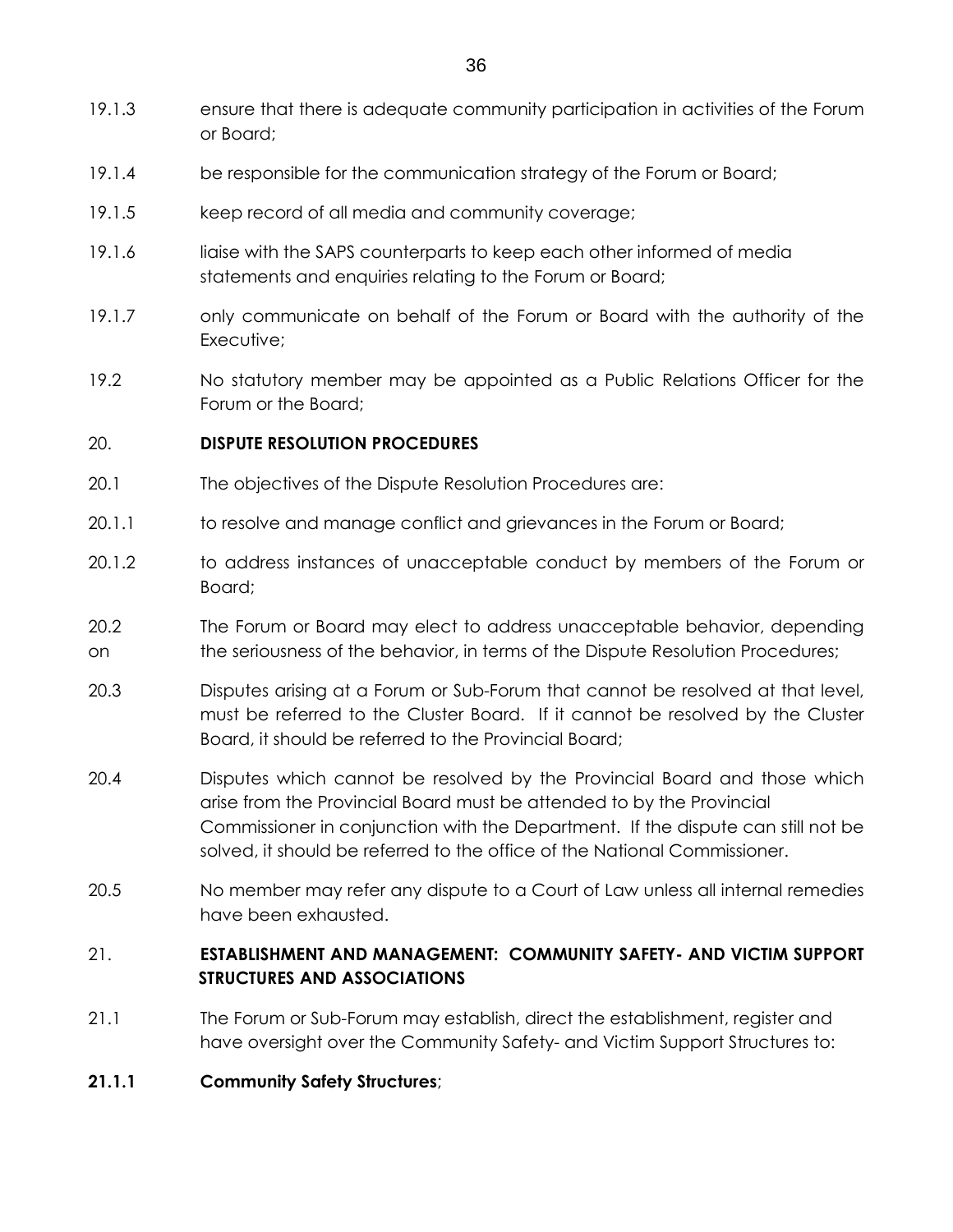- 21.1.1.1 be visible and maintain visibility in the demarcated area for the purpose of deterring criminals or would be criminals and reporting criminal activities to the police,
- 21.1.1.2 advise the community on safety hints, domestic violence related issues and how to safely secure themselves and their property,
- 21.1.1.3 assist the police within the legal limits of citizen responsibility,
- 21.1.1.4 be available and prepared to testify for the opposition of bail in serious cases,
- 21.1.1.5 assist with the support to witnesses and victims of serious crimes.

## **21.1.2 Victims Support Structures**;

- 21.1.2.1 provide the necessary support to victims and witnesses of serious crime,
- 21.1.2.2 assist with the provision of counseling for the victims of crime in conjunction with other State Departments and NGO's,
- 21.1.2.3 assist the police within the legal limits of citizen responsibility,
- 21.1.2.4 be available and prepared to testify for the opposition of bail in serious cases.
- 21.2 The Forum or Sub-Forum shall:
- 21.2.1 be responsible for the activities of Community Safety- and Victim Support Structures and must determine Policy and Standards after consulting the Department and the SAPS;
- 21.2.2 monitor the conduct of the Structures and oversee the effectiveness and efficiency of the Structures and receive reports on their performance;
- 21.2.3 register and request for the screening of the members of the Executive Committees of the Community Safety- and Victim Support Structures;
- 21.2.4 ensure that a Register/Occurrence Book is provided at the Station or Contact Point of the Sector in which Community Safety- and Victim Support Structures should report their duties, type of duties and the area in which they will be doing their duty and the contact number of the person in charge of the duties. In the case of Victim Support Structures, the purpose and duties for standby and the contact numbers should be supplied;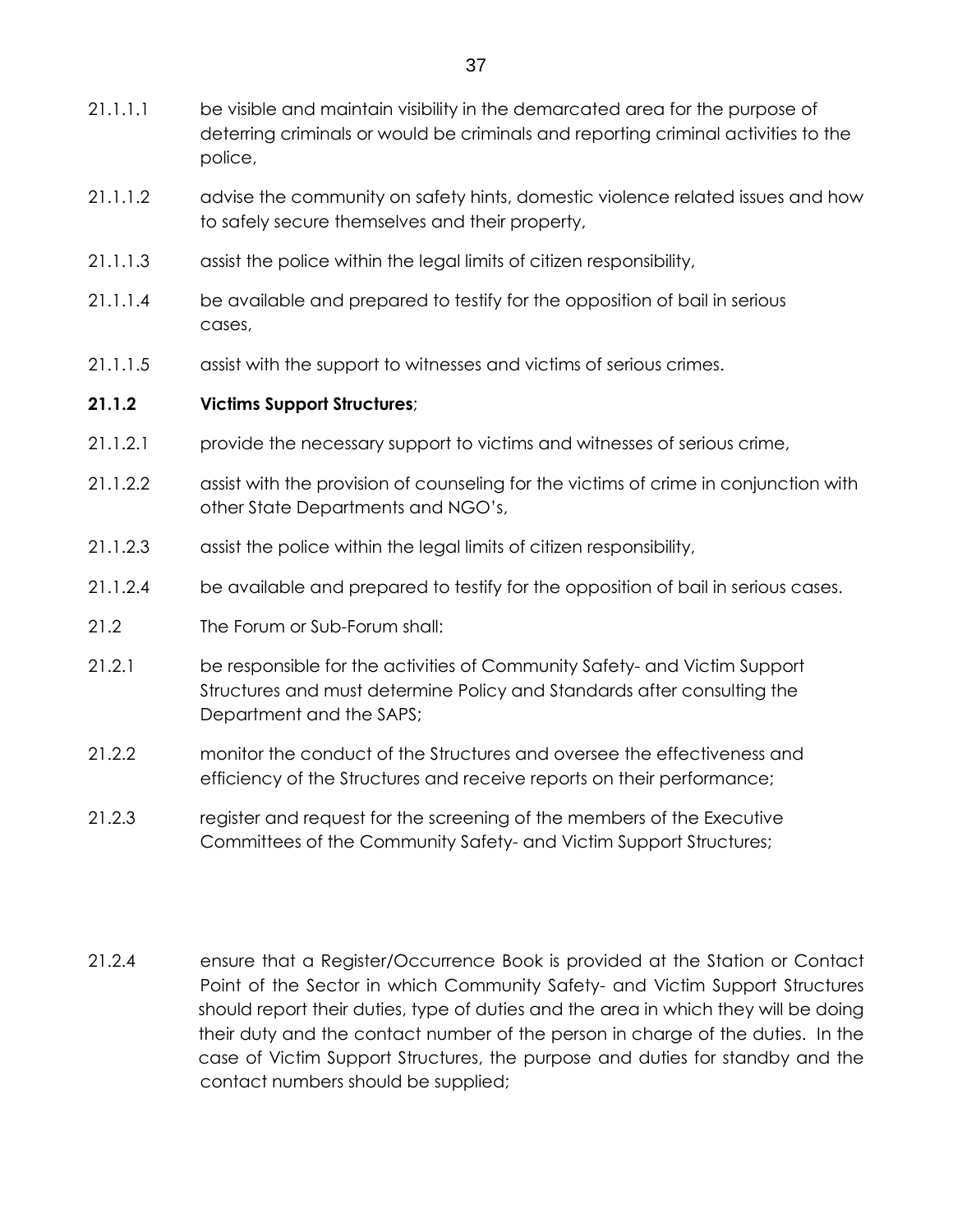- 21.2.5 Members of the Structures, while on duty, must supply regular situation reports to the responsible person in the Community Service Centre or Contact Point;
- 21.3 The CPF shall encourage the establishment of Community Safety- and Victim Support Structures.
- 21.4 The Community Safety- and Victim Support Structures shall report and be represented and accountable to the Forums and Boards.
- 21.5 In the case where there is more than one Community Safety and Victim Support Structure in the Station Precinct, a Local Community Safety Structure Association and Local Victim Support Structure Association must be established for the Station Precinct to represent the Structures on the Forum of the Precinct.

### 21.6 **Representation of the Associations;**

- 21.6.1 The chairpersons of the different Community Safety- and Victim Support Structures in the precinct must each form a Local Structure Association and the Chairpersons of the Local Structures Associations must represent the Structures in the Forum;
- 21.6.2 The chairpersons of the different Local Structures Associations in the Cluster must each form a Cluster Structure Association and elect a chairperson for the Associations to represent the Community Safety- and Victim Support Structures on the Cluster Community Police Board;
- 21.6.3 The chairpersons of the different Cluster Community Safety- and Victim Support Structures in the Province must form a Provincial Structures Associations and elect a chairperson to represent the different structures on the Provincial Community Police Board.
- 21.7 The Structures shall supply reports and feedbacks to Forums and Boards in regard to their functioning, administration and activities and successes in the Precinct, Cluster and Province.
- 21.8 The Associations shall indemnify the CPF, Boards, the Department and the SAPS from any unlawful and/or negligent actions of its members.
- 21.9 A Uniform Constitution for Community Safety and Victim Support Structures shall be drafted for adoption and the Constitution must, among others, set out:
- 21.9.1 name of the Structure;
- 21.9.2 aims, objectives, powers and functions;
- 21.9.3 Code of Conduct and Dispute Resolution;
- 21.9.4 Membership requirements;
- 21.9.5 Management of finances and assets;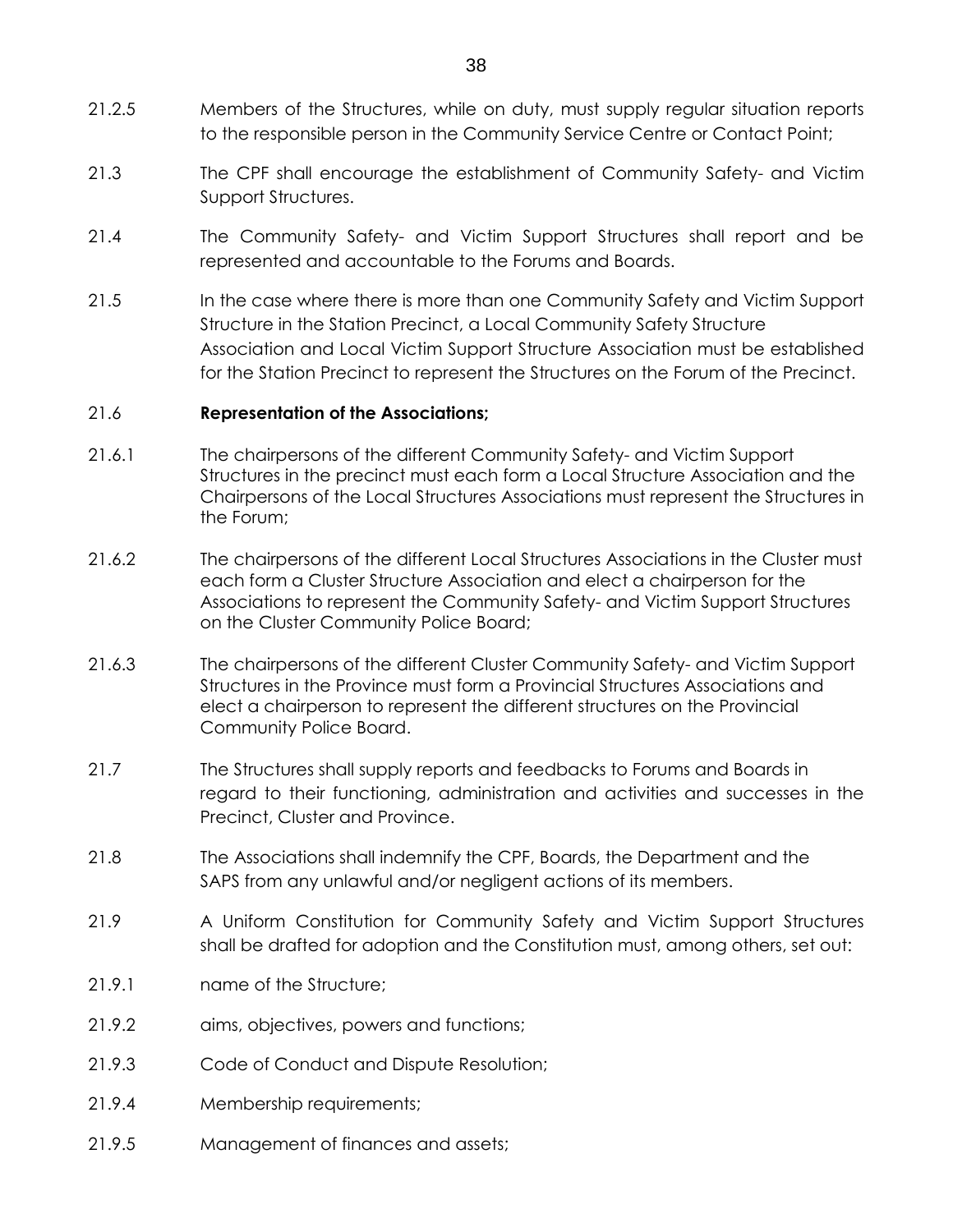- 21.9.6 Procedure of dissolution of the Structure.
- 21.10 No member of the Community Safety and Victim Support Structures should be recruited or registered as an informer for the Service.

## 22. **CODE OF CONDUCT, MISCONDUCT, SUSPENSION AND DISCIPLINARY PROCEDURES: FORUMS AND BOARDS**

## 22.1 **Code of Conduct**

- 22.1.1 All members of the Forum and Boards, including all affiliated organizations must conduct themselves in an ethical and proper manner;
- 22.1.2 All members must exhibit mutual understanding on a cross-cultural level and act maturely, diplomatically and in a civilized way;
- 22.1.3 Members must refrain from promoting party politics when dealing with the Forum or Board matters;
- 22.1.4 Members of the Forum and Boards must address members of the South African Police Service, Metro Police Service and Law Enforcement Agencies according to their ranks;
- 22.1.5 Members must refrain from using abusive, racist and/or sexist remarks;
- 22.1.6 No member shall misuse the resources of the Forum or Board:
- 22.1.7 No member shall participate in the activities of the Forum or Board if found to be under the influence of any illegal substance, drugs or alcohol;
- 22.1.8 All members of the Forum must declare any conflict of interest and must recuse him or herself from any decision or vote in which there is a conflict of interest, financial or otherwise;
- 22.1.9 No member shall engage in any conduct which may bring the Forum or Board into disrepute;
- 22.1.10 No member of the Forum or Board must accept membership of the Community Safety Structures without informing the Forum or Board;
- 22.1.11 The Chairperson and all the other members of the executive of the Forum or Board must report in writing on all their activities relating to the Forum or Board from the date of the last meeting;
- 22.1.12 No member of the Forum or Board should allow him- or herself to be recruited or be registered as an informer for the Service.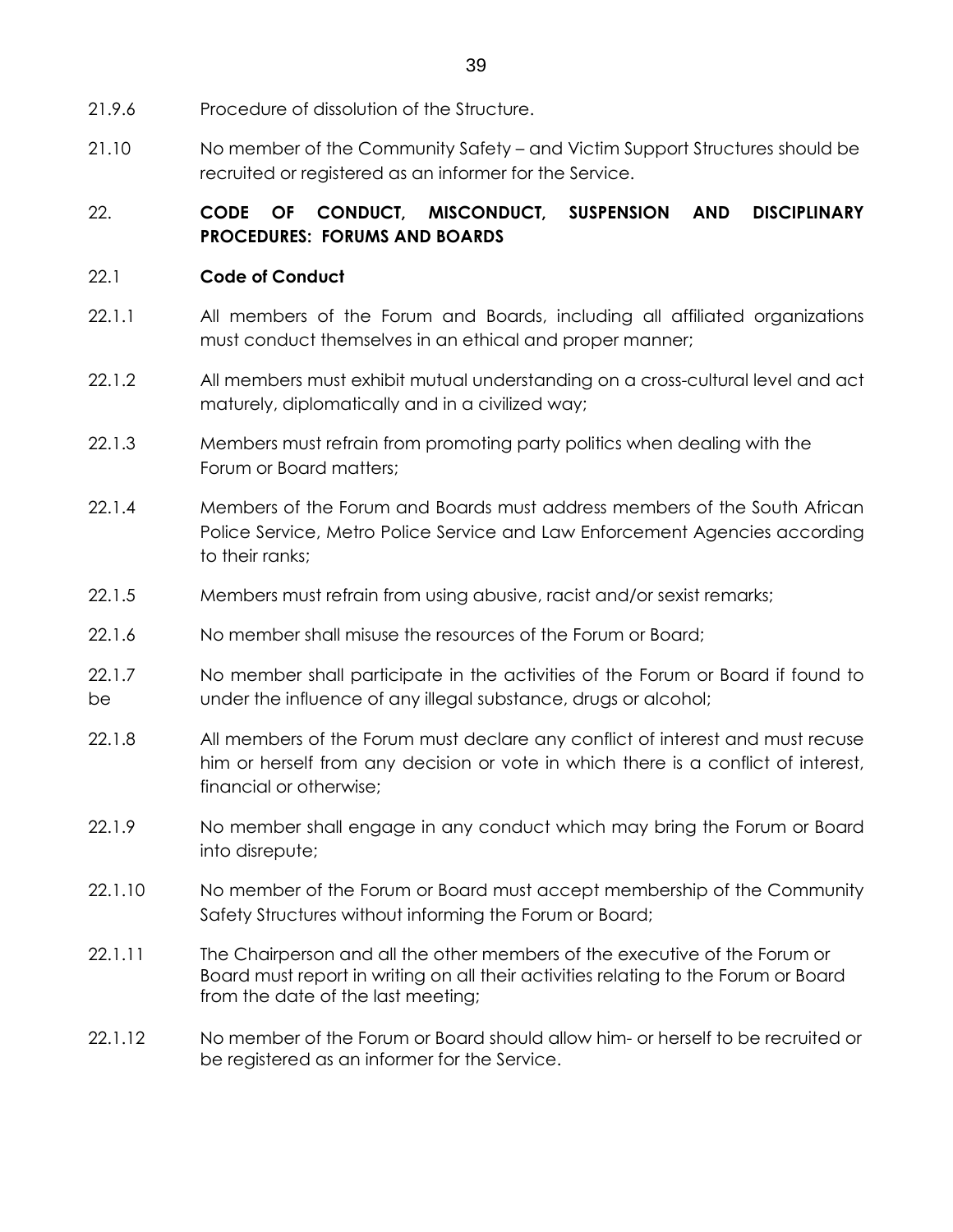22.1.12 Forums and Boards may adopt their own Codes of Conduct, but this should not have determinations which are in conflict with the determinations of this Constitution:

### 22.2 **Misconduct**

 A member of the Forum or Board commits misconduct if he or she, among others:

- 22.2.1 Contravenes the provisions of this Constitution;
- 22.2.2 Disrupts the activities of the Forum or Board;
- 22.2.3 Creates division within the ranks of the Forum or Board;
- 22.2.4 Impedes the proper functioning of the Forum or Board;
- 22.2.5 Acts for other organisations/groups/individuals hostile to the Forum or Board's Code of Conduct and this Constitution;
- 22.2.6 Acts for any group and/or person who seeks to disrupt the activities of the Forum or Board or prevents it from fulfilling its set aims and objectives;
- 22.2.7 Acts in a way that exposes the members of the Forum or Board and/or members of the public to serious danger and/or physical harm, and/or death;
- 22.2.8 Behaves dishonestly in relation to the property of the Forum or Board;
- 22.2.9 Passes on information that might be harmful to the functions and activities of the Forum or Board;
- 22.2.10 By using his or her position and membership of the Forum or Board to obtain material or other advantages;
- 22.2.11 Assaults another member or behaves in an unruly manner during meetings;
- 22.2.12 Commits any Common Law or Statutory Offence; (a Final Domestic Violence Interdict should for this purpose be taken into consideration)
- 22.2.13 Communicates with the media with regard to the activities of the Forum or Board without a proper mandate;
- 22.2.14 Commits an act of sexual harassment;
- 22.2.15 On acceptance of the membership of the Forum, fails to declare his or her previous involvement in crime;
- 22.2.16 By, after being elected as a member of the Forum or Board, fails to avail self or the necessary information for screening;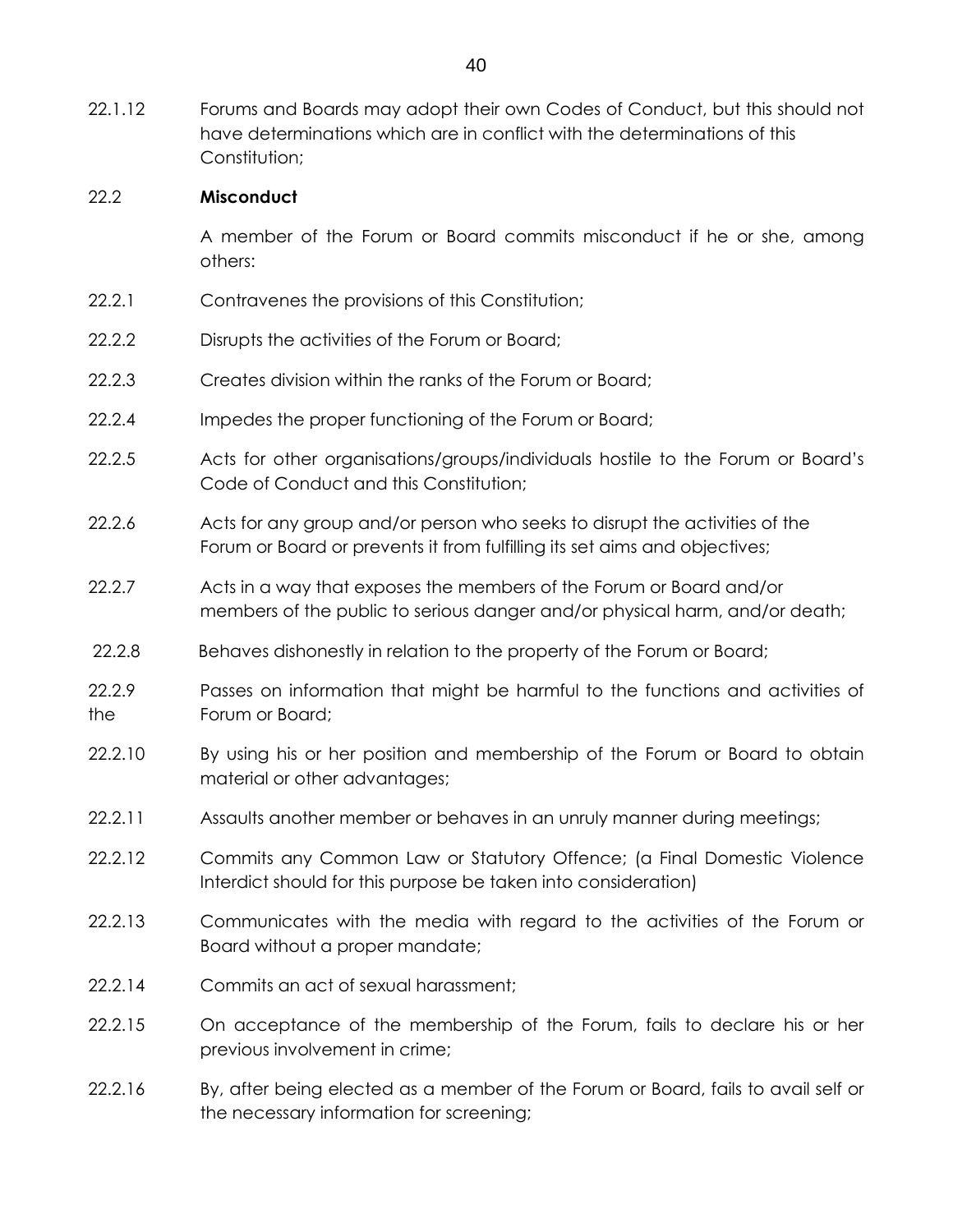- 22.2.17 By accepting membership of the Community Safety- and Victim Support Structures without informing the Forum or Board;
- 22.2.18 By using the name and logo of the Forum or Board for purposes not related to the functions, aims and objectives of the Forum or Board;
- 22.2.19 Engage in the activities of the Forum or Board or allow him or herself to be employed for the activities of the Forum or the Board while:
- 22.2.19.1 suspended pending a Disciplinary Investigation, or;
- 22.2.19.2 suspended from the Forum or Board after having being found guilty of misconduct;
- 22.2.20 By using his membership of the Forum or Board to do business with the Forum or Board or use the name of the Forum or Board to promote his or her own business interest or that of relatives or friends;
- 22.2.21 By committing any other act calculated to undermine the effectiveness of the Forum or Boards and its projects;

### 22.3 **Suspension**

### 22.3.1 **Guiding Principles**:

- 22.3.1.1 A member alleged to have contravened the determinations of this Constitution, the Code of Conduct or has committed Misconduct must be dealt with in accordance with the Disciplinary Procedure and may be suspended pending or during a Misconduct Investigation, a Disciplinary Hearing, a Criminal Investigation and/or the finalization of a Domestic Violence related complaint;
- 22.3.1.2 A fair process should be followed when considering the suspension of a member of the Forum or Board;
- 22.3.1.3 A member must be informed, in writing, of the intention to suspend him or her and must be heard before a decision to suspend him or her is considered;
- 22.3.1.4 When considering suspensions, the responsible person(s) should be assisted by a Legal Official;
- 22.3.1.5 A member must, in writing, be informed of the suspension and reasons for suspension;
- 22.3.1.6 If a member is suspended, the suspension will result in the automatic suspension of his or her membership, duties and position on the Forum and Boards;
- 22.3.1.7 The decision to suspend may be taken if;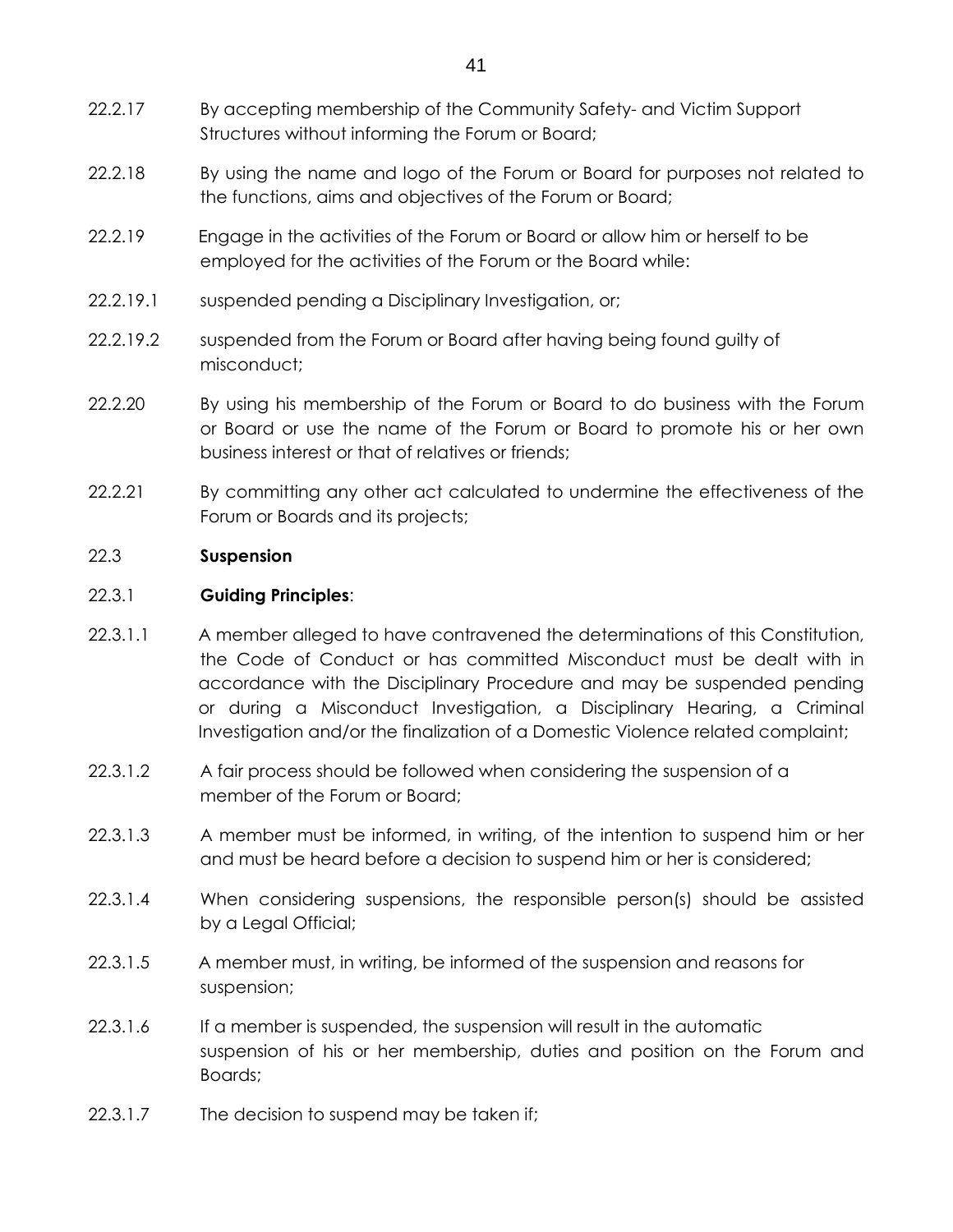- 22.3.1.7.1 there is reasonable grounds to suspect that the member contravened the determinations of the Constitution or Code of Conduct and has committed Misconduct, and;
- 22.3.1.7.2 circumstances are such that the member should not be allowed to exercise his or her duties as a member or Executive Committee Member of the Forum or Board;
- 22.3.1.8 The position of the suspended person in the Forum and Boards remains vacant until the finalization of the matter against him or her or the lifting of the suspension for whatever reason by an authorized person;
- 22.3.1.9 A suspension ceases after the finalization of the matter where the person is not expelled from the Forum or Boards;
- 22.3.1.10 A suspension may be lifted by the Cluster Commander, the Deputy Provincial Commissioner: Policing or the Provincial Commissioner, depending on what level the decision to suspend was taken.

### 22.3.2 **Suspensions:**

- 22.3.2.1 Suspension of members of the Forum or Sub-Forum must be considered;
- 22.3.2.1.1 by the Chairperson of the Forum in conjunction with the Station Commander.
- 22.3.2.2 Suspension of Chairpersons of the Forums must be considered;
- 22.3.2.2.1 by the Chairperson of the Cluster Board, in conjunction with the Station Commander.
- 22.3.2.3 Suspension of members of the Cluster Board must be considered;
- 22.3.2.3.1 by the Chairperson of the Cluster Board in conjunction with the Cluster Commander.
- 22.3.2.4 Suspension of the Chairpersons of the Cluster Board must be considered;
- 22.3.2.4.1 by the Chairperson of the Provincial Board in conjunction with the Cluster Commander.
- 22.3.2.5 Suspension of a member of the Provincial Board must be considered;
- 22.3.2.5.1 by the Chairperson of the Provincial Board in conjunction with the Deputy Provincial Commissioner: Policing.
- 22.3.2.6 Suspension of the Chairperson of the Provincial Board must be considered;
- 22.3.2.6.1 by the Provincial Commissioner, in conjunction with the Head of the Department.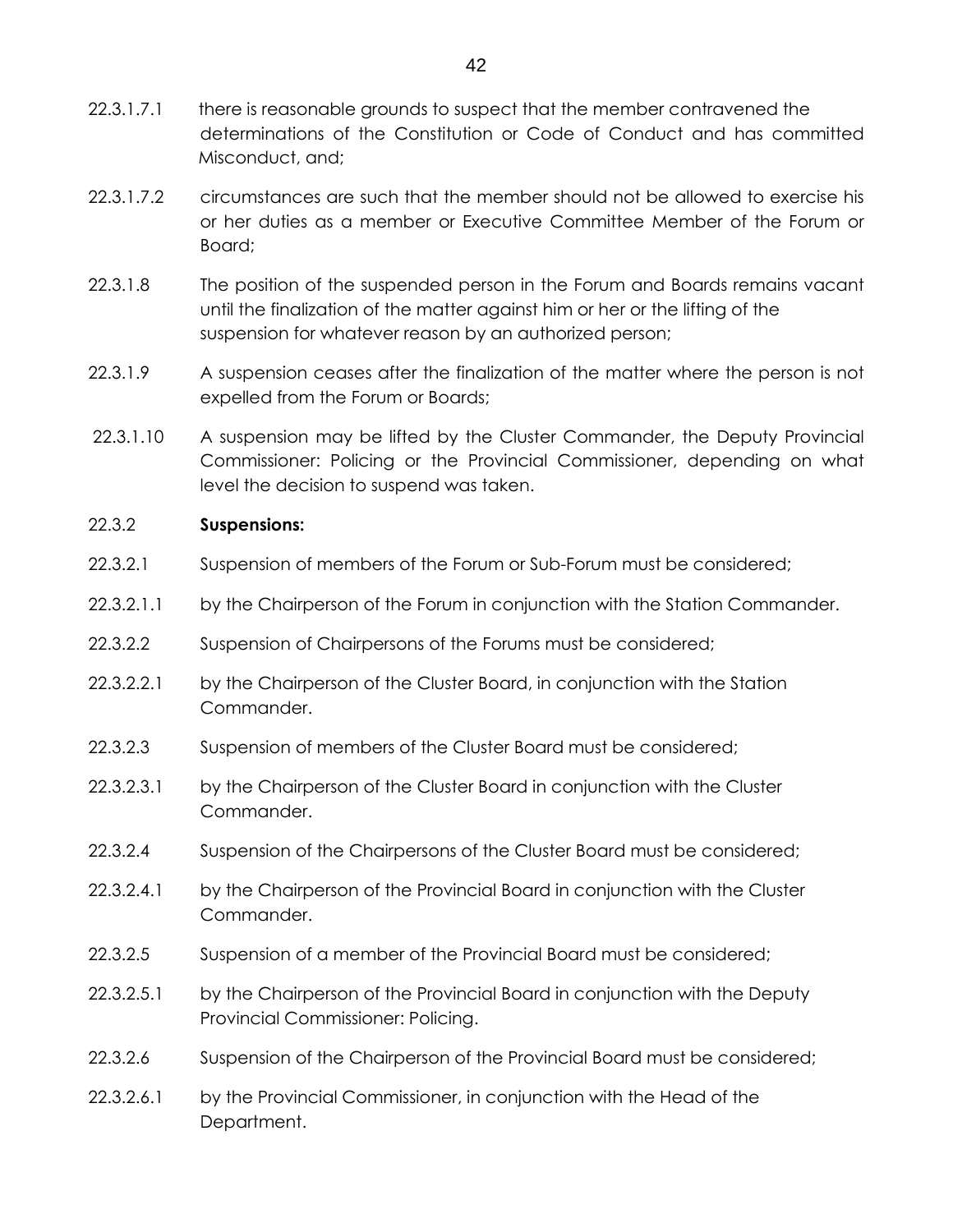### 22.4 **Disciplinary Procedures**

### 22.4.1 **Guiding Principles:**

- 22.4.1.1 The purpose of the procedures is to address instances of misconduct;
- 22.4.1.2 Disciplinary steps must be taken promptly and a fair process must be followed to finalize the matter;
- 22.4.1.3 The Hearing should commence within 14 days after the appointment of the Disciplinary- and the Presiding Official;
- 22.4.1.4 The person against whom the allegations were made must be given an opportunity to reply on the allegations **in writing** and a fair Hearing Process must be followed;
- 22.4.1.5 The affected member, except the Chairperson of the Provincial Board, may be represented by a fellow civilian member of the Forum or Board;
- 22.4.1.6 Only members of the Forums or Boards must be appointed Chairpersons of Disciplinary Hearings;
- 22.4.1.7 Only Statutory members must be appointed to investigate allegations against members of the Forums and Boards and they must, after the investigation, make recommendations to the relevant Chairperson of the Forum or Board;
- 22.4.1.8 If, after the investigation of the allegation, it is decided to charge the person, a Presiding Official should be appointed for the case by the Executive Committee of the Forum or the Board. The Executive Committee must request the Station Commissioner, Cluster Commander or the Provincial Commissioner to appoint a Disciplinary Official for the case;
- 22.4.1.9 Only Statutory members may be appointed as Disciplinary Officials for the Hearings;
- 22.4.1.10 A Disciplinary Hearing may proceed in the absence of the member, in the event that the Chairperson of the Hearing is satisfied that the accused person was properly informed that he or she should be present at the Hearing and that no valid reason for his or her absence was tendered.
- 22.4.1.11 At the conclusion of the Disciplinary Hearing, the Presiding Official must submit his or her findings and recommendations to the Chairperson of the Forum or Board. The Chairperson of the Forum or Board, after receiving the findings and recommendations, may:
- 22.4.1.11.1 reprimand the member;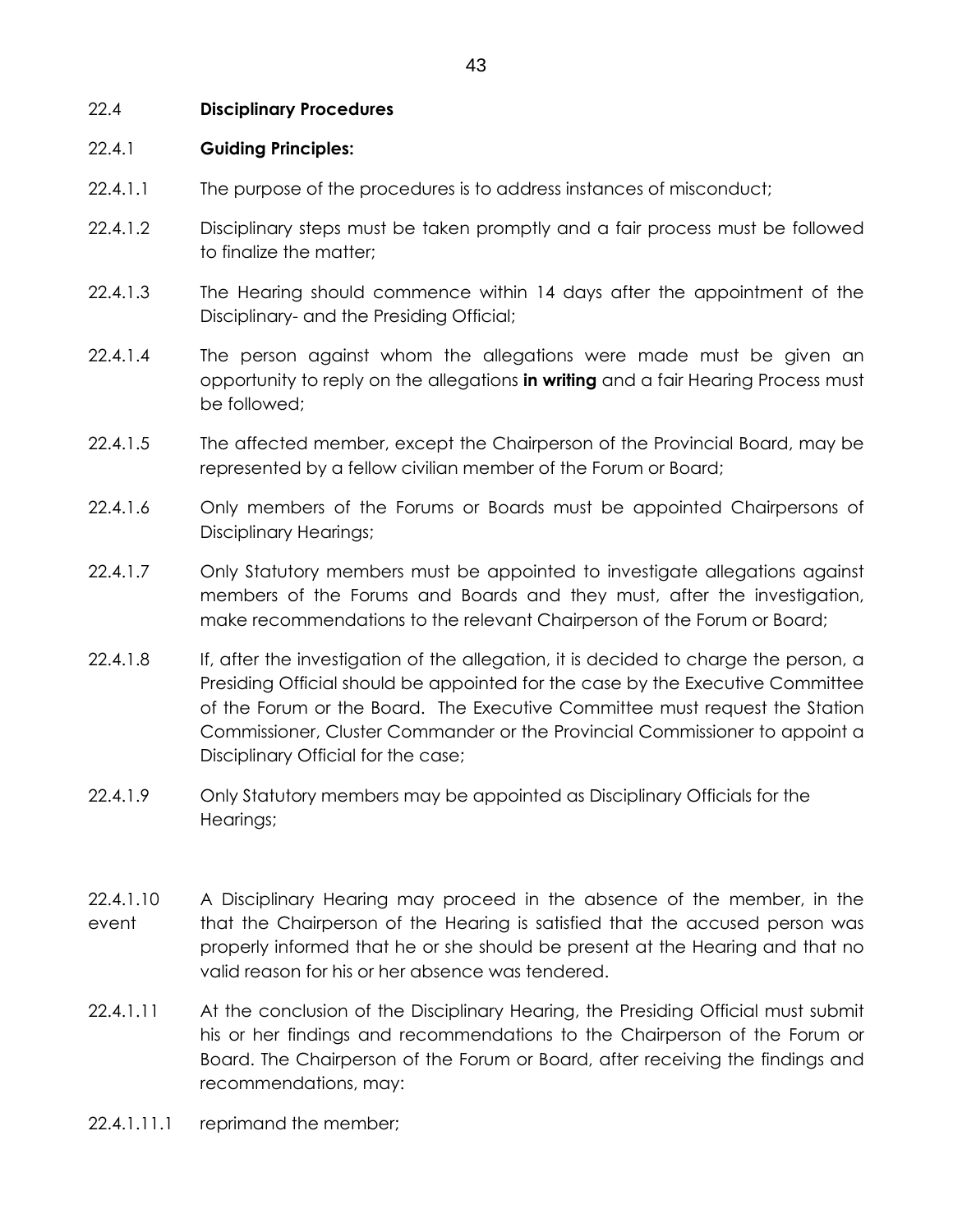- 22.4.1.11.2 suspend a member for a period not exceeding 6 months;
- 22.4.1.11.3 expel the member from the Forum or Board.
- 22.4.1.12 The Chairperson of the Forum or Board may confirm or vary the sanction but may not impose a more severe sanction than what was recommended by the presiding official.
- 22.4.1.13 A member expelled from the Forum or Board may not be a member of any Forum or Board in the Province for a period of two (2) years after his or her expulsion.
- 22.4.1.14 A member found guilty and expelled from the Forum or Board may, in writing, lodge an appeal against the decision of the Chairperson of the Forum or Board within 10 days after receiving the decision of the Chairperson of the Forum or Board to the Executive Committee of the next higher Forum or Board;
- 22.4.1.15 The Executive Committee of the higher Forum or Board must, within 14 days after receiving the appeal:
- 22.4.1.15.1 confirm the finding and sanction, or;
- 22.4.1.15.2 vary the sanction of the Chairperson, or;
- 22.4.1.15.3 set aside the finding and sanction.

### 22.4.2 **Disciplinary Process**

### 22.4.2.1 **Members of the Forum or Sub-Forum**

22.4.2.1.1 After the allegation against a member was received, the member should be informed of the allegations against him or her in writing by the Chairperson of the Forum and a Statutory member should be appointed to investigate the matter and make recommendations;

### 22.4.2.2 **The Chairperson of the Forum**

22.4.2.2.1 After the allegation against the Chairperson of the Forum was received, he/she should be informed about the allegations against him or her by the Chairperson of the Cluster Board;

### 22.4.2.3 **Members of the Cluster Community Police Board**

22.4.2.3.1 After the allegation against the member was received, the member should be informed about the allegations against him or her by the Chairperson of the Cluster Board;

### 22.4.2.4 **The Chairperson of the Cluster Board**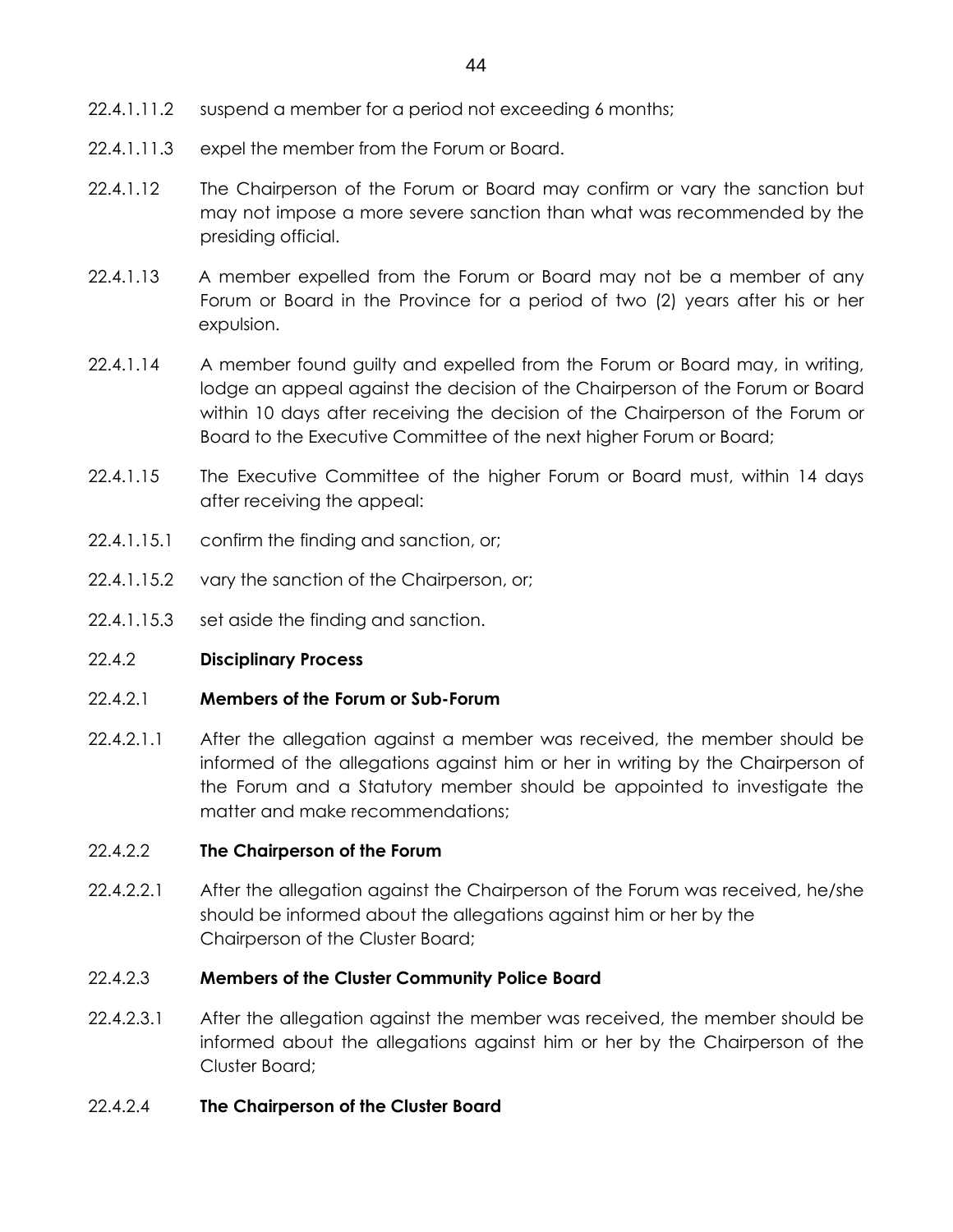22.4.2.4.1 After the allegations against the Chairperson was received, he or she should be informed of the allegations against him or her by the Chairperson of the Provincial Board;

## 22.4.2.5 **Members of the Provincial Community Police Board**

22.4.2.5.1 After the allegations against the member was received, the member should be informed about the allegations against him or her by the Chairperson of the Provincial Board and a Statutory member should be appointed to investigate the matter and make recommendations;

## 22.4.2.6 **The Chairperson of the Provincial Board**

- 22.4.2.6.1 In the case of allegations of Misconduct or unbecoming behavior against the Chairperson of the Provincial Board, he or she should be informed about the allegations against him or her by an Officer designated by the Deputy Provincial Commissioner: Policing. The Deputy Provincial Commissioner: Policing, in conjunction with the responsible Chief Director of the Department must appoint a Statutory member to investigate the allegation of Misconduct or due to the allegation of unbecoming behavior, inquire into the fitness of the Chairperson of the Provincial Board for his or her position and/or to execute his or her functions as the Chairperson of the Provincial Board;
- 22.4.2.6.2 The officer appointed to investigate the allegation of Misconduct or to inquire into the fitness of the Chairperson of the Provincial Board for his or her position and/or to execute his or her functions as Chairperson of the Provincial Board, must, after the investigation or inquiry, and after having received representations from the Chairperson, make recommendations to the Deputy Provincial Commissioner: Policing;
- 22.4.2.6.2.1 In the case of Misconduct, the Investigating Officer may recommend that the Chairperson:
- 22.4.2.6.2.1.1 be reprimanded;
- 22.4.2.6.2.1.2 be suspended for a period not exceeding six months;
- 22.4.2.6.2.1.3 be expelled as Chairperson of the Board;
- 22.4.2.6.2.1.3.1 The Deputy Provincial Commissioner, Policing, must, after receiving the recommendation of the Investigating Officer, request the Chairperson of the Provincial Board to make additional representations based on the recommendations of the Investigating Officer;
- 22.4.2.6.2.1.3.2 The Deputy Provincial Commissioner may, after receiving and considering the representations of the Chairperson of the Provincial Board;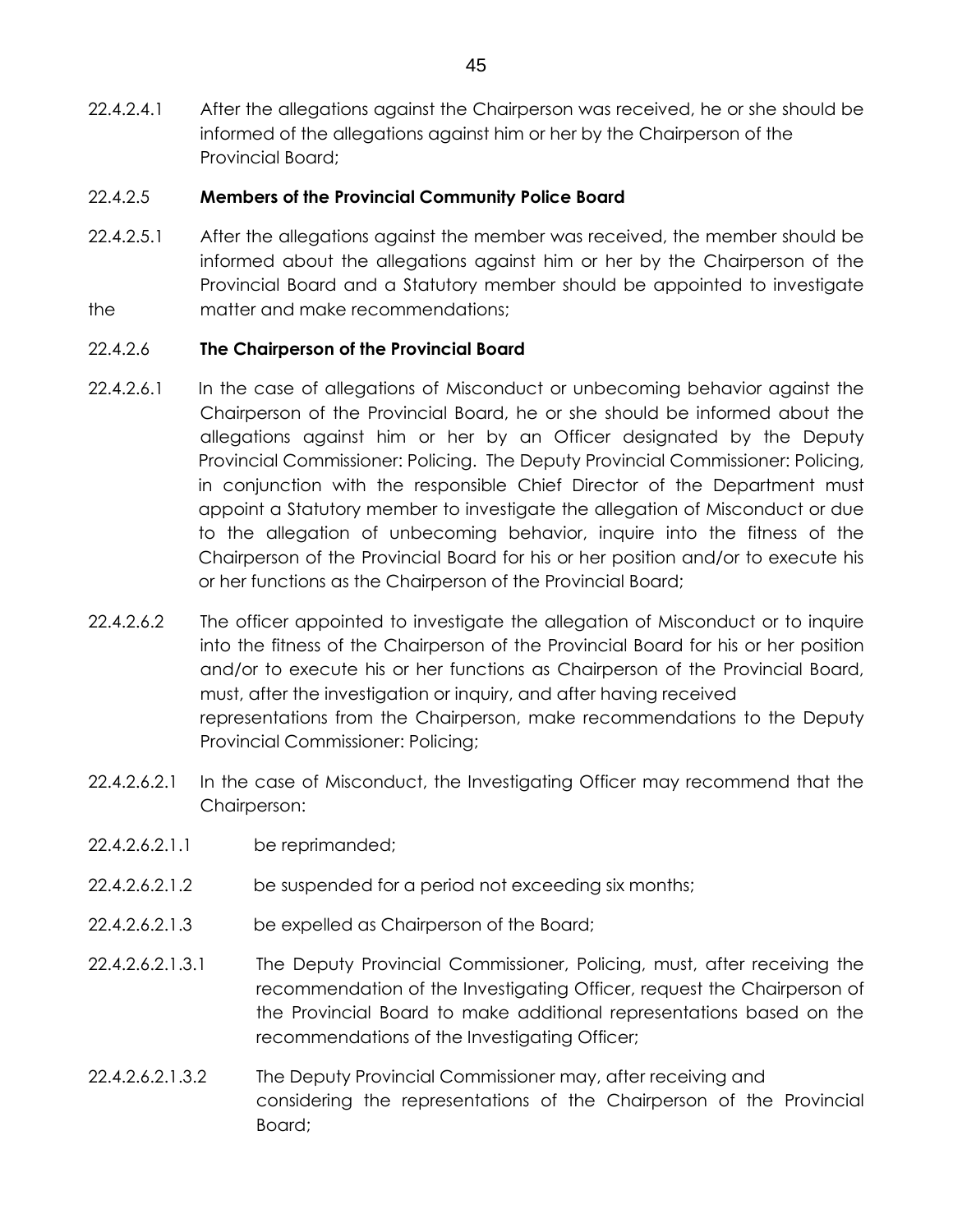- 22.4.2.6.2.1.3.2.1 reprimand him or her;
- 22.4.2.6.2.1.3.2.2 suspend him or her from his or her position on the Board and as member of the Forum for a period not exceeding six months;
- 22.4.2.6.2.1.3.2.3 expel him or her as the Chairperson of the Board and as a member of the Forum;
- 22.4.2.6.3 In the case of unbecoming behavior or that the Chairperson of the Provincial Board is unfit to hold his or her position or execute his or her function as the Chairperson of the Provincial Board, the Investigating Officer may, after receiving the representations of the Chairperson of the Provincial Board, recommend that:
- 22.4.2.6.3.1 the Chairperson be requested to step down from his or her position on the Board and as a member of the Forum; or;
- 22.4.2.6.3.2 discharge him or her from his or her position on the Provincial Board and as a member of the Forum;
- 22.4.2.6.4 The Deputy Provincial Commissioner: Policing must, after receiving the recommendation of the Investigating Officer, request the Chairperson of the Provincial Board to make additional representations based on the recommendations of the Investigating Officer;
- 22.4.2.6.5 The Deputy Provincial Commissioner may, after receiving and considering the representations of the Chairperson of the Provincial Board:
- 22.4.2.6.5.1 request the Chairperson of the Provincial Board to step down from his or her position on the Board and as a member of the Forum; or;
- 22.4.2.6.5.2 discharge him or her from his or her position on the Provincial Board and as a member of the Forum;
- 22.4.3 In the case of both the above-mentioned processes, the Chairperson of the Board may appeal against the decision of the Deputy Provincial Commissioner Policing to the Provincial Commissioner within 14 days after receiving, in writing, the decision to:
- 22.4.3.1 expel him or her from his or her position in the Provincial Board and as a member of the Forum;
- 22.4.4 The Provincial Commissioner, in conjunction with the Head of the Department, may after considering the appeal:
- 22.4.4.1 confirm the decision of the Deputy Provincial Commissioner: Policing, to expel the Chairperson of the Provincial Board from his or her position on the Provincial Board and as a member of the Forum, or;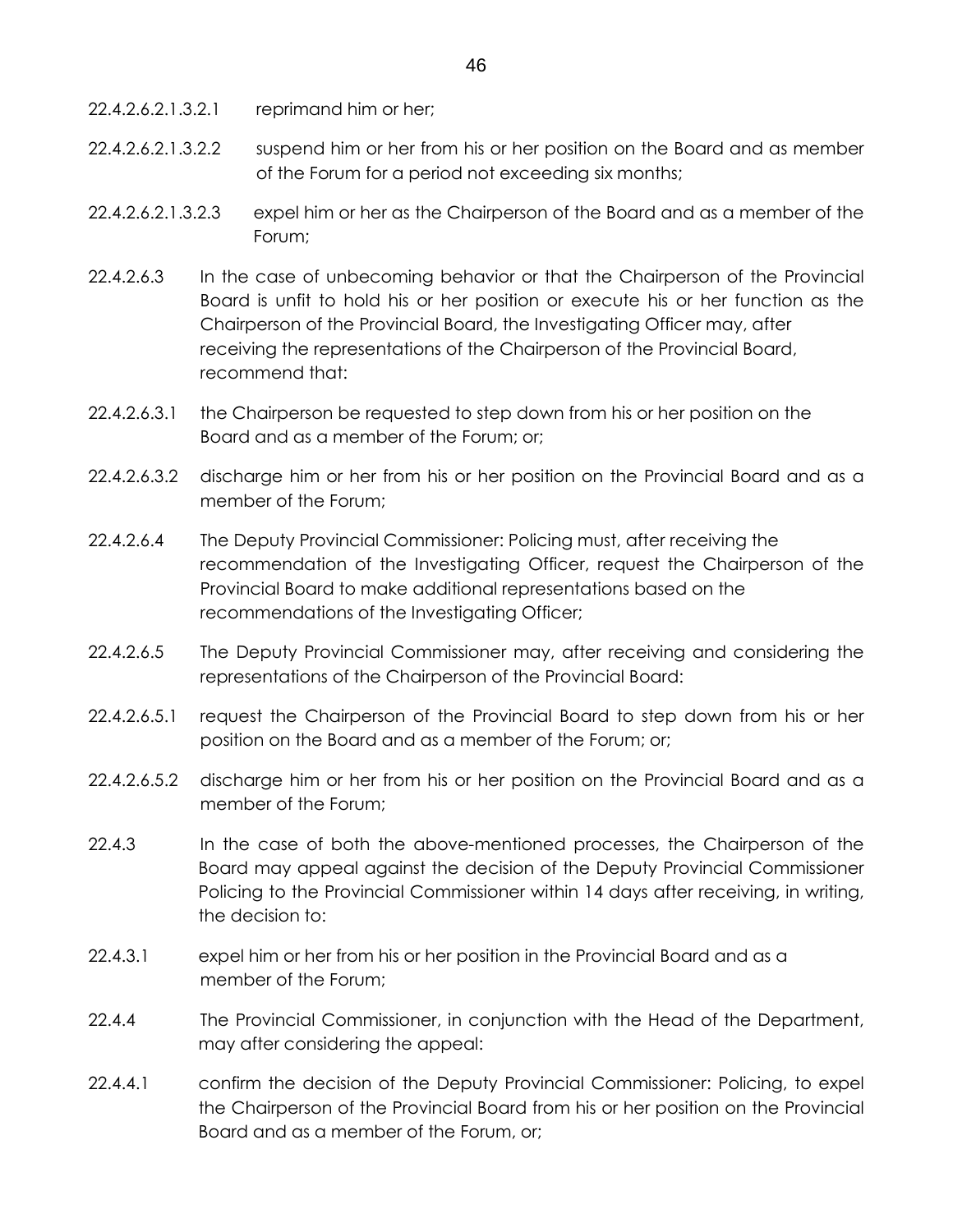## 23. **CODE FOR DONATIONS AND SPONSORSHIPS**

## **PURPOSE:**

To prevent a situation where CPF's and Boards may unknowingly receive donations and sponsorships from persons and entities of which the association with may negatively affect the image of the Service and/or the Department.

## 23.1 **Guiding Principles**

- 23.1.1 No Forum or Board member shall approach any person or business for a donation or sponsorship without the necessary authority;
- 23.1.2 When a member of the Forum or Board is approached by a donor or sponsor, the member shall not accept the sponsorship or donation before obtaining the necessary authority from the Forum or Board;
- 23.1.3 No member of the Forum or Board shall individually accept a donation or sponsorship;
- 23.1.4 Authority to approach a business or a person for a donation or sponsorship and the authority to accept a donation or sponsorship must be directed to a member of the Executive Committee of the Forum or Board in writing;
- 23.1.5 Donations and sponsorships on which conditions are attached must be referred to the responsible person in the Office of the Provincial Commissioner for a comment and a recommendation before the donation or sponsorship is accepted;
- 23.1.6 Applications for donations and sponsorship from the Provincial Board should be considered by the Provincial Commissioner in consultation with the Head of the Department;
- 23.1.7 For the purpose of an application to request and receive donations and sponsorships, the:
- 23.1.7.1 Sub-Forum must apply to the Forum;
- 23.1.7.2 Forum must apply to the Cluster Board;
- 23.1.7.3 Cluster Board must apply to the Provincial Board;
- 23.1.7.4 Provincial Board must apply to the Provincial Commissioner.
- 23.1.8 The donation or sponsorship must be used for the purpose for which it was requested, received and approved.
- 23.1.9 After the donations or sponsorships have been used for the purpose for which it was received, requested and approved, the remaining part of the financial and/or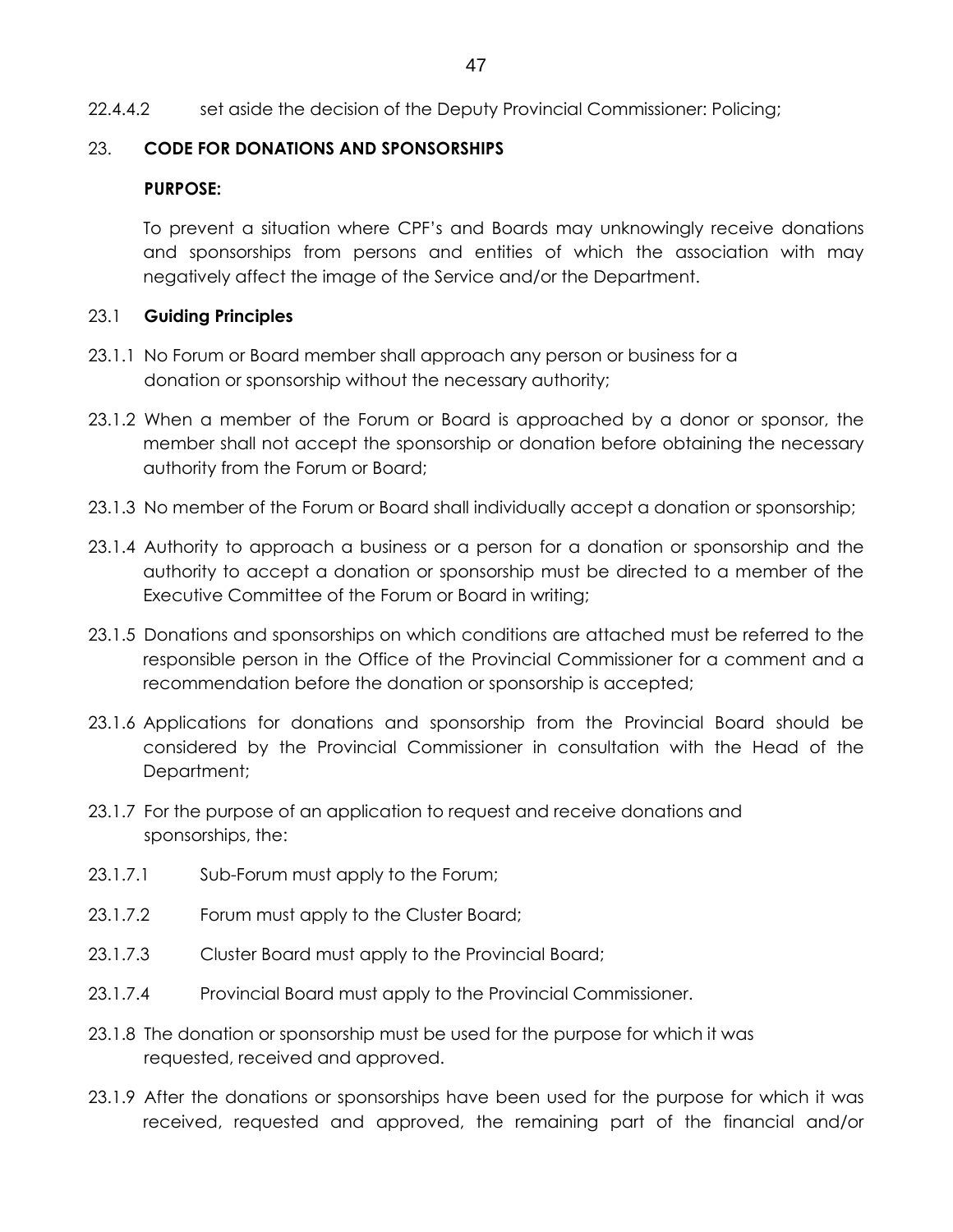material items (if any) must be declared. The Provincial Board may decide to redistribute that to Boards and Forums who might need that for their projects and activities.

## 23.2 **Donations and Sponsorships to Forums and Boards: Process**

- 23.2.1 When a Forum or Board needs donations or sponsorships for a certain project or for whatever reason, it must apply for permission to approach possible donors or sponsors to the next higher Forum or Board;
- 23.2.2 After the permission is obtained, the Forum or Board must only approach the approved donors or sponsors;
- 23.2.3 The donors or sponsors to be approached must clearly indicate as to what they intend to donate or sponsor to the Forum or Board;
- 23.2.4 The Forum or Board intending to accept the donation or sponsorship, must in their application indicate as to what they intend using the donation or sponsor for;
- 23.2.5 After receiving the approved donations or sponsorships from the approved donors or sponsors, the receiving Forum or Board must declare the receipt of the donation or sponsorship to the relevant Forum or Board;

## 24. **DISSOLUTION OF THE COMMUNITY POLICE FORUM AND BOARD**

## 24.1 **Guiding Principles**

- 24.1.1 A Forum or Board may be dissolved:
- 24.1.1.1 if it is dysfunctional, or;
- 24.1.1.2 if the Forum or Board cannot function properly due to internal disputes and strife, or;
- 24.1.1.3 if there is an irretrievable breakdown of trust between the SAPS and the Forum or Board, or;
- 24.1.1.4 if it is confirmed that the internal strife or dispute is at a stage where the lives of members of the Forum or Board is being threatened;
- 24.2 Before a Forum or Board is dissolved in terms of paragraph
- 24.1.1.1 and
- 24.1.1.2 attempts should first be made to address the dispute or strife through the Dispute Resolution Process;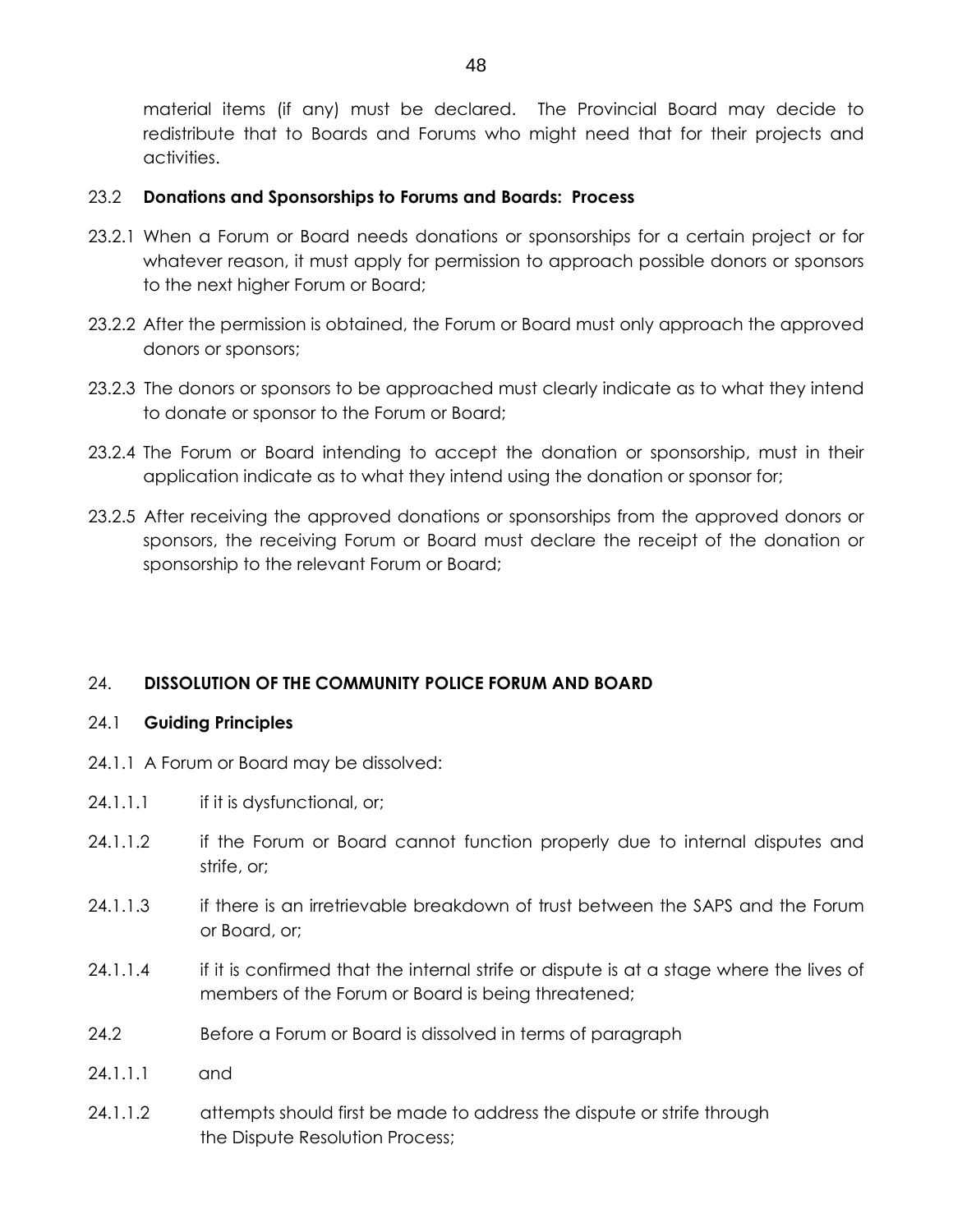24.3 After the dissolution of the Forum or Board, all the assets of the Forum or Board should be handed to the Sector Commander, Station Commander, Cluster Commander or the Provincial Commissioner, depending on the level of the Forum or Board;

## 24.4 **Dissolution of a Sub-Forum**

24.4.1 A Sub-Forum may be dissolved by the Station Commander in consultation with the Cluster Commander and the Executive of the Local Forum;

## 24.5 **Dissolution of a Forum**

24.5.1 A Forum may be dissolved by the Cluster Commander in consultation with the Deputy Provincial Commissioner: Policing and the Executive Committee of the Cluster Board;

## 24.6 **Dissolution of a Cluster Board**

24.6.1 A Cluster Board may be dissolved by the Deputy Provincial Commissioner: Policing in consultation with the Chief Director of the Department responsible for Community Policing and the Executive Committee of the Provincial Board.

## 24.7 **Dissolution of the Provincial Board**

- 24.7.1 The Provincial Board may be dissolved by the Provincial Commissioner in consultation with the Head of the Department and the Office of the National Commissioner;
- 24.8 Dissolution: other circumstances
- 24.8.1 The Provincial Commissioner, in conjunction with the Head of the Department, may dissolve the Boards for the purpose of restructuring in line with the Structure and new developments in the SAPS or amendments to the South African Police Service Act, Regulations and Instructions;
- 25. AMENDING THE UNIFORM CONSTITUTION
- 25.1 Proposed amendments to the Constitution should be submitted in writing to the Provincial Board, the Provincial Commissioner or to the Head of the Department;
- 25.2 The proposed amendments must be discussed at a Special Meeting of the Board and if there is consensus that an amendment should be brought on the Constitution, the request for the amendment should be addressed to the Provincial Commissioner and the Head of the Department;
- 25.3 The Provincial Commissioner, in conjunction with the Head of the Department, must, after receiving the request for an amendment, establish a Committee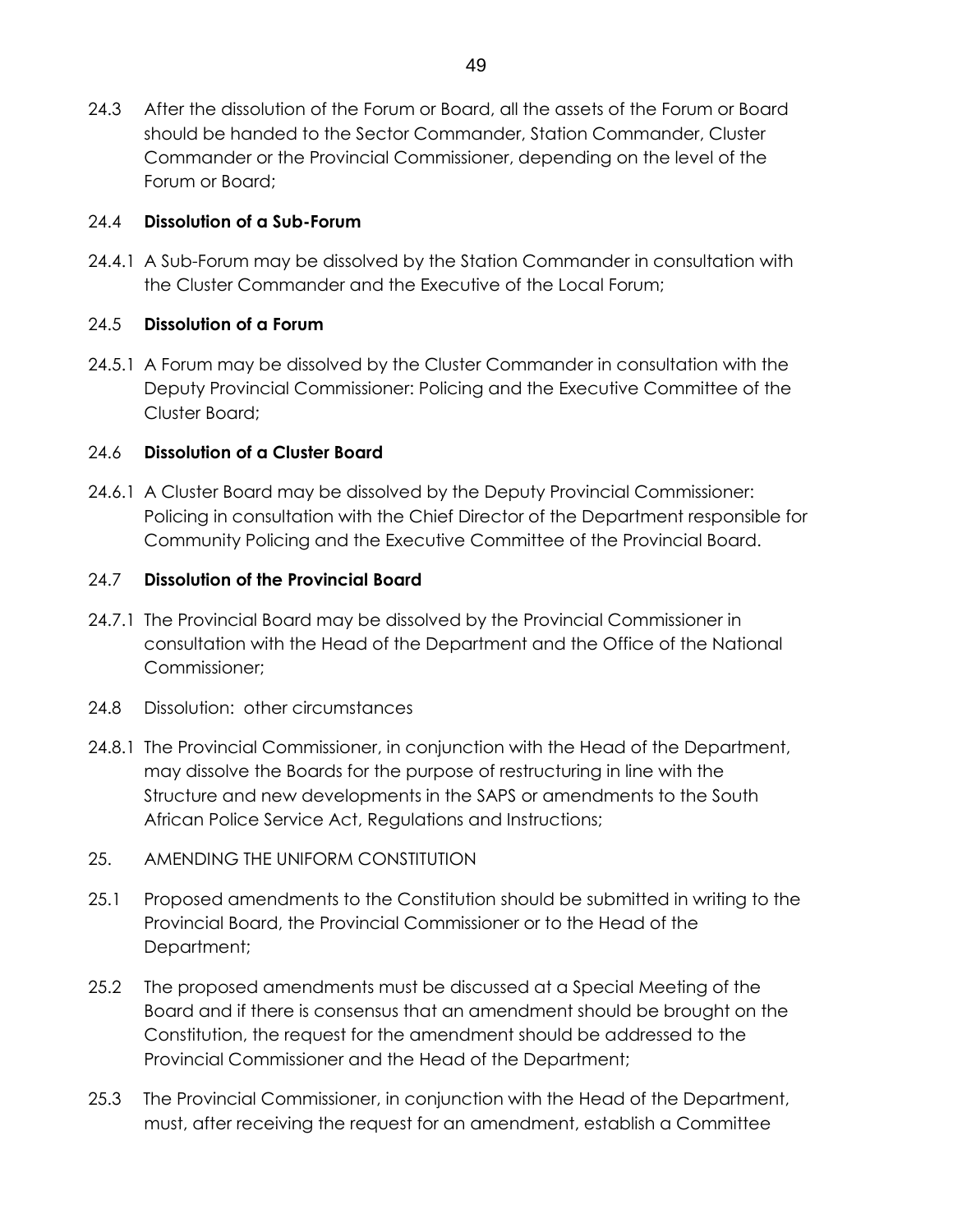consisting of representatives of the SAPS, the Provincial Board, the Department and/or a designate from the Municipal Police Service to consider the proposals;

- 25.4 The Committee may, after considering the request and proposals, recommend that:
- 25.4.1 the request or proposal be addressed with a Departmental Instruction or Directive, or:
- 25.4.2 that the Constitution may be amended;
- 25.5 If it is recommended that the Constitution be amended, the Provincial Commissioner, in conjunction with the Head of the Department must instruct the Committee to make the necessary amendments to the Constitution and present the amended Constitution for adoption by the Provincial Board.
- 26. INTERPRETATION

 This Constitution should be read with and interpreted by taking the above mentioned annexures into consideration.

 In the case where a problem is encountered with the interpretation of a more or less similar paragraph of this Constitution and the annexure to the Constitution, the determination of this Constitution shall have precedence.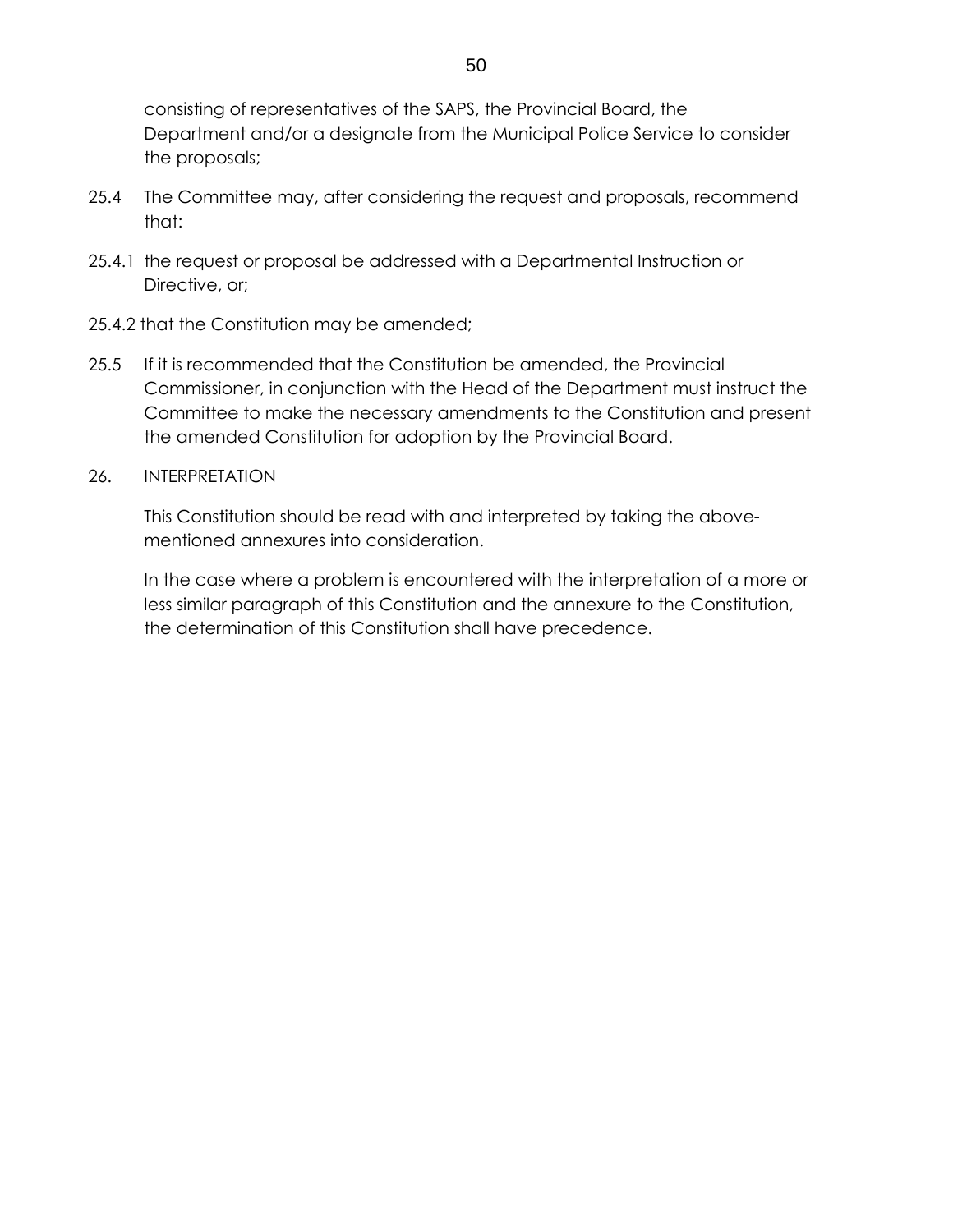### 27. **TRANSITIONAL ARRANGEMENTS**

- 27.1 The current Provincial Board must meet before the end of February 2010 to adopt the amended Constitution. At the meeting, the Chairperson of the Board must propose the adoption of the amended Constitution;
- 27.2 After the adoption of the Constitution, the Provincial Board will cease to exist and the Provincial Commissioner must appoint a Steering Committee consisting of Statutory members and members of the Department to:
- 27.2.1 manage the business of the Provincial Board;
- 27.2.2 assist with the establishment of Forums and Sub-Forums and holding AGM's;
- 27.2.3 assist with the establishment of Cluster Community Police Boards;
- 27.4 All Cluster Commanders in the Province must, within 30 days from the day that the Constitution was adopted, invite the Chairpersons of the main Forums in the Cluster in order to elect an Executive Committee and establish a Cluster Community Police Board;
- 27.5 After the establishment of the Cluster Community Police Boards, the Steering Committee must invite the Chairpersons of the Cluster Community Police Boards in order to elect an Executive Committee and establish a Provincial Community Police Board;
- 27.6 A Provincial Community Police Board must be established before the end of March 2010.
- 27.7 All the Sub-Forums, Forums and Boards must have Election AGM's for the 2010/2011 financial year, as determined by this Constitution.

## **CONSTITUTION ADOPTED ON: \_\_2010-02-18\_\_\_ AT : \_CAPE TOWN\_\_\_**

 $SIGNED$ **CHAIRPERSON: PROVINCIAL COMMUNITY POLICE BOARD R BAZIER** 

**DATE:\_\_\_\_2010-03-13\_\_\_\_\_\_\_\_**